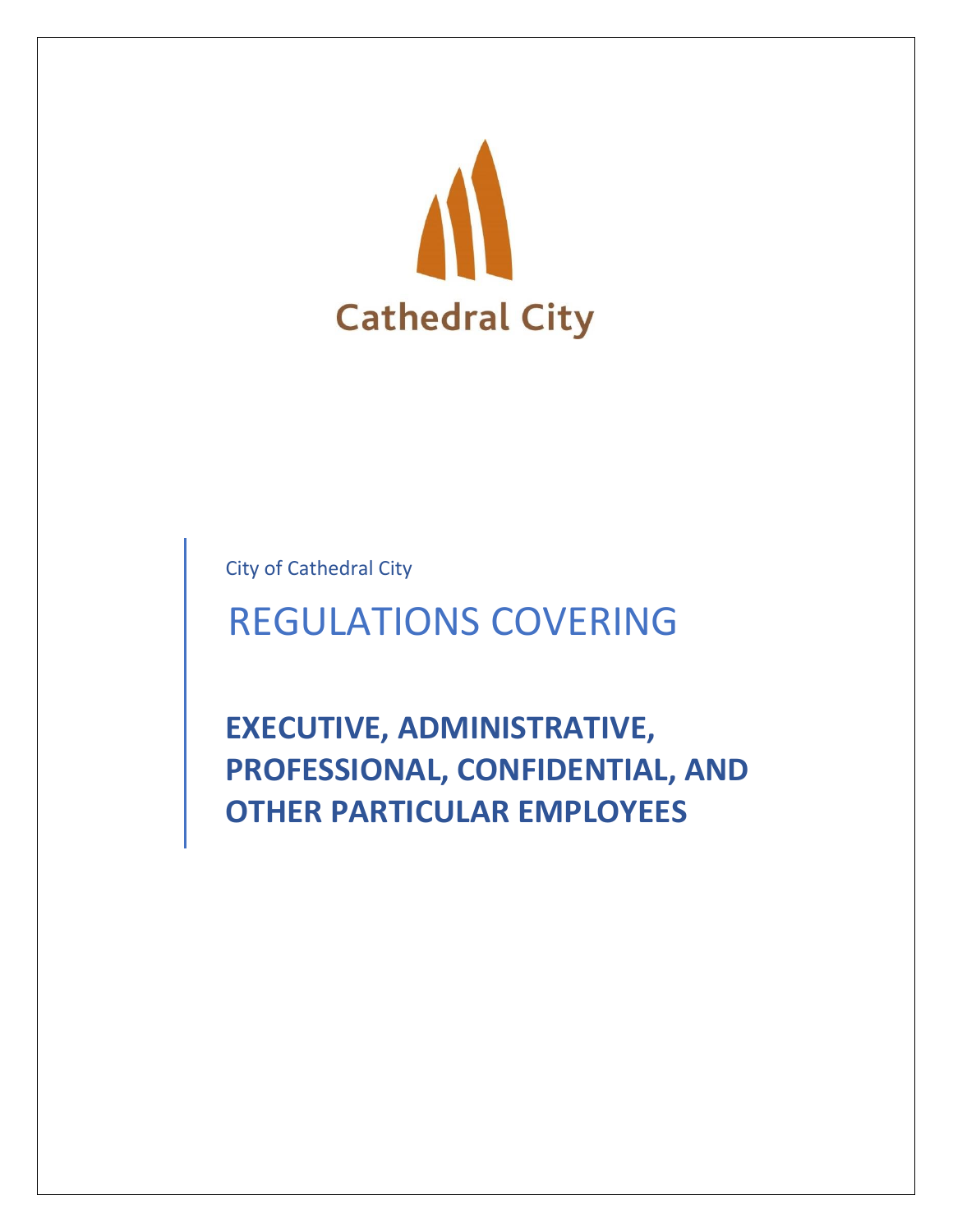| 1.1  | Executive, Administrative, Professional, Confidential Provisions.  4          |  |
|------|-------------------------------------------------------------------------------|--|
| 1.2  |                                                                               |  |
| 1.3  |                                                                               |  |
| 1.4  |                                                                               |  |
| 1.5  |                                                                               |  |
| 1.6  |                                                                               |  |
| 1.7  |                                                                               |  |
| 1.8  |                                                                               |  |
|      |                                                                               |  |
| 2.1  |                                                                               |  |
|      |                                                                               |  |
| 3.1  |                                                                               |  |
| 3.2  |                                                                               |  |
| 3.3  |                                                                               |  |
| 3.4  |                                                                               |  |
| 3.5  |                                                                               |  |
| 3.6  |                                                                               |  |
| 3.7  |                                                                               |  |
| 3.8  |                                                                               |  |
| 3.9  |                                                                               |  |
| 3.10 |                                                                               |  |
| 3.11 |                                                                               |  |
| 3.12 | Compensation for Temporary Assignment to Higher Classification  11            |  |
| 3.13 |                                                                               |  |
| 3.14 |                                                                               |  |
| 3.15 |                                                                               |  |
| 3.16 |                                                                               |  |
| 3.17 |                                                                               |  |
| 3.18 |                                                                               |  |
| 3.19 |                                                                               |  |
| 3.20 |                                                                               |  |
| 3.21 |                                                                               |  |
| 3.22 |                                                                               |  |
| 3.23 |                                                                               |  |
|      |                                                                               |  |
| 4.1  |                                                                               |  |
| 4.2  |                                                                               |  |
| 4.3  |                                                                               |  |
| 4.4  |                                                                               |  |
| 4.5  |                                                                               |  |
| 4.6  | Unsuccessful Promotion, Reinstatement or Reclassification during Probation 15 |  |
| 4.7  |                                                                               |  |
|      |                                                                               |  |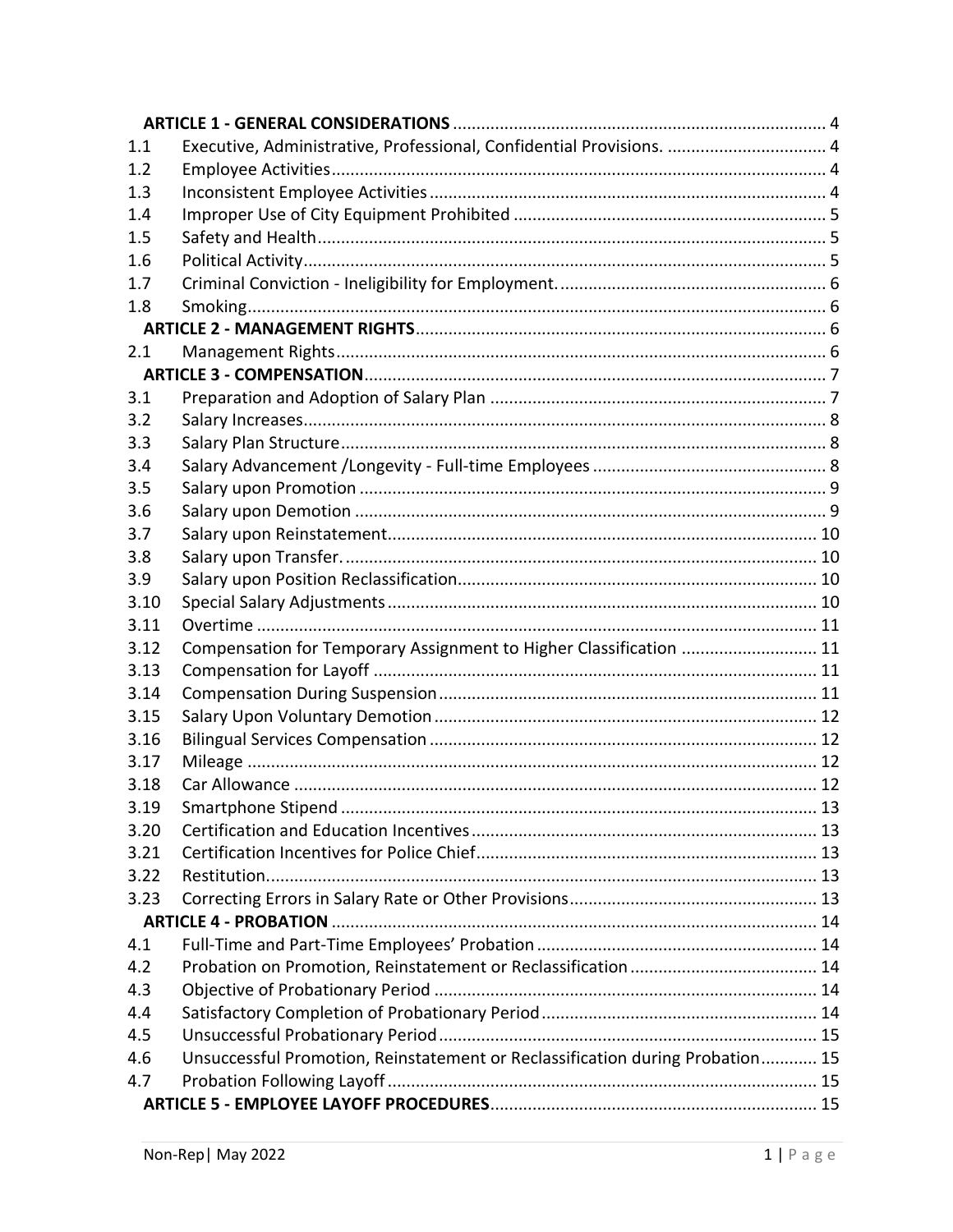| 5.1          |                                                                   |  |
|--------------|-------------------------------------------------------------------|--|
| 5.2          |                                                                   |  |
| 5.3          |                                                                   |  |
|              |                                                                   |  |
| 6.1          |                                                                   |  |
| 6.2          |                                                                   |  |
| 6.3          |                                                                   |  |
| 6.4          |                                                                   |  |
| 6.5          |                                                                   |  |
| 6.6          |                                                                   |  |
| 6.7          |                                                                   |  |
| 6.8          |                                                                   |  |
| 6.9          |                                                                   |  |
| 6.10         |                                                                   |  |
| 6.11         |                                                                   |  |
| 6.12         |                                                                   |  |
|              |                                                                   |  |
| 7.1          |                                                                   |  |
| 7.2          |                                                                   |  |
| 7.3          |                                                                   |  |
| 7.4          |                                                                   |  |
| 7.5          |                                                                   |  |
| 7.6          |                                                                   |  |
|              | ARTICLE 8 - PRE-DISCIPLINE, DISCIPLINE AND APPEALS PROCEDURES  26 |  |
| 8.1          |                                                                   |  |
| 8.2          |                                                                   |  |
| 8.3          |                                                                   |  |
| 8.4          |                                                                   |  |
| 8.5          |                                                                   |  |
| 8.6          |                                                                   |  |
| 8.7          |                                                                   |  |
| 8.8          |                                                                   |  |
| 8.9          |                                                                   |  |
| 8.10         |                                                                   |  |
|              |                                                                   |  |
| 8.11         |                                                                   |  |
| 8.12         |                                                                   |  |
| 8.13         |                                                                   |  |
| 8.14         |                                                                   |  |
| 8.15         |                                                                   |  |
| 8.16         |                                                                   |  |
| 8.17         |                                                                   |  |
| 8.18         |                                                                   |  |
| 8.19<br>8.20 |                                                                   |  |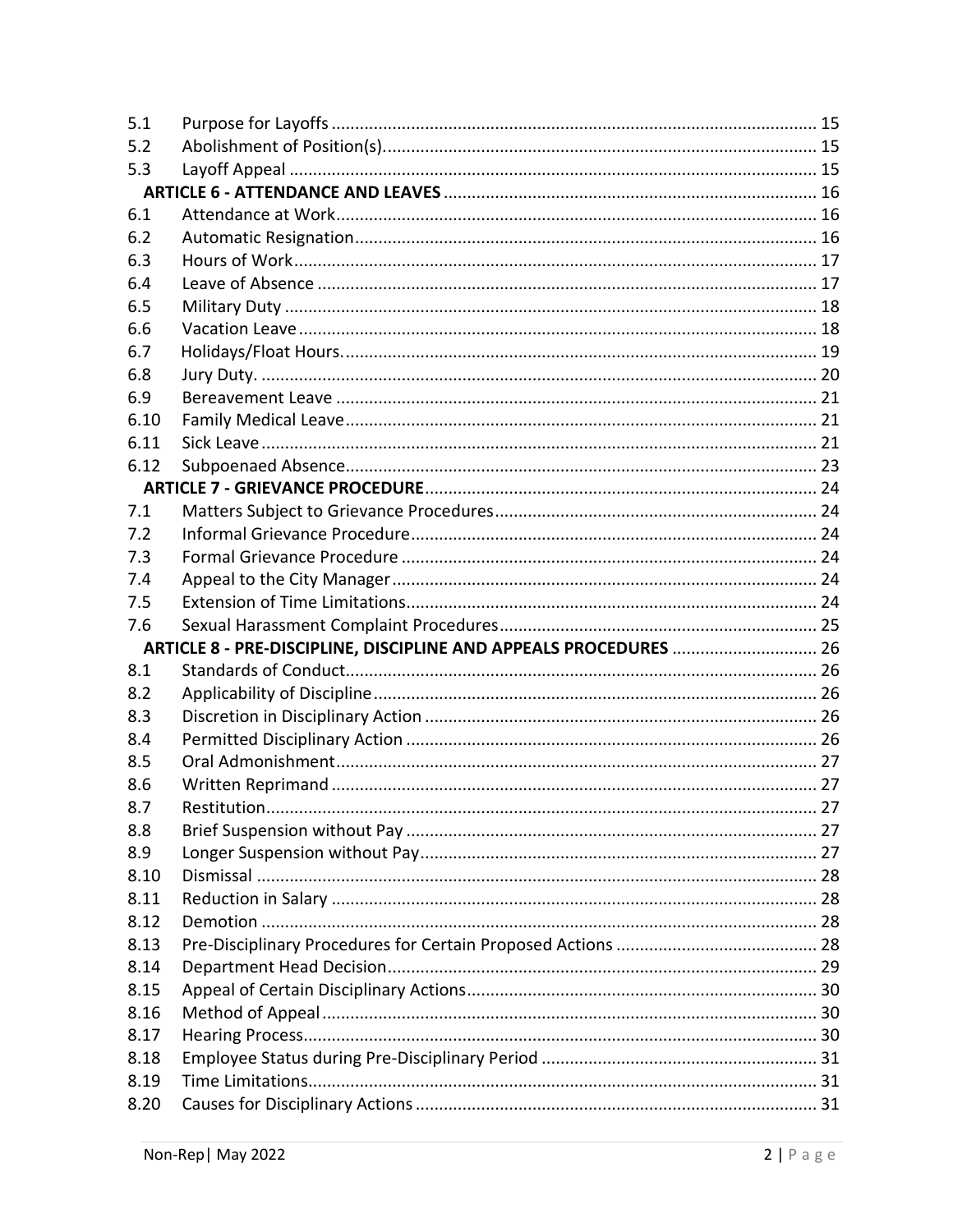| 9.1  |                                                                       |  |
|------|-----------------------------------------------------------------------|--|
| 9.2  |                                                                       |  |
| 9.3  |                                                                       |  |
| 9.4  |                                                                       |  |
| 9.5  |                                                                       |  |
| 9.6  |                                                                       |  |
| 9.7  |                                                                       |  |
|      |                                                                       |  |
| 10.1 |                                                                       |  |
| 10.2 |                                                                       |  |
| 10.3 |                                                                       |  |
| 10.4 |                                                                       |  |
| 10.5 |                                                                       |  |
| 10.6 |                                                                       |  |
| 10.7 |                                                                       |  |
|      |                                                                       |  |
| 11.1 |                                                                       |  |
| 11.2 |                                                                       |  |
| 11.3 |                                                                       |  |
| 11.4 | Uniform Allowance-Police Chief, Deputy Police Chief and Fire Chief 38 |  |
| 11.5 |                                                                       |  |
| 11.6 |                                                                       |  |
| 11.7 |                                                                       |  |
| 11.8 |                                                                       |  |
| 11.9 |                                                                       |  |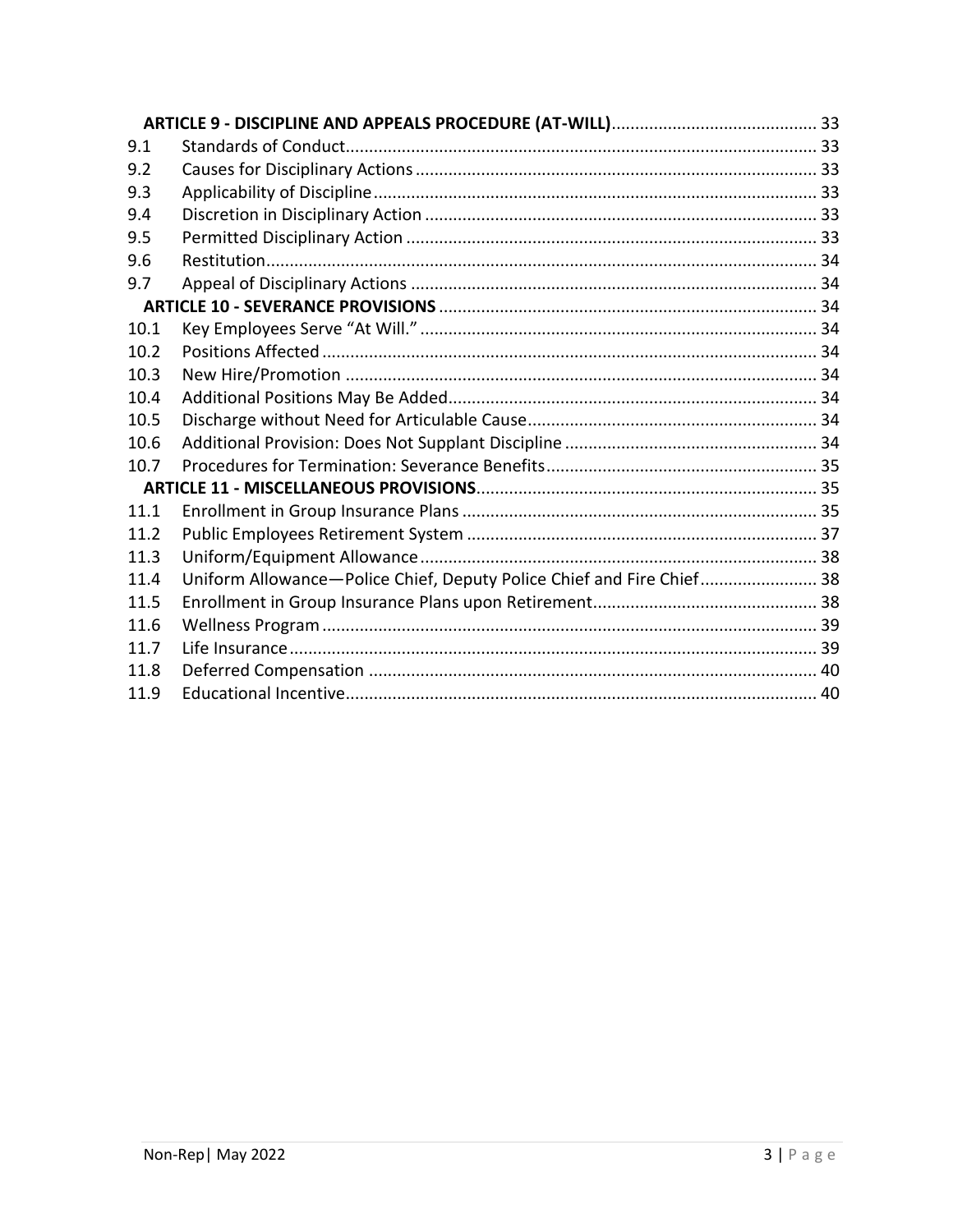#### <span id="page-4-0"></span>**ARTICLE 1 - GENERAL CONSIDERATIONS**

<span id="page-4-1"></span>**1.1 Executive, Administrative, Professional, Confidential Provisions.** The following provisions shall apply to all employees designated as Executive, Administrative, Supervisory, Professional and Confidential. Employees in this category will be determined by Human Resources by applying the tests as described in the overtime provision of the Fair Labor Standards Act (FLSA), for executives, administrators and professionals.

Except as otherwise specified herein, all provisions of the Personnel Rules shall apply.

- <span id="page-4-2"></span>**1.2 Employee Activities**. During the employee's workday, employees are expected to devote their full time in the performance of their assigned duties as a City employee. No employee shall engage in any outside employment, enterprise, or remunerated activity without the prior approval of their department head or appointing power. At no time shall any such outside employment or activity be conducted on City time. No employee shall engage in any outside activity which will directly or indirectly contribute to the lessening of their effectiveness as a City employee.
- <span id="page-4-3"></span>**1.3 Inconsistent Employee Activities**. In making a determination as to the consistency or inconsistency of outside activities, the department head or appointing power shall consider, among other pertinent factors, whether the activity:
	- a. Involves receipt or acceptance by the employee of any money or other consideration from anyone other than the City for the performance of an act which the employee, if not performing such act, would be required or expected to render in the regular course or hours of their City employment as a part of their duties as a City employee; or,
	- b. Involves conditions or factors which would be incompatible or in conflict with the duties, functions or responsibilities of the employee in their regular City employment; or,
	- c. Involves the performance of an act in other than their activity as a local agency officer or employee which act may later be subject directly or indirectly to the control, inspection, review, audit, or enforcement of any other officer or employee or the agency by which they are employed; or
	- d. Involves such time demands as would render performance of their duties as a local agency officer or employee less efficient; or,
	- e. Involves the use for private gain or advantage of City time, facilities, equipment and supplies, prestige, influence, or confidential information of one's City office or employment; or,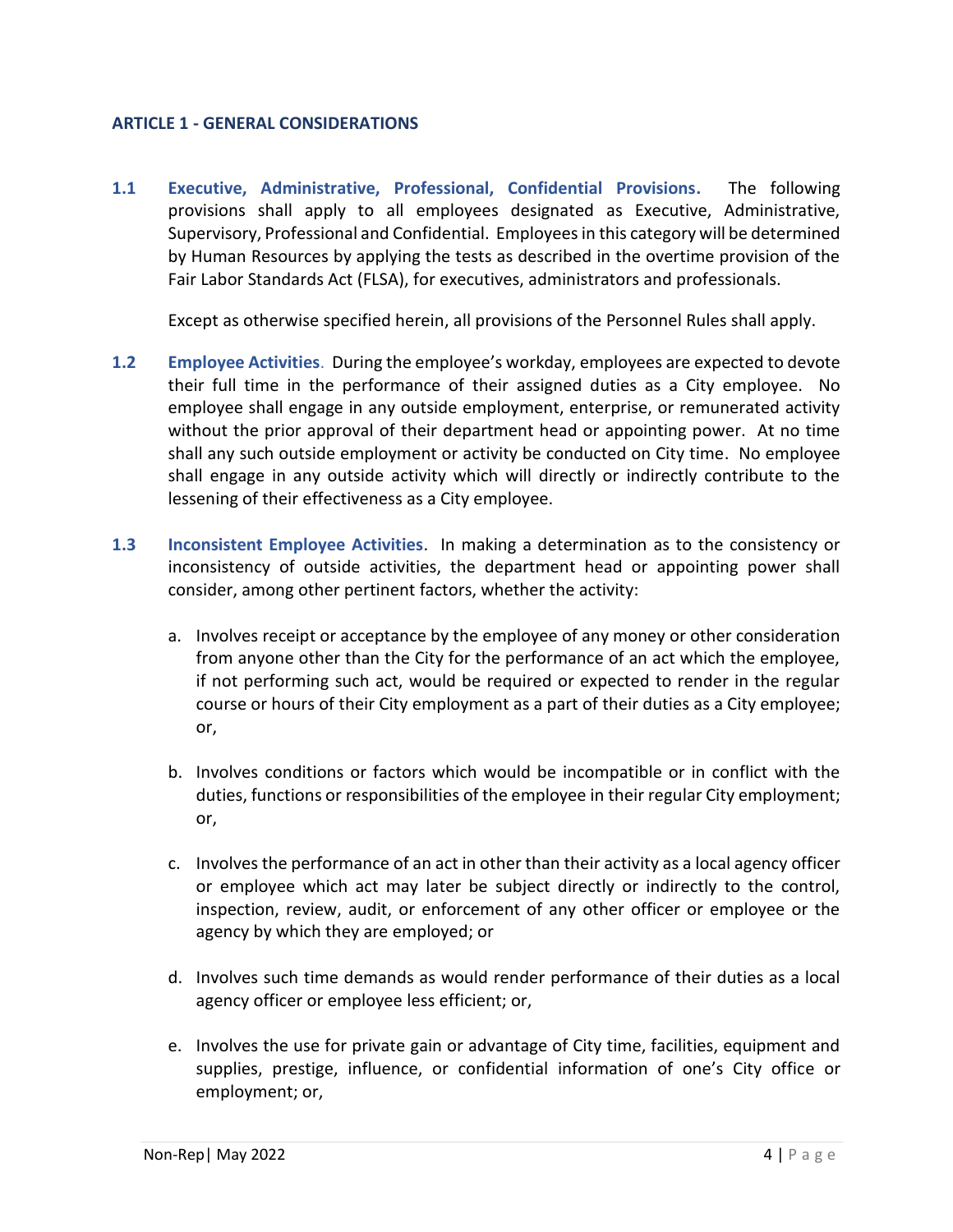f. Involves the solicitation of future employment with a business having business transactions with the City over which the employee has some control or influence in their official capacity at the time of the transaction.

A decision by the department head can be appealed by submitting a written explanation to the City Manager within ten (10) business days of a denial.

<span id="page-5-0"></span>**1.4 Improper Use of City Equipment Prohibited**. No City-owned equipment, autos, trucks, instruments, tools, supplies, machines, badges, identification cards, or other items which are the property of the City shall be used by an employee except upon prior approval of the employee's department head or appointing power or designee duly authorized to give such approval.

An employee has the responsibility to protect and conserve City property and resources and to use City property only for official business.

<span id="page-5-1"></span>**1.5 Safety and Health**. Each employee shall comply with CAL/OSHA safety laws, rules and regulations. All employees shall follow safe practices, use personal protective equipment as required, render every possible aid to safe operations, and report all unsafe conditions or practices.

No employee shall work, or be permitted to work, at any time when his or her ability to work is visibly impaired by alcohol, intoxicating liquors, drugs (legal or otherwise), or any other substance which renders the employee's condition hazardous to themselves or to others. No employee shall have in his or her possession any intoxicating substance or illegal drug while on duty.

- <span id="page-5-2"></span>**1.6 Political Activity**. Except as necessary to meet Federal law requirements, no restrictions shall be placed on the political activities of any officer or employee of the City of Cathedral City other than the following:
	- a. Use of office, authority or influence to obtain change in position or compensation. No employee shall directly or indirectly, use, promise, threaten or attempt to use his office, authority or influence, to secure, or to obstruct or prevent another person from securing any position, nomination, confirmation, promotion, or change in compensation or position within the City, upon the condition that his vote or another's vote, influence or action shall be given or used on behalf of, or withheld from any candidate, officer, or party, or upon any other corrupt condition or consideration. (Government Code 3204)
	- b. Soliciting political funds or contributions from other officers or employees. No employee shall directly or indirectly solicit political funds or contributions from other employees of the City. The employee, however, is not prohibited from communication through the mail or by other means, requests for political funds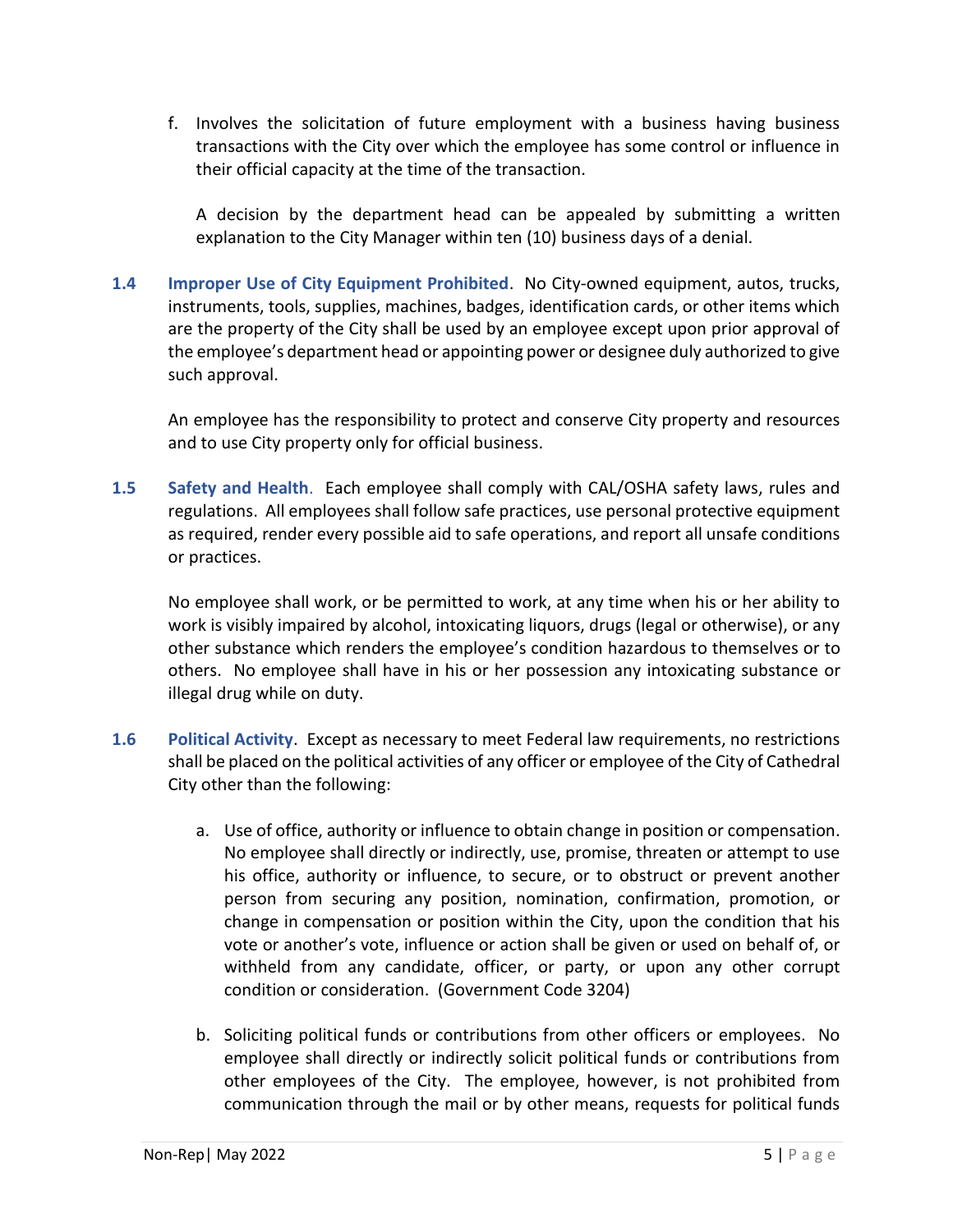or contributions to a significant segment of the public which may include officers or employees of the City. (Government Code 3205)

- c. No employee shall engage in political activity during working hours nor engage in political activities on the City premises. (Government Code 3207)
- d. No employee of the City may engage, during working hours, in the solicitation or receipt of political funds or contributions to promote the passage or defeat of a ballot measure which would affect the rate of pay, hours of work, retirement, civil service or other working conditions of the employees of the City; nor shall entry be permitted into the workplace during working hours for those purposes. (Government Code 3209)
- <span id="page-6-0"></span>**1.7 Criminal Conviction - Ineligibility for Employment.** Except as otherwise hereinafter provided, no person convicted of a felony or misdemeanor involving moral turpitude shall be eligible for employment in the service of the City; provided, however, that the City Manager may disregard such conviction if they find and determine that mitigating circumstances exist such as, but not limited to, evidence of rehabilitation, length of time elapsed since such conviction, the age of such person at the time of conviction, or the fact that the classification applied for is unrelated to such conviction.

The City Manager and authorized designees are hereby authorized to have access to the "State Summary Criminal History Information" as provided for in Section 11105 of the Penal Code of the State of California, in order to enable the City Manager to fulfill appropriate duties in the employment, supervision and termination of City employees.

<span id="page-6-1"></span>**1.8 Smoking**. Pursuant to Government Code 7597(a), no public employee or member of the public shall smoke any product or substance, including electronic variations, inside a public building, or in an outdoor area within 20 feet of a main exit, entrance, or operable window of a public building, or in a passenger vehicle, as defined by Section 465 of the Vehicle Code, owned by the City.

# <span id="page-6-2"></span>**ARTICLE 2 - MANAGEMENT RIGHTS**

- <span id="page-6-3"></span>**2.1 Management Rights**. The City of Cathedral City retains all its exclusive rights and authority under State law, and expressly and exclusively retains its management rights which include, but are not limited to:
	- a. the exclusive right to determine the mission of its constituent departments, commissions, boards, etc.;
	- b. set standards and levels of service;
	- c. determine the procedures and standards of selection for employment and promotions;
	- d. direct its employees;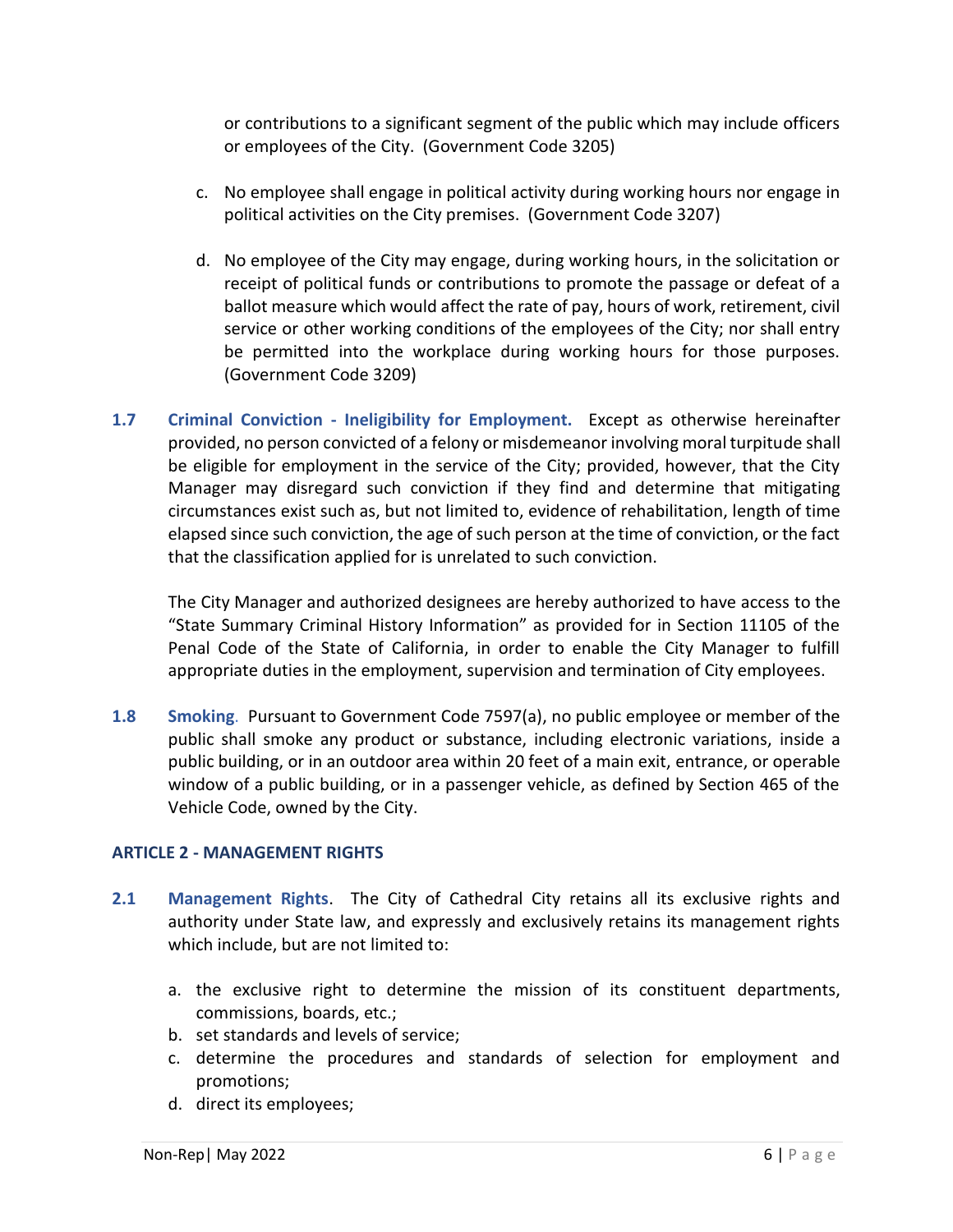- e. establish and enforce dress and grooming standards;
- f. determine the methods and means to relieve its employees from duty because of lack of work or other lawful reasons;
- g. maintain the efficiency of governmental operations;
- h. determine the methods, means and numbers of kinds of personnel by which government operations are to be conducted;
- i. determine the content and intent of job classifications;
- j. determine methods of financing;
- k. determine style and/or types of City-issued wearing apparel, equipment or technology to be used;
- l. determine and/or change the facilities, methods, technology, means, organizational structure and size and composition of the work force and allocate and assign work by which the City operations are to be conducted;
- m. determine and change the number of locations, relocations and types of operations, processes and materials to be used in carrying out all City functions including, but not limited to, the right to contract for or subcontract any work or operations of the City;
- n. assign work to and schedule employees in accordance with requirements as determined by the City and to establish and change work schedules and assignments upon reasonable notice;
- o. establish and modify productivity and performance programs and standards;
- p. discharge, suspend, demote, reprimand, withhold salary increases and benefits or otherwise discipline employees in accordance with applicable law;
- q. establish employee performance standards including, but not limited to, quality and quantity standards, and to require compliance therewith;
- r. take all necessary actions to carry out its mission in emergencies; and
- s. exercise complete control and discretion over its organization and the technology of performing its work.

The exercise by the City through its Council and management representatives of its rights shall not in any way, directly or indirectly, be subject to the grievance procedure.

# <span id="page-7-0"></span>**ARTICLE 3 - COMPENSATION**

<span id="page-7-1"></span>**3.1 Preparation and Adoption of Salary Plan**. The Human Resources Manager/Director shall be responsible for recommending a Salary Plan including wage rates and salary ranges covering all classes of positions approved by the City Manager. Before the Salary Plan shall become effective, it shall be approved by the City Council. After the Salary Plan is adopted no position shall be assigned a salary higher than the maximum or lower than the minimum salary provided for that class of position unless the salary range for the class is amended in the same manner as herein provided for its adoption.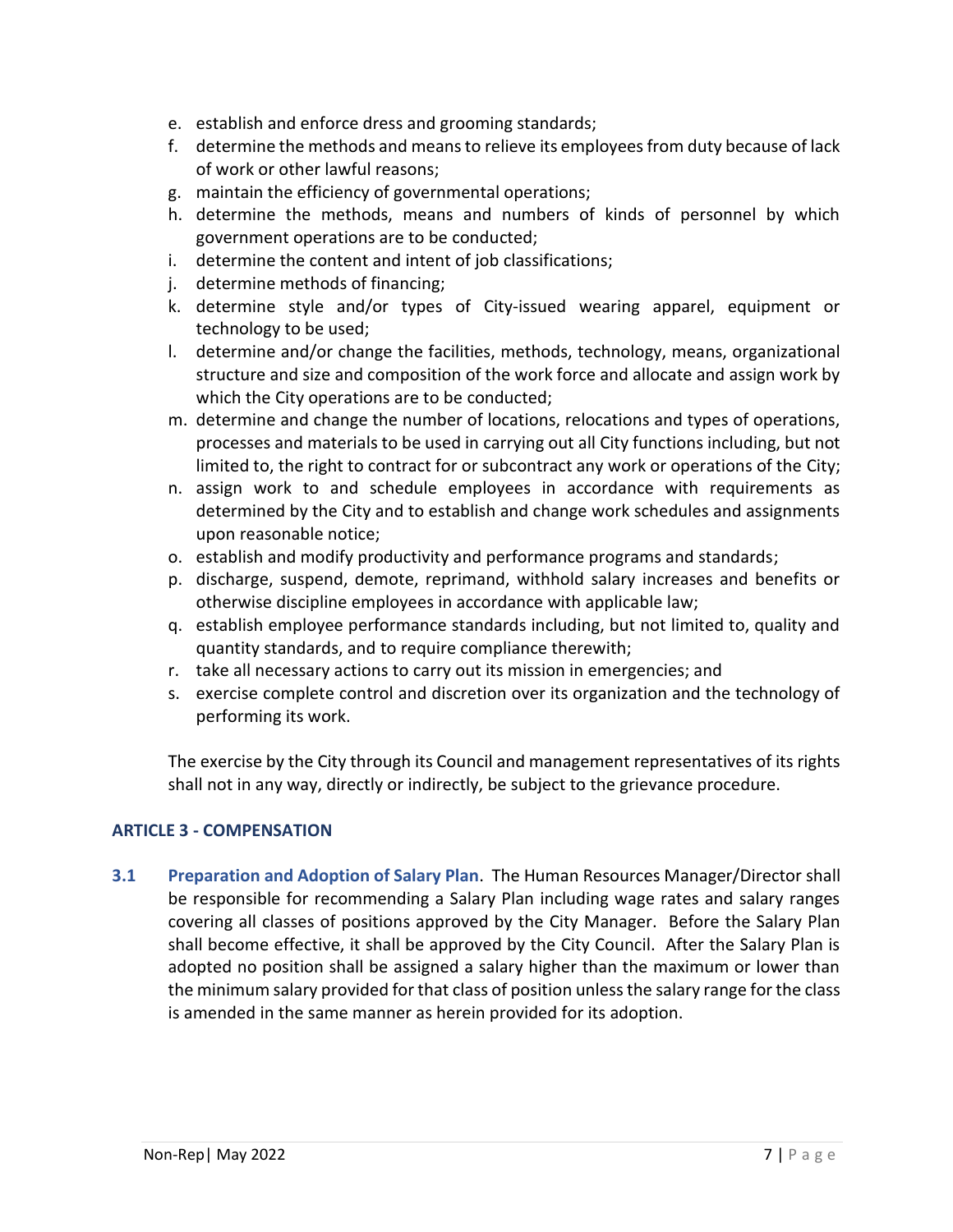- <span id="page-8-0"></span>**3.2 Salary Increases**. Salaries will be increased by the following amounts on the first full pay period following the effective date:
	- a. No cost-of-living year 1 (July 1, 2022)
	- b. 3% effective the first full pay period following July 1, 2023
	- c. 3% effective the first full pay period following July 1, 2024

Additionally, the city will provide a \$15,000 one-time, non-Persable supplemental pay on June 28, 2022, to regular full-time employees covered by these regulations subject to the following:

- The employee must be employed by the City at the time of ratification.
- Employees who have left the City before ratification will not receive the bonus;
- Employees on probation and/or less than 6-months of active service from their hire date must wait to receive the bonus until after successfully completing these requirements.
- <span id="page-8-1"></span>**3.3 Salary Plan Structure**. Where a range is assigned, each range shall consist of eight steps. Each of the steps through Step 5 is approximately five percent (5%) higher than the preceding step. Steps 6 through 8 are approximately two and one-half percent (2.5%) higher than the preceding step. Each of the steps is referred to as a merit increase step.
- <span id="page-8-2"></span>**3.4 Salary Advancement /Longevity - Full-time Employees**. Except as otherwise provided in this Article, full-time employees may be considered for an increase in salary according to the following rules:
	- 3.4.1 Advancement to a next higher merit increase step may be made after a 12 month interval from the hire date or by exception approved by the City Manager or their designee, or date of last increase in subsequent years for continued satisfactory and efficient service.
	- 3.4.2 Consideration for approximately 5% merit steps may occur every twelve months until Step 5 has been reached. Thereafter, merit increase consideration may occur every two (2) years for a total of three (3) approximately 2.5% increases. Any such advancement shall be granted only as a result of a written evaluation of continued meritorious and efficient service and continued improvement by the employee in the effective performance of the duties of their position.
	- 3.4.3 Advancement to the next higher merit increase step shall not be automatic. Such salary increase or denial of salary increase shall require the specific recommendation, through a performance evaluation, of the employee's department head and the approval of the Human Resources Manager. Merit increase steps shall take effect on the employee's merit increase step review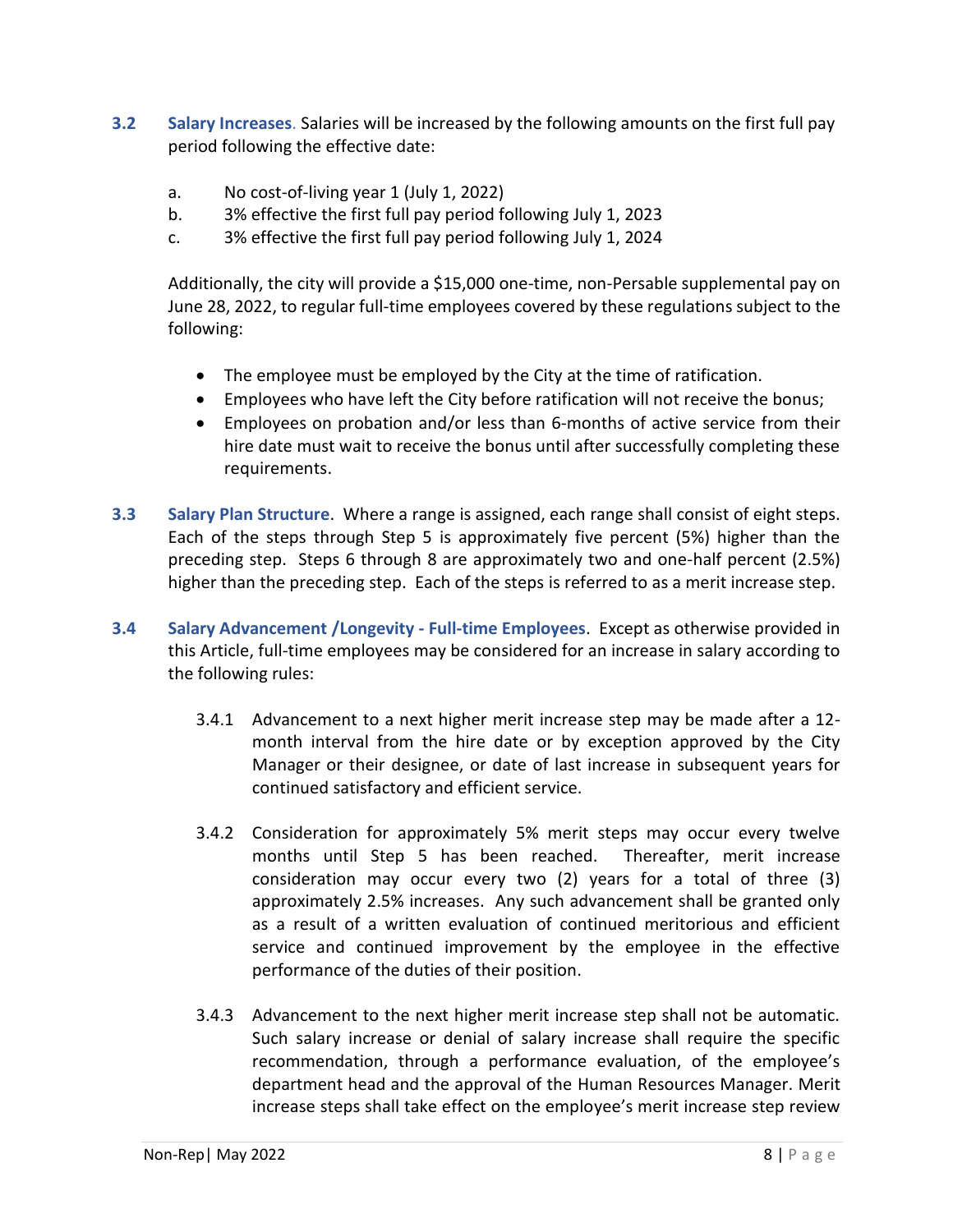date unless the department head has prepared and notified the affected employee of a denial of the merit increase step prior to the merit increase step review date. When an employee is denied an increase, they may be reconsidered for such advancement at any subsequent time with a satisfactory performance evaluation.

3.4.4 Whenever an employee is promoted, reclassified to a higher class or receives a special merit increase, then the next merit increase consideration shall be 12 months from the effective date of the action.

# 3.4.5 **Longevity Increments**.

- A. Tier 1 Longevity Increments. Employees Hired Prior to July 1, 2022, the City shall provide an additional 7.5% increment to non-represented employees after fifteen (15) years of service, 5.0% after twenty (20) years and 2.5% after twenty-five (25) years of service with the City.
- B. Tier 2 Longevity Increments. Employees hired by the city on or after July 1, 2022, will be eligible for a one (1) time supplemental lump sum payment of their current annualized base pay to include stipends based on the following table:
	- a. 15 years of service: One-time payment of 7.5% the annual regular rate of pay
	- b. 20 Years of service: One-time payment of 5% the annual regular rate of pay
	- c. 25 Years of Service: One-time payment of 5% the annual regular rate of pay
- <span id="page-9-0"></span>**3.5 Salary upon Promotion**. All employees who are promoted to an open position in a class with a higher salary range shall be placed on Step 1 in the new higher range or placed at the step which is a salary increase of approximately 5% base for the employee, not to exceed the highest step of the new range. The employee's merit review date shall change to the effective date of the promotion for consideration in subsequent years.

When economic conditions, unusual employment conditions or exceptional qualifications of a candidate for promotion indicate that a higher step would be in the City's best interests, upon written recommendation of the department head, the City Manager may authorize payment of salary at a higher step in the salary range.

<span id="page-9-1"></span>**3.6 Salary upon Demotion**. Any employee who is demoted through procedures in Article 5 or 8 may be placed at a lower step, or may be placed at a step in a lower range or may be placed at Step "Y" which is equal to the employee's current salary step. The employee's merit review date shall not change.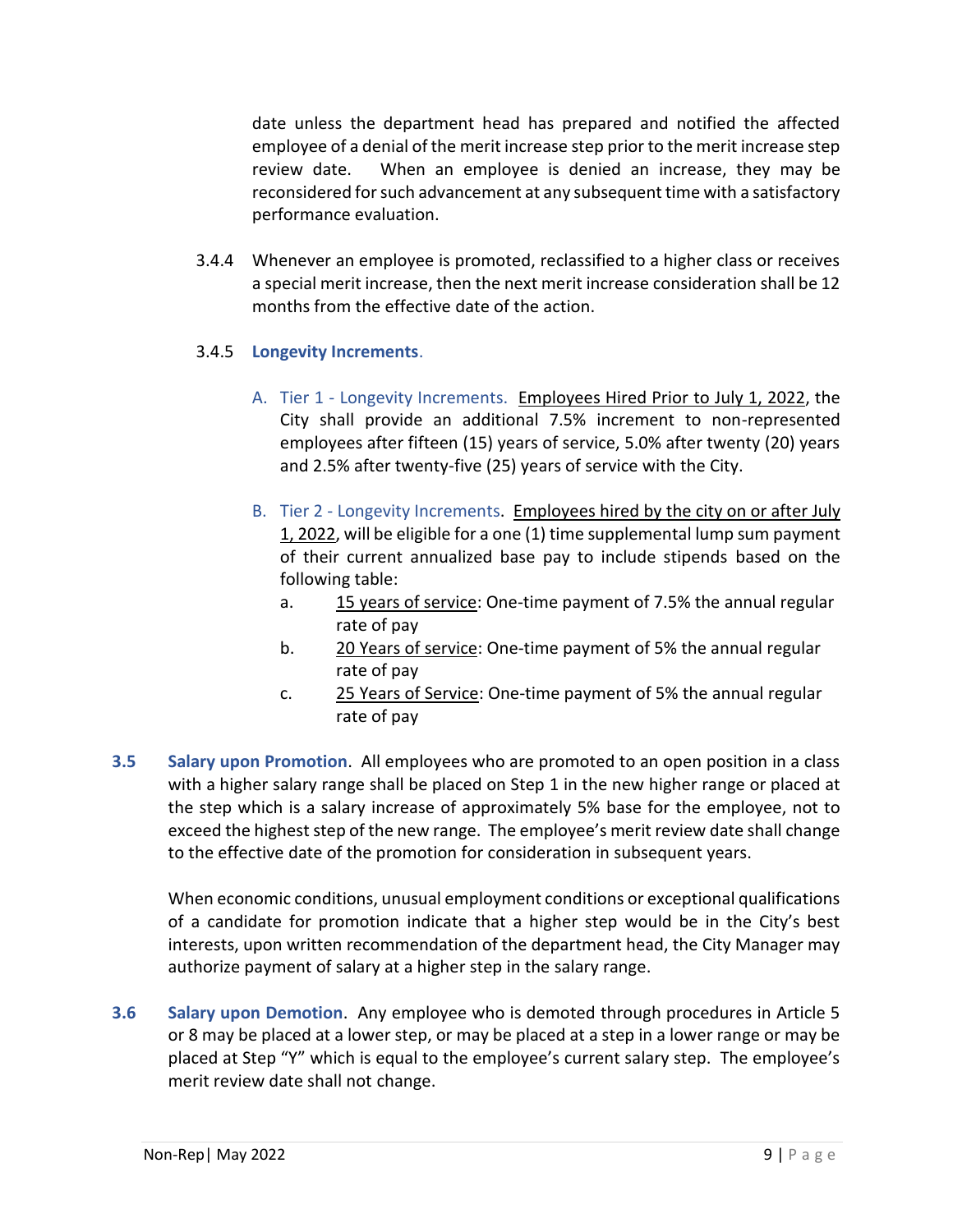An employee receiving Step "Y" shall remain in the Step "Y" until such time as the position is assigned to a salary range in which the highest step is equivalent to or higher than the Step "Y," at which time the employee shall be placed in the next highest step. Such employee shall not receive salary adjustments until such time as Step "Y" is less than the highest step of the salary range of the employee's classification.

- <span id="page-10-0"></span>**3.7 Salary upon Reinstatement**. An employee who resigns in good standing may, within one year of such resignation and upon recommendation of the department head and approval of the City Manager, be reinstated in a position in the class in which the employee had previously served, subject to an available budgeted position. Upon such reinstatement, the employee shall not receive higher than the step in the salary range the employee previously received prior to the employee's separation. The employee shall be given a new hire date for purposes of benefits and seniority.
- <span id="page-10-1"></span>**3.8 Salary upon Transfer.** Any employee who is transferred from one position to another position in the same class, or to another position in a class having the same salary range, shall be compensated at the same step in the salary range as the employee previously received. The employee's merit review date shall not change.
- <span id="page-10-2"></span>**3.9 Salary upon Position Reclassification**. When an employee is reclassified to a lower classification, the employee shall retain their rate of pay and their merit review date or shall be placed in the step of the lower salary range closest to the employee's salary rate. If the top step of the lower salary range of the lower job class is lower than the employee's salary rate, the current salary step shall be identified as Step "Y" of the lower salary range. An employee receiving a Step "Y" because of a downward reclassification shall remain in the Step "Y" until such time as their job is assigned to a salary range in which the highest step is equivalent to or higher than the Step "Y," at which time the employee shall be placed in the next higher step. Such employee shall not receive annual salary adjustments until such time as Step "Y" is equivalent to or less than the highest step of the salary range of the employee's reclassified position. When an employee is reclassified to an equivalent classification, the employee shall retain their salary rate and merit review date. When an employee is reclassified to a higher classification, the employee shall be placed on Step 1 in the new higher range or placed at the step which is a minimum 5% base salary increase for the employee, not to exceed the top step of the new range. The employee's merit review date shall change to the effective date of the reclassification for consideration in subsequent years.
- <span id="page-10-3"></span>**3.10 Special Salary Adjustments**. The City Manager or a department head may recommend in writing to raise an employee's salary step to a higher step prior to the eligibility times specified in Article 3.4 so as to recognize meritorious service, advanced educational achievements or other extraordinary attributes related to the employee's public service. Such increased compensation is subject to the approval of the City Manager and the availability of budgeted funds. The employee's merit review date shall change to the effective date of the special increase.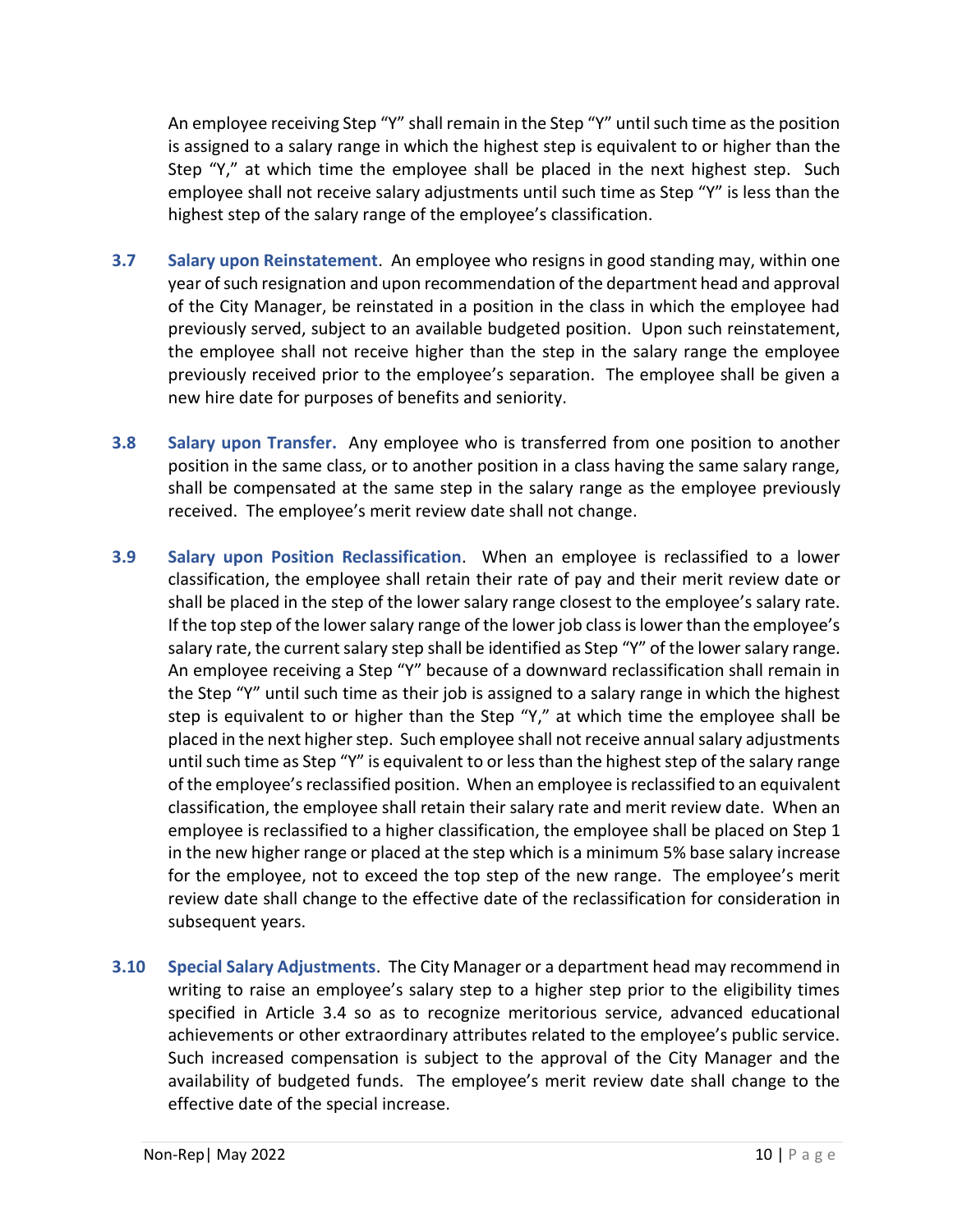- <span id="page-11-0"></span>**3.11 Overtime.** A department head may require a non-exempt employee to work beyond the employee's regular hours of employment. If the employee works in excess of forty (40) hours in a work week, such employee shall be paid at one and one-half (1-1/2) times the employee's regular rate of pay. Paid time off (vacation leave, sick leave, float, holiday etc.) is not considered time worked for purposes of calculating overtime.
- <span id="page-11-1"></span>**3.12 Compensation for Temporary Assignment to Higher Classification**. In the event an employee is temporarily assigned to a higher classification by a department head, with the approval of the City Manager, may grant a five percent (5%) stipend of their base rate of salary for working in an assignment in a higher classification. Working at a higher classification shall mean that the employee is performing a significant part of the duties of a position in a higher salary range. Employees will begin to receive the adjusted compensation on the first day they work in a higher classification.

Generally, employees may not be assigned to work in a higher classification for longer than six (6) months. However, an extension of this time may be approved in writing with the concurrence of the Department Head and the Human Resources Manager for up to an additional six (6) months, for a total term of twelve (12) months.

To the extent permitted by law (2 CCR section 571), compensation for working at a higher assignment shall be reported to CalPERS as a special compensation for Classic CalPERS members.

Compensation for temporary assignment to a higher classification does not extend to cash outs.

<span id="page-11-2"></span>**3.13 Compensation for Layoff**. An employee who is terminated from the service of the City as a result of a layoff shall be paid for accrued leaves in compliance with Article 6.11 of these Rules. Accrued sick leave, except sick leave cashed out as provided in Article 6.11, shall be restored to an employee if the employee is reemployed within one year. Should an employee be reemployed in the formerly held position, the employee shall be placed at the same salary step as when the layoff occurred. No credit shall be received toward a step increase or seniority during the period of layoff.

Employees who have attained regular status at the time of layoff and who are reemployed within a period of one year shall retain their assigned anniversary dates. Regular employees who are reemployed after a period of one year shall be given a new hire date for purposes of benefits and seniority.

<span id="page-11-3"></span>**3.14 Compensation During Suspension**. An employee who is suspended with pay under the pre-disciplinary procedures of Article 8 shall be paid that salary the employee was entitled to prior to the suspension. An employee who is suspended without pay under the disciplinary procedures of Article 8 shall not be paid for those specific days of suspension. Additionally, an employee suspended without pay shall not accrue sick leave, vacation,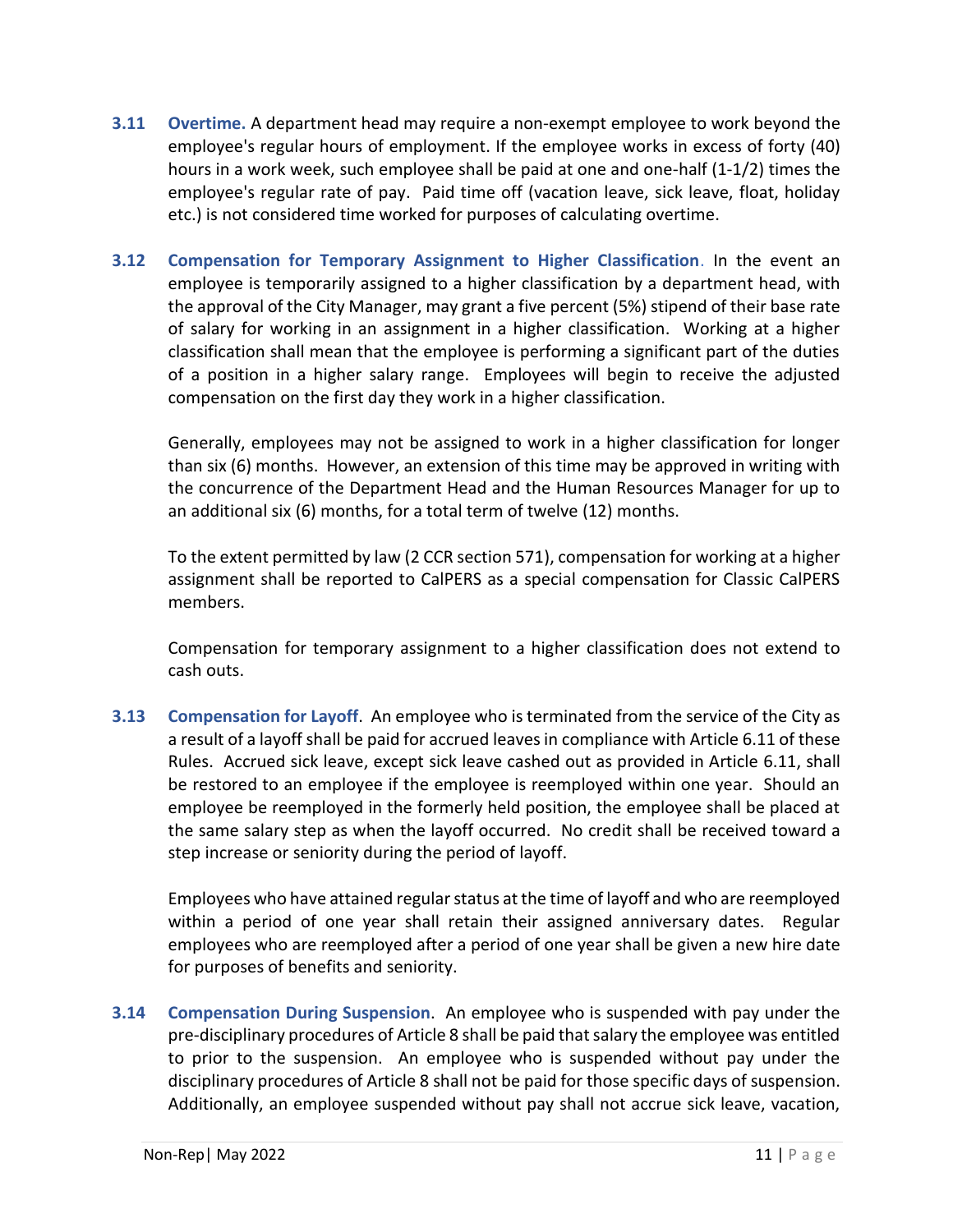seniority and other benefits during a suspension of more than 15 working days, except that health and life insurance benefits will be maintained.

<span id="page-12-0"></span>**3.15 Salary Upon Voluntary Demotion**. At the discretion of the City Manager, any employee who elects to take a voluntary demotion may be placed at a lower step, or may be placed at a step in a lower range or may be placed at Step "Y" which is equal to the employee's current salary step. The employee's merit review date shall not change.

An employee receiving Step "Y" shall remain in the Step "Y" until such time as the position is assigned to a salary range in which the highest merit increase step is equivalent to or higher than the Step "Y" at which time the employee shall be placed in the next higher merit increase step. Such employee shall not receive salary adjustments until such time as Step "Y" is equivalent or less than the highest step of the salary range of the employee's position.

- <span id="page-12-1"></span>**3.16 Bilingual Services Compensation**. Employees who have the ability to fluently converse in Spanish or a City-Manager-approved second language may be designated as a bilingual employee required to use their skills as a part of their City employment. This designation must be made by the appropriate department head and approved by the City Manager or designee. An employee who fails the assessment test may re-take the test every six (6) months. The basis for qualifying for such compensation, and the procedures for the granting of the same shall be in accordance with administrative regulations approved by the Human Resources Manager.
	- A. Tier 1 Employees hired prior to July 1, 2022. Designated employees shall receive a stipend of 2.5% per pay period.
	- B. Tier 2- Employees hired on or after July 1, 2022, who become eligible for bilingual pay shall receive one hundred dollars (\$100) per month for bilingual pay.

Employees on any form of leave time in excess of 30 consecutive calendar days shall be deemed not to be using their bilingual skills on a regular basis and shall be ineligible to receive bilingual pay until the employee returns to duty.

The parties agree that to the extent permitted by law (2 CCR section 571 and 2 CCR section 571.1) bilingual pay shall be reported to CalPERS as special compensation or pensionable compensation.

- <span id="page-12-2"></span>**3.17 Mileage**. Reimbursement for personal vehicle use shall be prevailing IRS rate.
- <span id="page-12-3"></span>**3.18 Car Allowance**. The decision as to which employees require use of an automobile in the normal course of conducting City's business shall remain within the discretion of the City Manager.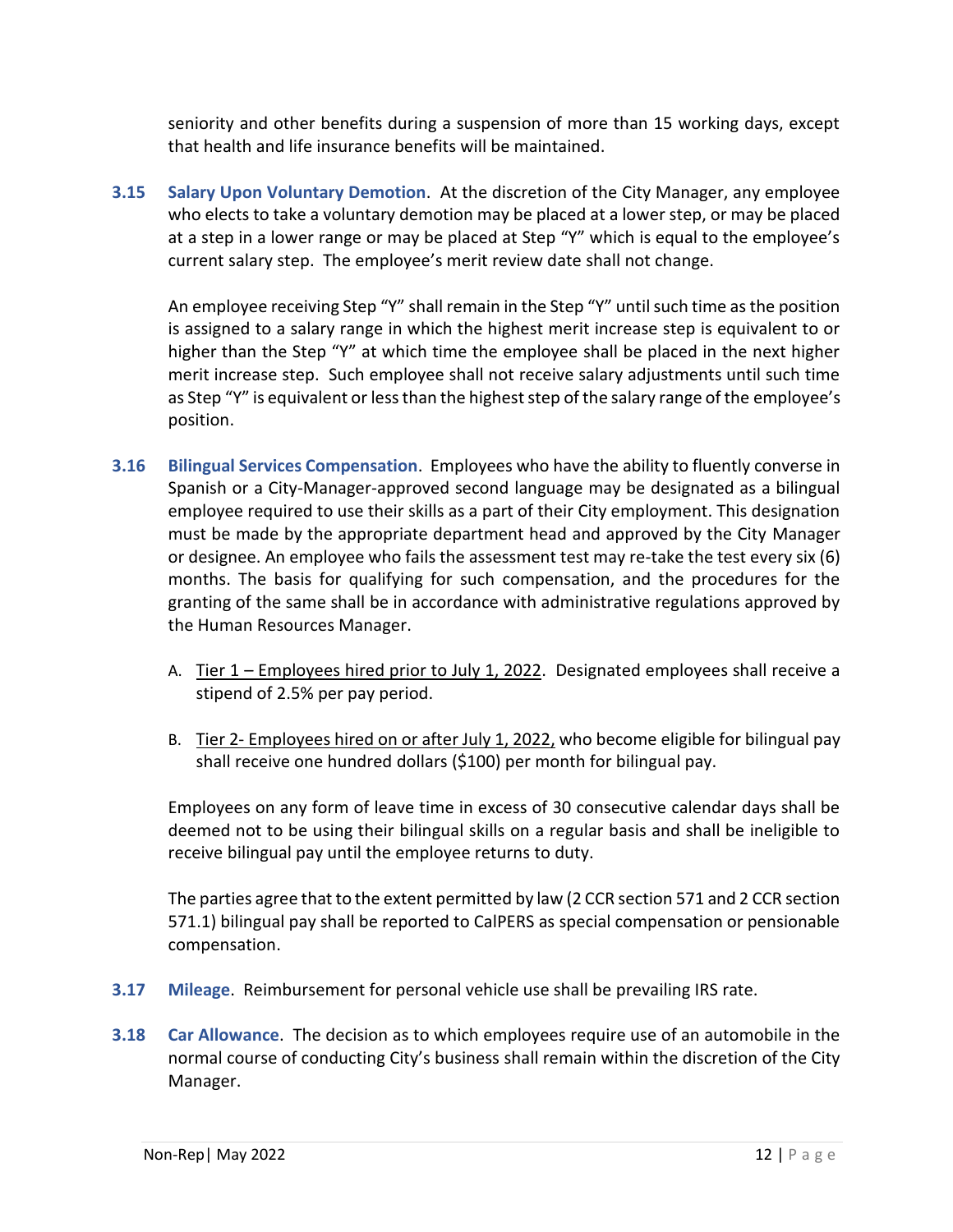Designated employees will be compensated two hundred dollars (\$200) stipend per month as transportation allowance. Employees shall be responsible for maintaining and paying for liability insurance as required by law and for all their automobile's operating, maintenance and repair costs.

Employees on any form of leave time in excess of 30 consecutive calendar days shall be ineligible to receive car allowance pay until the employee returns to duty.

<span id="page-13-0"></span>**3.19 Smartphone Stipend**. The decision as to which employees hold positions that include the need for a smartphone shall remain within the discretion of the City Manager.

Employees whose job duties include the frequent need for a smartphone may receive \$55 dollars a month to compensation for business-related cost incurred when using their individually owned smartphone. Such reimbursement shall be taxable as compensation.

# <span id="page-13-1"></span>**3.20 Certification and Education Incentives**.

- A. Tier 1 Employees hired prior to July 1, 2022. An employee who possesses a Master's degree in a field related to that employee's duties and responsibilities with the City, shall be compensated with a five percent (5%) stipend.
- B. Tier 2 Employees hired on or after July 1, 2022. An employee who possesses a Master's degree in a field related to that employee's duties and responsibilities with the City shall be compensated with a 2.5% stipend.
- <span id="page-13-2"></span>**3.21 Certification Incentives for Police Chief**. A Police Chief who possesses a POST Executive Certificate shall be compensated with a five percent (5%) stipend.
- <span id="page-13-3"></span>**3.22 Restitution.** An employee may be required in a manner approved by the City Manager under the provisions of Article 8 to provide restitution to the City of Cathedral City for willful, reckless, wanton, malicious destruction or loss of City property.
- <span id="page-13-4"></span>**3.23 Correcting Errors in Salary Rate or Other Provisions**. Should an employee be advanced to a higher step in the salary range for their class than that for which they were recommended, or receive additional pay than that authorized, or accrue leaves or receive other benefits through error, such error shall be corrected immediately following its discovery. Reimbursement to the City by the employee of the overpayment caused by said error shall be made by one of the following methods or a combination thereof:
	- a. Application of accrued compensatory time off for overtime service;
	- b. Application of compensatory time off for overtime service earned during the time immediately following the date of the discovery of said error;
	- c. Application of the increase in the employee's salary following their next merit or longevity merit salary increase; or
	- d. Any other method mutually agreed to.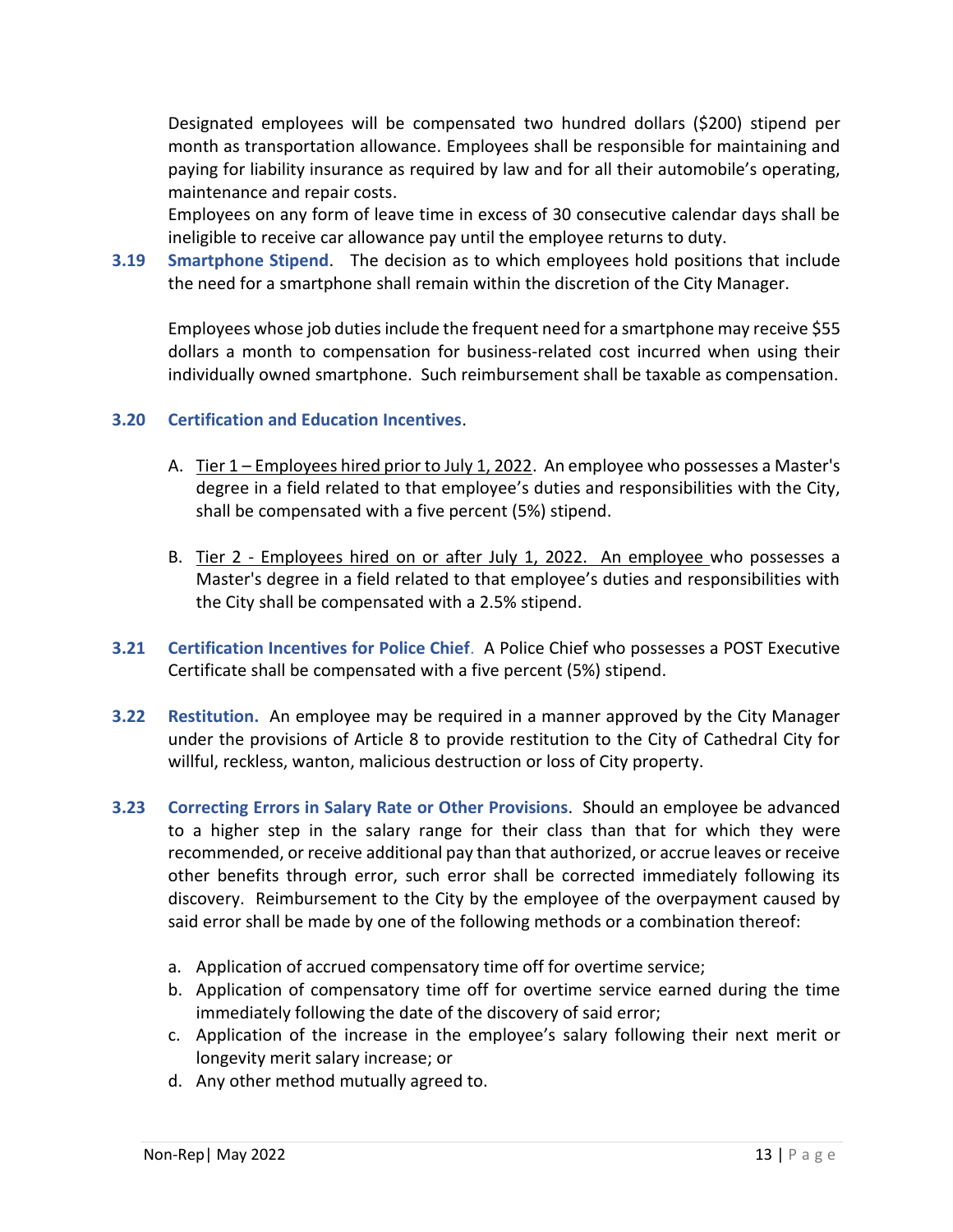Determination of which one or combination of the above methods of reimbursement should be used shall be made by the department head in consultation with the affected employee, subject to the approval of the City Manager or their designee, and subject to the grievance procedures of Section 8. Should the employee terminate before full reimbursement to the City has been made the money required to complete reimbursement shall be deducted from their last paycheck, if authorized by law. However, the City shall not collect for any period earlier than an overpayment for the preceding twelve (12) months from discovery. Other salary overpayments shall be reimbursable under the procedures and guidelines set forth in this Article. (See California State Employees' Assoc. v. California, 198 Cal App3rd 374 (1988))

# <span id="page-14-0"></span>**ARTICLE 4 - PROBATION**

- <span id="page-14-1"></span>**4.1 Full-Time and Part-Time Employees' Probation**. The probationary period for all regular employees covered by these Rules, except "at-will" employees as defined in Article 10, shall be the first six (6) months of employment or 1040 working hours. Part-time employees who work less than twenty (20) hours and non-classified employees serve at the pleasure of the appointing authority and therefore do not have a probationary period.
- <span id="page-14-2"></span>**4.2 Probation on Promotion, Reinstatement or Reclassification**. On accepting a promotion, reinstatement or reclassification to another class, an employee serves a new probationary period of six (6) months or 1040 working hours. A promotion, reinstatement or reclassification will not be considered a regular appointment until the successful completion of this probationary period.

Employees who are reclassified or promoted prior to completing a probationary period in a lower classification will have the time in the higher classification count for the lower classification in order for the probationary period to be concluded in that class if at least four (4) months have been completed at the time of the change.

Prior service with the City does not count towards the probationary period upon rehire.

- <span id="page-14-3"></span>**4.3 Objective of Probationary Period**. The work and conduct of probationary employees shall be subject to close scrutiny and evaluation. The probationary period shall be regarded as a part of the training and examination process and shall be used for securing the most effective adjustment of a new employee to a position. Individuals employed under City public employment programs, specially funded programs or contracts shall be subject to the probationary provisions of these Rules should they be appointed to a position in the classified service.
- <span id="page-14-4"></span>**4.4 Satisfactory Completion of Probationary Period**. If a probationary employee's probation period has been satisfactory and advancement to regular status is warranted, the department head shall so recommend on a performance evaluation, submitted to the Human Resources Manager.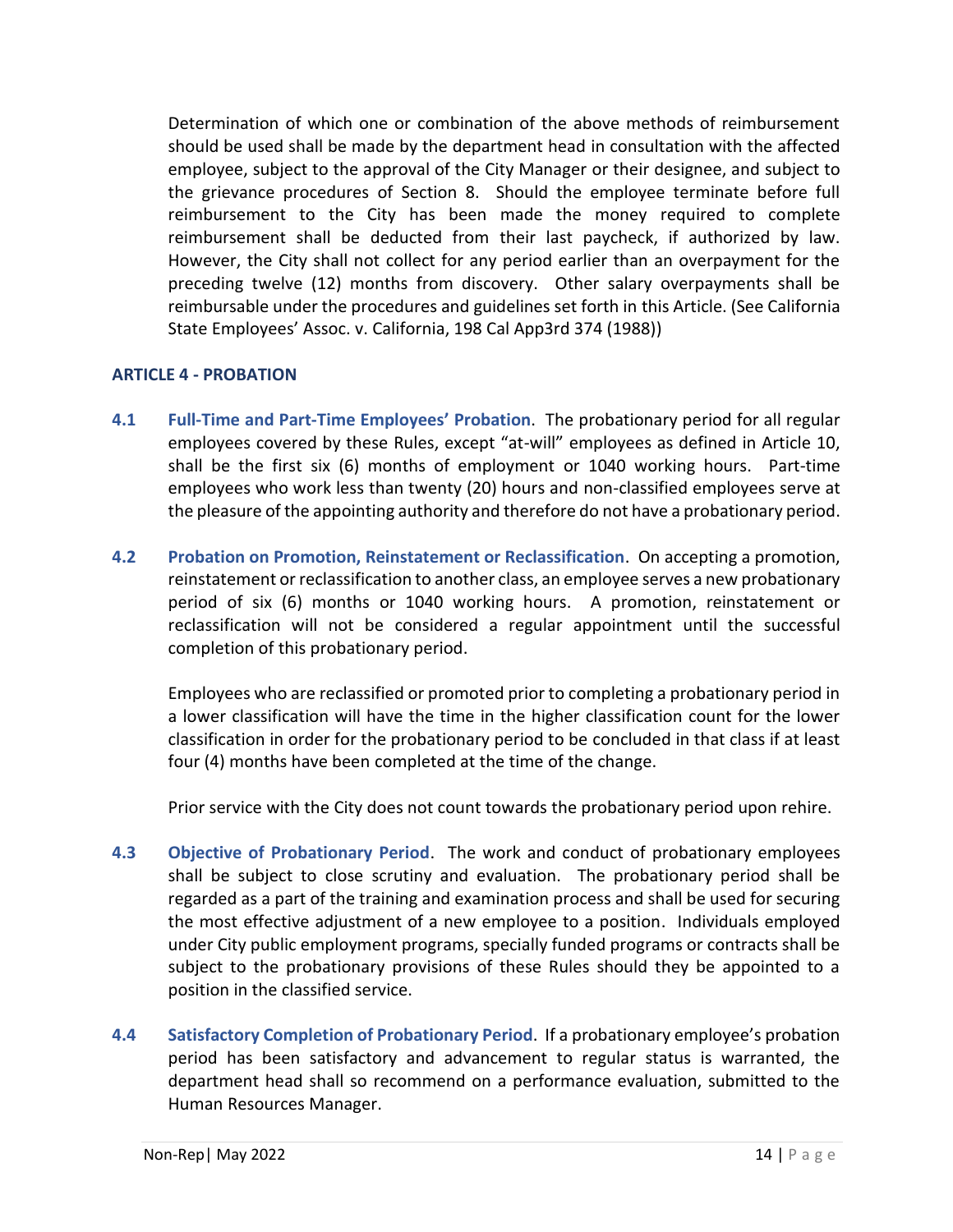- <span id="page-15-0"></span>**4.5 Unsuccessful Probationary Period**. If a probationary employee's probation period has not been satisfactory, it shall be so stated in a performance evaluation. The City Manager, by signing a Personnel Action Form, may authorize the dismissal of the employee. A probationary employee may be dismissed at any time without cause and without the right of appeal or grievance unless otherwise required by law. Notification of dismissal shall be in writing and shall be given to the probationary employee prior to the dismissal unless otherwise required by law.
- <span id="page-15-1"></span>**4.6 Unsuccessful Promotion, Reinstatement or Reclassification during Probation**. If a probationary employee's performance following a promotion, reinstatement or reclassification has not been satisfactory, it shall be so stated in a performance evaluation. In cases involving a promotion, the employee shall return to a vacant position in the class from which the employee was promoted unless said regular employee is otherwise disciplined pursuant to and in accordance with the provisions of Article 8 herein. In cases involving reinstatement, the City Manager, upon receipt of a performance evaluation, may authorize the dismissal of the employee under the provisions of Article 4.
- <span id="page-15-2"></span>**4.7 Probation Following Layoff**. Employees laid off while on probation must serve a new probationary period following reemployment.

# <span id="page-15-3"></span>**ARTICLE 5 - EMPLOYEE LAYOFF PROCEDURES**

- <span id="page-15-4"></span>**5.1 Purpose for Layoffs**. For reasons of economy, of efficiency, or in the interest of the public, reductions or curtailments of City services may be required.
- <span id="page-15-5"></span>**5.2 Abolishment of Position(s).** When layoffs are to occur, the City Manager shall prepare a list of those positions to be abolished in each department. For each affected department, the City Manager shall assemble a list of those employees within the classification designated for a position abolishment. Such list shall be forwarded to the appropriate department head. The department head shall prepare a list establishing the order of employee layoffs within a classification. The department head shall determine the individual layoff ranking of each employee based upon official personnel records and/or operational needs of the department. In this order temporary, interim and probationary employees shall be laid off prior to the layoff of any regular employee within the same classification in the department.
- <span id="page-15-6"></span>**5.3 Layoff Appeal**. A regular employee shall have the right to request an appeal hearing. Such request must be made in writing to the City Manager within ten (10) calendar days after receipt of a layoff notice. The City Manager shall prepare and deliver a decision on the appeal within ten (10) calendar days after receipt of the appeal.

The scope of the appeal shall not include such issues as the need for layoff, the reasons for layoff, the extent of layoff, the classifications selected for layoff, or the exercise of other City prerogatives involved in layoff. The issues of such appeal shall be limited only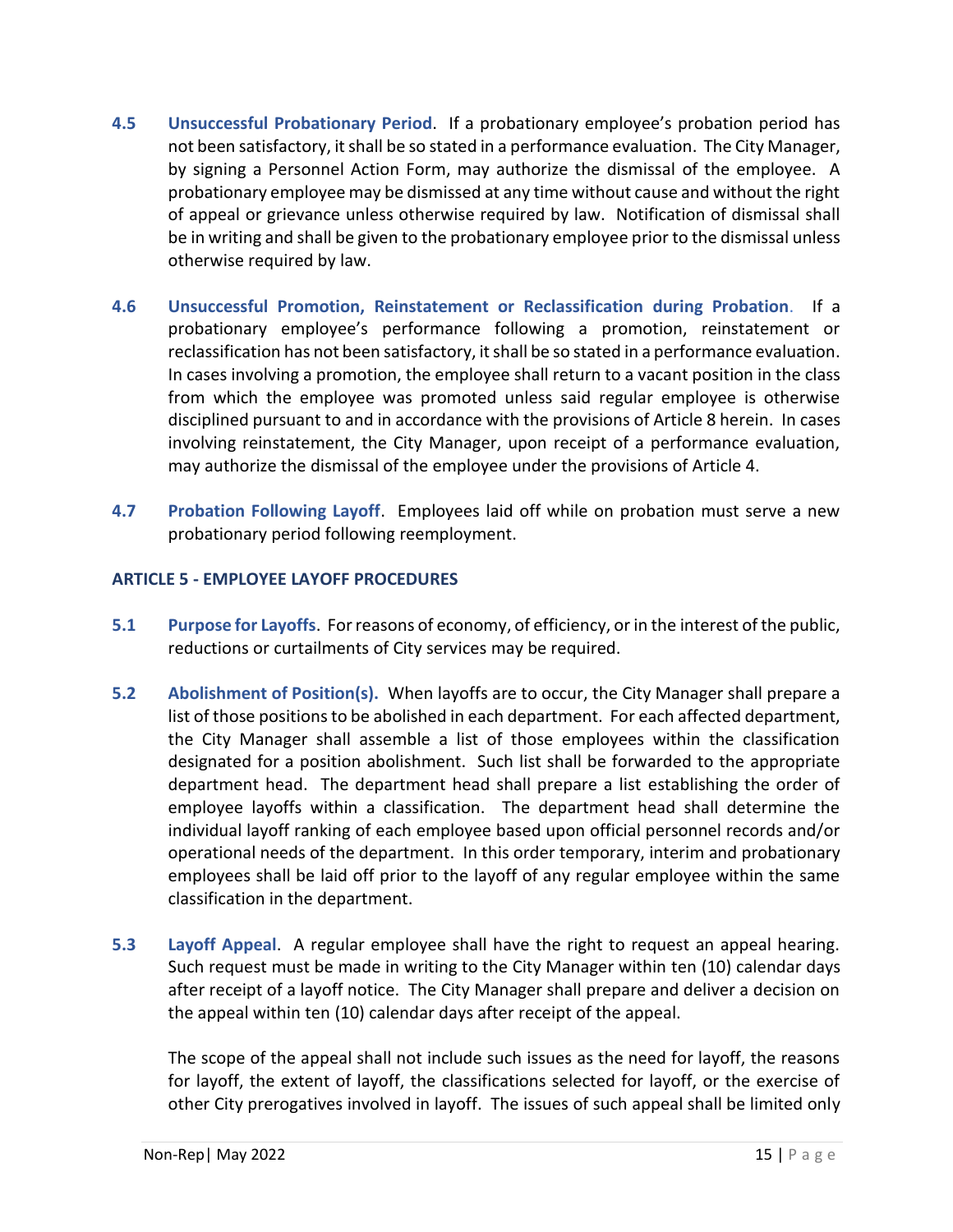to whether or not there was substantial compliance with the procedures for layoffs and the established order of departmental layoff within a classification.

# <span id="page-16-0"></span>**ARTICLE 6 - ATTENDANCE AND LEAVES**

- <span id="page-16-1"></span>**6.1 Attendance at Work**. Employees shall be in attendance at their work in accordance with the rules regarding hours of work, holidays and leaves. All departments shall keep daily attendance records of employees which shall be reported to the Finance Director in the form and on the dates they shall specify. Failure on the part of an employee absent without leave to return to duty within 48 hours after a due notice to return to work has been delivered shall be cause for immediate dismissal. A letter delivered to the employee's last known address via certified, registered, overnight or other traceable means shall be deemed reasonable notice.
- <span id="page-16-2"></span>**6.2 Automatic Resignation**. Absence without leave, whether voluntary or involuntary, for five (5) consecutive working days is an automatic resignation from City employment as of the last date on which the employee worked. Any employee who fails to report for work within forty-eight (48) hours after delivery of a notice as specified in Section 6.1 who, by the expiration of the forty-eight (48) hours has missed or will have missed five (5) or more consecutive working days, shall also be deemed to have resigned from City employment as of the last date on which the employee worked. Upon a determination by the department head or Human Resources Manager that such an absence has occurred and that the employee has resigned, notice of the deemed automatic resignation and of the employee's right to request reinstatement for good cause upon timely request shall be sent by ordinary first class mail or by certified mail, or both to the employee at his or her last known address. An employee who has been deemed to have automatically resigned in accordance with the terms of this Section shall have fifteen (15) calendar days after the date of mailing of such notice within which to request reinstatement. Request for reinstatement must be made in writing and must be received by the City within fifteen (15) calendar days of the date of mailing of the notice. Request for reinstatement may be made within ninety (90) calendar days after the effective date of the deemed resignation if the notice specified above was not sent to the employee in the manner specified in this Section. Reinstatement shall be granted only if the employee makes a satisfactory explanation to the department head as to the cause of his or her absence and as to the reason for his or her failure to obtain leave therefor. Evidence that the employee reasonably believed leave had been granted shall justify reinstatement. To order reinstatement, the department head shall find that the employee is ready, able and willing to resume the performance of the duties of the employee's former position or, if not able to immediately resume such duties, the department head may consent to a leave of absence to commence upon reinstatement. An employee so reinstated shall not be paid salary for the period of his or her absence or separation or any portion thereof. Denial of reinstatement shall be subject to appeal under the procedures specified in Section 9.7. In determining the employee's rights under all the circumstances, the City Manager or hearing officer shall be guided by Government Code Section 1996.2 and case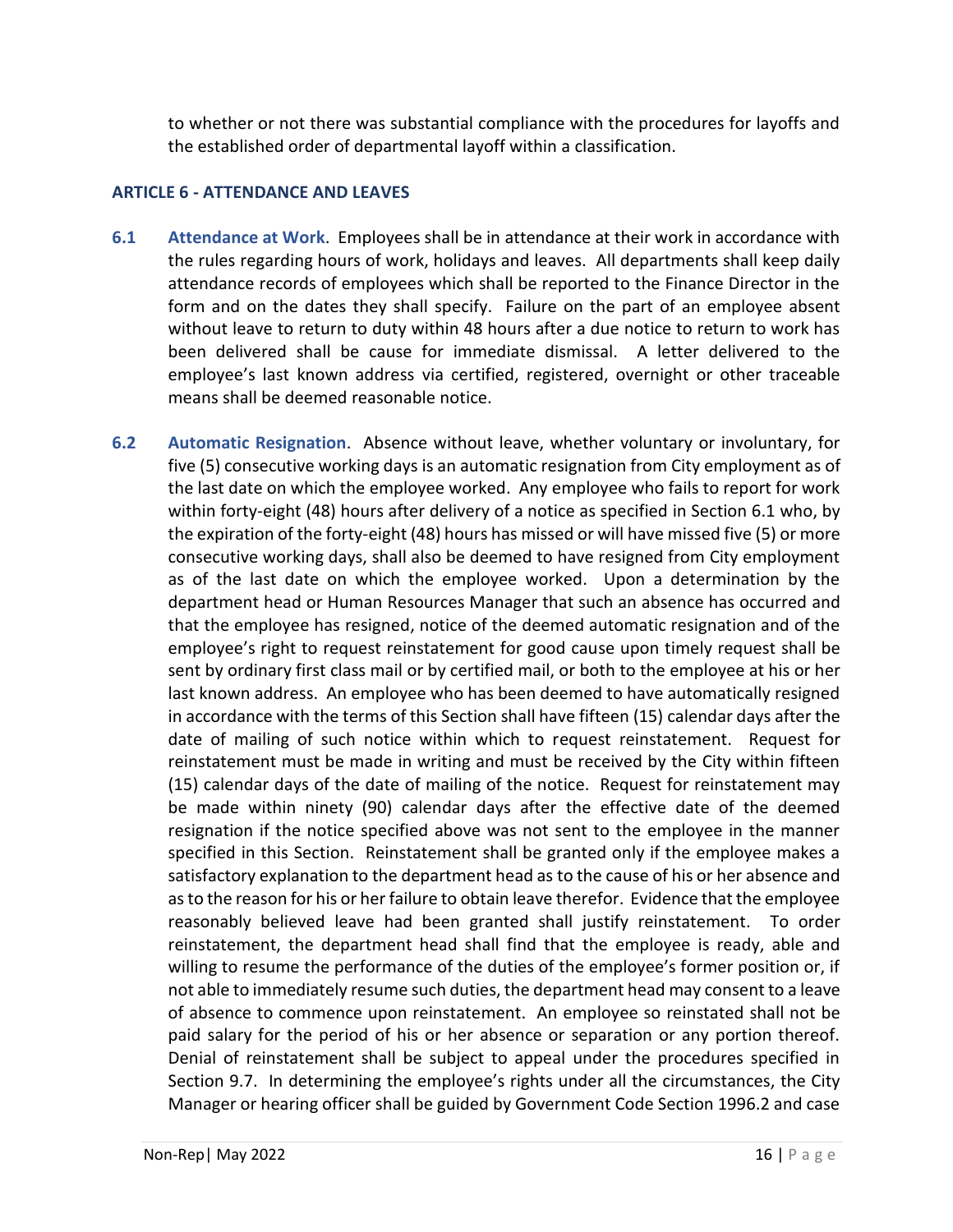law related thereto, including Phillips v. California State Personnel Board (1986) 184 Cal. App. 3d 651, 229 Cal. Rptr. 502, and in such appeal the City shall have the burden to establish that the absence was in fact unauthorized and that the department head reasonably believed the employee had abandoned his or her employment.

<span id="page-17-0"></span>**6.3 Hours of Work**. Daily hours of work (or shifts) for employees within departments shall be assigned by department heads as required to meet the operational requirements of said department. Any foreseeable absence or deviation from regularly scheduled working hours desired by an employee shall be cleared in advance through the employee's department head, and such absences shall be noted on the employee's time sheet.

Unless otherwise authorized by the City Manager, City Hall offices shall be kept open for regular business on all days of the year except Saturday, Sunday and holidays approved by Council. Employees for whom necessity requires a different regular work schedule than that generally applied shall work according to a work schedule approved by the employee's department head.

<span id="page-17-1"></span>**6.4 Leave of Absence**. The City Manager, with the concurrence of the affected department head, may grant a regular employee a leave of absence for a period not to exceed one year. No such leave shall be granted except upon written request of the employee setting forth the reason for the request. Approval shall be in writing.

Upon expiration of an approved leave, the employee shall be reinstated in the position held at the time leave was granted, subject to the conditions of the leave or as provided by State and/or Federal laws. Failure on the part of an employee on leave to report promptly at its expiration shall be cause for dismissal. The depositing in the U.S. mail of a certified letter addressed to the employee's last known place of address shall be reasonable notice of dismissal for failure to return to work.

Such a leave shall generally be without pay, provided that the City Manager shall have discretion to grant pay for the first 15 consecutive work days. Any employee on an approved unpaid leave of absence shall receive no vacation or sick leave accruals after 15 consecutive work days. City contributions to retirement, health and medical plans shall be suspended until the employee is reinstated. An employee who is on unpaid leave of absence shall be responsible for reimbursing the City for any payroll deductions that the employee has authorized. An employee reinstated after a leave of absence shall receive the same step in the salary range the employee received when the leave of absence began. Time spent on such leave shall not count towards service for merit step increases within the salary range or for benefit accruals. The employee's merit review date shall be set forward in time one month for each thirty (30) consecutive calendar days taken. The employee shall retain accumulated vacation credits, sick leave credits, and other similar credits; however, such credits or seniority shall not accrue to a person granted such leave during the period of absence. When an employee is granted a leave of absence without pay, the City shall discontinue payment of medical, health and other similar insurance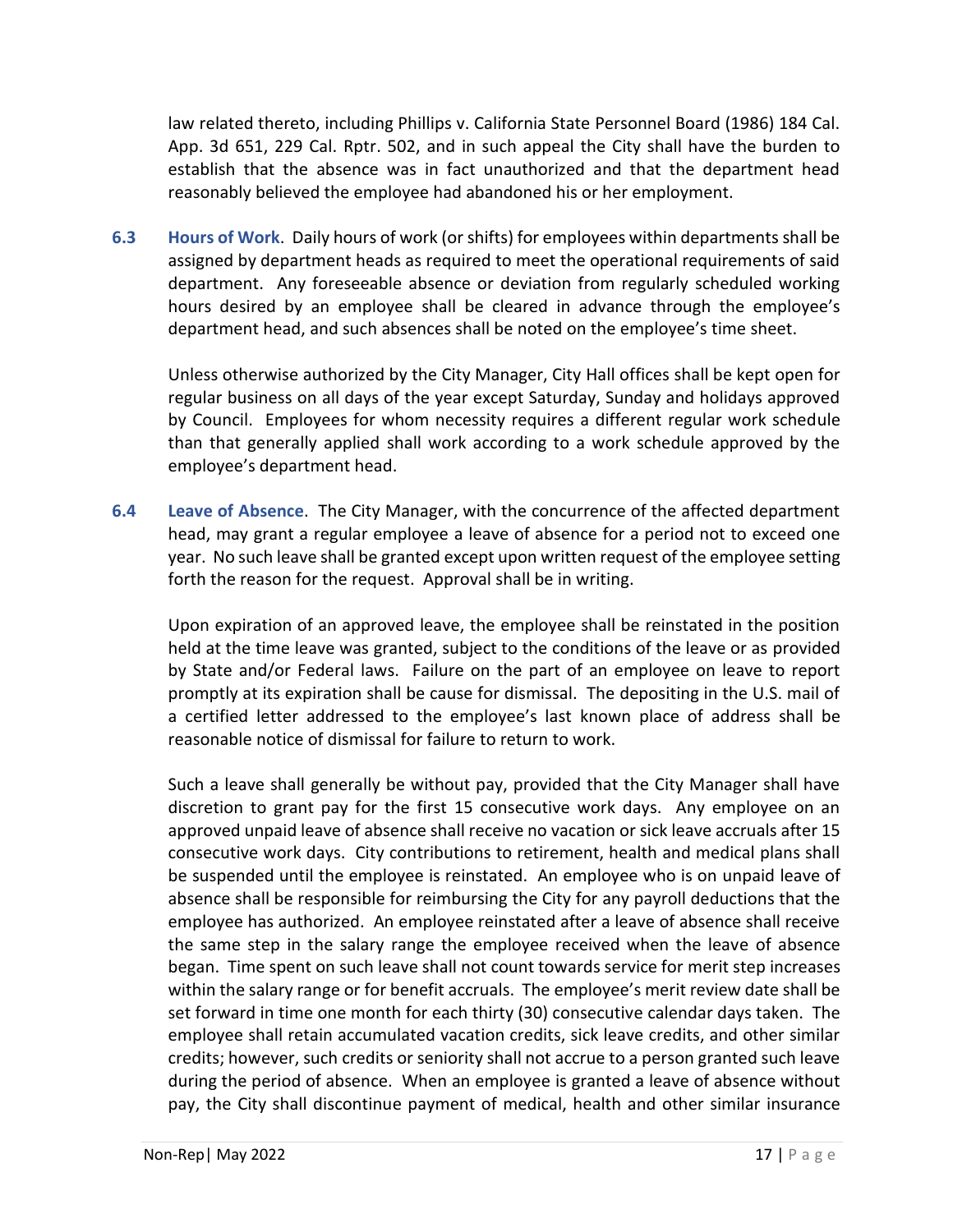premiums for the employee and dependents, except when continuation of these benefits is required under Federal or State law. At the time the employee requests a leave of absence, the employee may make satisfactory arrangements with the Finance Department for payment of the insurance premiums, provided that such a continuation of coverage is authorized by the City's contract for medical and other similar insurance.

- <span id="page-18-0"></span>**6.5 Military Duty**. Military leave of absence shall be granted in accordance with the state and federal law. All employees entitled to military leave shall give the department head or City Manager an opportunity, within the limits of military regulations, to determine when such leave shall be taken. Compensation for such purposes shall be equal to the difference between the employee's base City salary and their military pay together with the employee's health benefit allowance for up to six months in any one military duty activation.
- <span id="page-18-1"></span>**6.6 Vacation Leave**. All employees having a work week of forty (40) hours, unless otherwise provided by the City Council, shall accrue vacation leave credits according to the following schedule:

| DEPARTMENT HEADS AND OTHER DESIGNATED AT-WILL EMPLOYEES: |            |        |
|----------------------------------------------------------|------------|--------|
|                                                          | Hours/     | Hours/ |
|                                                          | Pay Period | Year   |
| Less than 2 years employment                             | 7.38       | 192    |
| 2 years to 6 years                                       | 8.31       | 216    |
| 6 to 10 years                                            | 9.23       | 240    |
| More than 10 years                                       | 10.15      | 264    |

| ALL OTHER NON-REPRESENTED EMPLOYEES: |            |        |
|--------------------------------------|------------|--------|
|                                      | Hours/     | Hours/ |
|                                      | Pay Period | Year   |
| Less than 2 years employment         | 5.54       | 144    |
| 2 years to 6 years                   | 6.46       | 168    |
| 6 to 10 years                        | 7.38       | 192    |
| More than 10 years                   | 8.31       | 216    |

#### 6.6.1 Vacation Leave Accumulation.

Employees are encouraged to use their accrued vacation leave annually.

A. Tier 1 - Employees hired prior to September 1, 2016, are allowed to accumulate vacation leave credits. If employees do not take all their vacation leave accrued in one calendar year, they may carry over those unused vacation hours over to succeeding calendar years.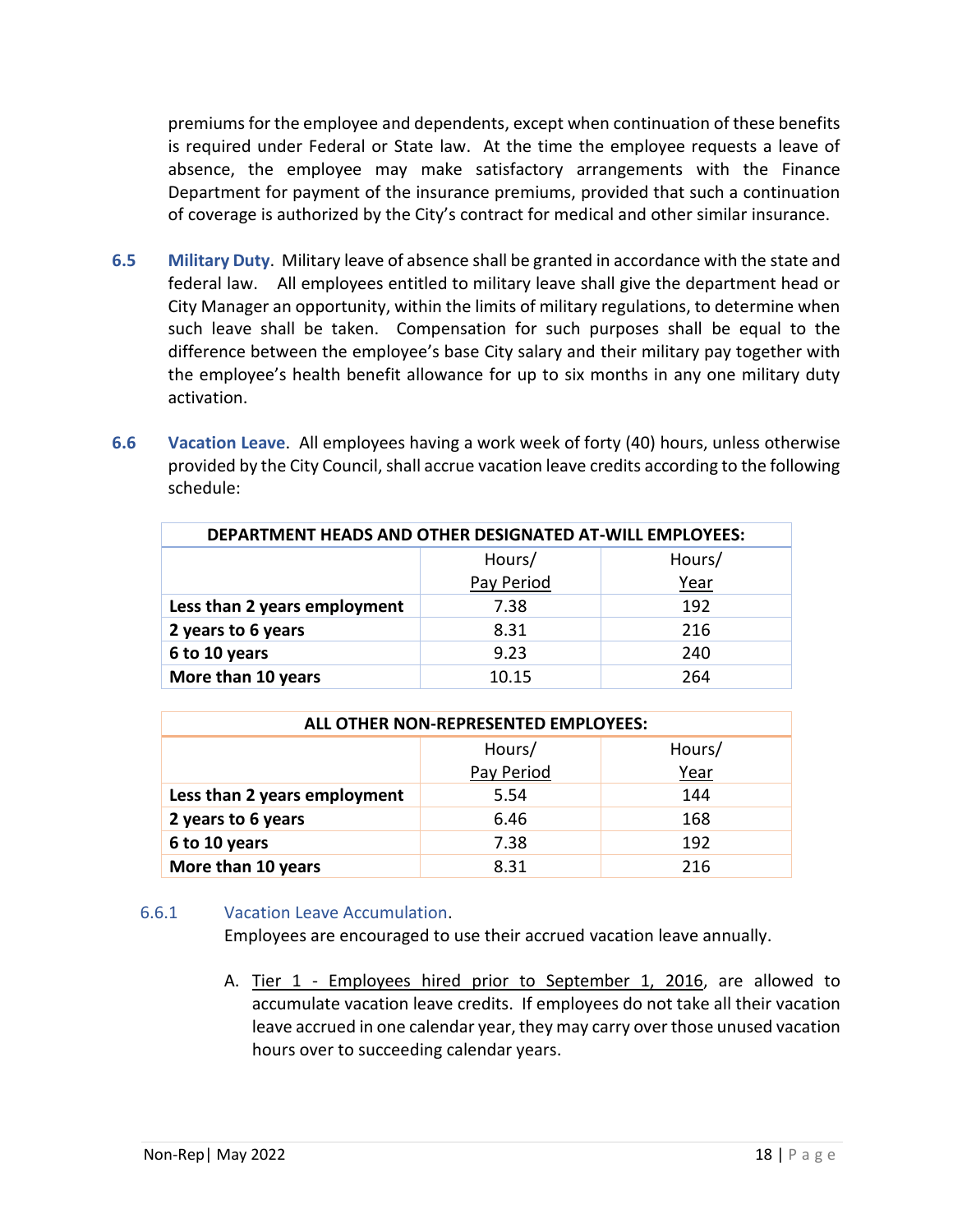- B. Tier 2 Employees hired on or after September 1, 2016, shall accrue no more than three times their annual vacation leave allotment. No additional vacation leave hours shall be added to their vacation bank until accrued hours fall below the three-year accrual maximum (cap).
- 6.6.2 Vacation Leave Cash Out. Employees may receive cash payment for accrued and unused vacation leave. On a quarterly basis, upon a two (2)-week prior written request, an employee may cash out unused vacation leave.
- 6.6.3 Part-Time Employees. Part-time regular employees shall be entitled to vacation leave credits if they work 20 hours or more per week, in which case they shall receive vacation credits on a pro-rata: 20 hours is 50%; 30 hours is 75%; 32 hours is 80% basis with carry-over privileges not to exceed three times their allotment. No additional vacation leave hours shall be added to their bank until accrued hours are depleted below the cap.

Part-time employees working less than 20-hours a week will receive statutory benefits only.

- 6.6.4 Holidays or Illness within Vacation Leave Period. Holidays falling during an employee's vacation leave shall not be considered as part of the employee's vacation leave and shall not be charged against vacation leave credits. Illness during vacation leave shall not be considered as sick leave, unless confirmed by a physician's statement and approved by the Human Resources Manager.
- 6.6.5 Vacation Credits When Employment Terminates. Upon termination of employment, an employee shall be paid for unused vacation leave credits.
- 6.6.6 Effect of Absence on Vacation Leave Crediting. Absence due to sick leave or other approved leave of absence will not affect computations for vacation leave credits unless such absences exceed one (1) month, in which case the time of any unpaid absence shall be excluded from computation.

# <span id="page-19-0"></span>**6.7 Holidays/Float Hours.**

6.7.1 Holidays: The public offices of the City of Cathedral City shall be closed on the dates set forth in the approved Annual Holiday Council Resolution. If the holidays fall on the employee's regular day off, the value of the holiday will be credited as a floating holiday.

6.7.2 Floating Holiday: In addition to the holidays, employees shall be credited with floating holiday hours with the first additional hours credited on January 1, the second credited on July 1, and the third credited on September 1 to bring the total combined hours of the holidays and float hours to 144 per calendar year for all employees.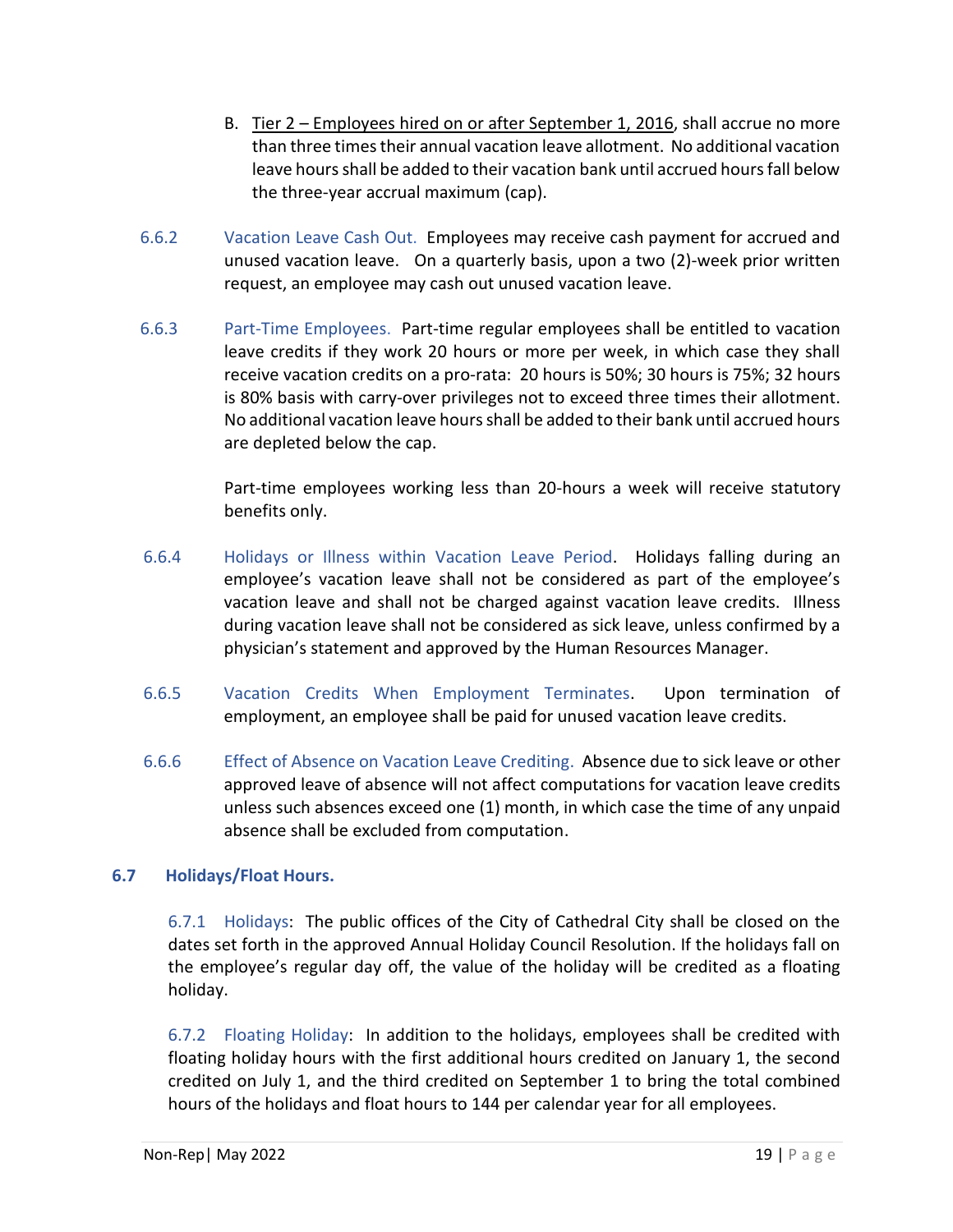a. Effective January 1, 2023, Floating Holidays shall be credited with the remaining holiday hours twice a year on January 1 and July 1 to bring a total combined hours of holiday and float hours to 144 per calendar year for all employees.

# 6.7.3 Floating Holiday Accrual Limit

Tier 1 – Employees hired prior to September 1, 2016, are allowed to accumulate floating holiday hours and may carry over those unused float hours to succeeding calendar years.

Tier 2 - Employees hired on or after September 1, 2016. are allowed to accumulate floating holiday hours during a given fiscal year; however, the float hours shall not be carried over into a subsequent fiscal year. Any float hours remaining in an employee's bank shall be cashed out through payroll processing in the second paycheck of June of each year.

- 6.7.4 Cashing Out of Float Hours. There shall be no limit on the number of times per year an employee may cash out float hours.
- 6.7.5 Part-time Employees. Part-time regular employees shall be paid for holidays on a pro-rata basis if they are employed 20 hours per week or more, 20 hours is 50%; 30 hours is 75%; 32 hours is 80%.

Part-time employees working less than 20-hours a week will receive statutory benefits only.

- 6.7.6 Holidays Time Off or Extra Pay Generally. Employees shall be allowed time off with pay for one work shift at the employee's straight time hourly rate for any holiday provided in these Regulations unless required by the department head or City Manager to work in order to maintain City services. Non-Exempt employees required to work shall be paid extra compensation of time and one half for the hours worked.
- <span id="page-20-0"></span>**6.8 Jury Duty.** An employee summoned to and serving on jury duty shall submit evidence of the Summons to the department head. The employee may be absent from duty with pay for time required to be away from the employee's regularly scheduled work hours. An employee who is released by the court from jury duty on any regularly scheduled workday shall return to work to complete any remaining portion of regularly scheduled work hours unless otherwise excused by the department head. The employee shall be entitled to retain juror fees as reimbursement for expenses associated with jury duty. Those employees who work shifts slightly off the normal jury duty scheduled will have their shifts adjusted to match that of jury duty.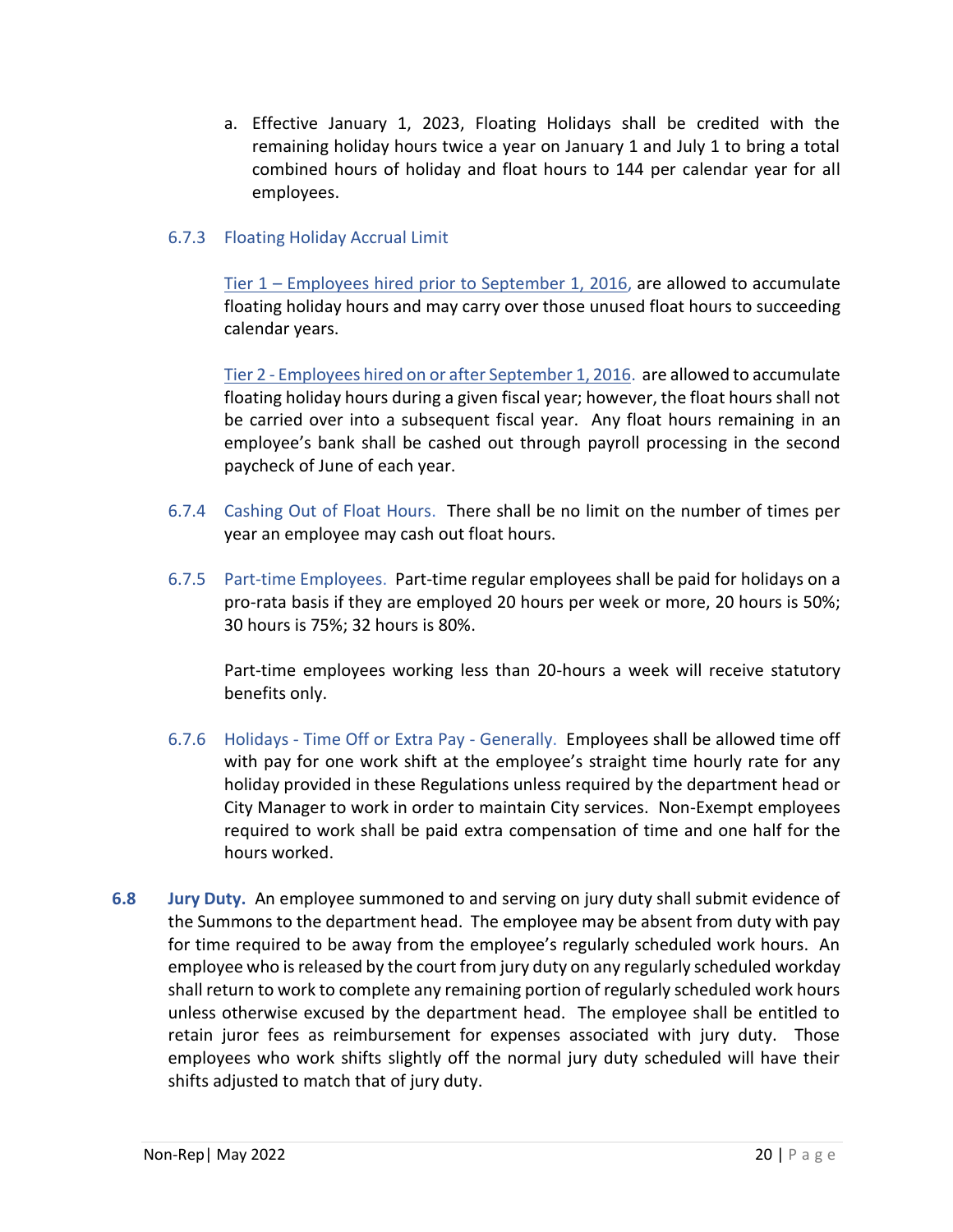- <span id="page-21-0"></span>**6.9 Bereavement Leave**. An employee is entitled to a leave of absence on account of the death of a member of their immediate family, not to exceed three (3) workdays. No deduction shall be made from the salary of the employee, nor shall leave be deducted from other leaves granted by other provisions of these Rules.
	- a. An employee's immediate family shall consist of the employee's spouse/domestic partner, children, the employee's or spouse/domestic partner's mother, father, brother, sister, grandparents, grandchildren and legal guardians.
	- b. Employees may use up to three (3) days of sick leave due to the death of a family member not defined above.
	- c. Additionally, employees may utilize sick leave or paid time off if additional leave is needed due to the death of a family member as defined under Section (a) above.
	- d. Domestic partner as used in this Section is defined by law.
- <span id="page-21-1"></span>**6.10 Family Medical Leave**. Family-related medical leave shall be granted in accordance with Federal and State law, and resulting administrative provisions developed by the City.
- <span id="page-21-2"></span>**6.11 Sick Leave**. An employee may use accrued sick leave for illness of the employee or physical incapacity of the employee or for physical examinations, including eyes, dentist appointments or other commonly accepted health related matters.

All regular full-time employees shall be credited with 3.69 hours of sick leave per pay period, or major fraction thereof. Part-time regular employees who work 20 hours or more accrue on a pro rata basis. (20 hours is 50%; 30 hours is 75%; 32 hours is 80%)

If an absence because of illness or disability extends beyond three (3) consecutive workdays, the employee may be required to submit a physician's written certification of illness before the employee is eligible to receive sick leave pay. Subsequently the employee must submit a physician's return-to-work certification prior to their return to work. If an absence because of illness or disability extends beyond one workweek, the employee must file for a Family Care and Medical Leave.

Observed holidays occurring during sick leave shall not be charged against an employee's accrued sick leave.

In the event that an employee uses all the sick leave they have accrued, they shall have other paid time off they accrued deducted for each hour they are absent due to illness. Paid time off hours shall continue to be deducted until the employee either returns to work or all of accrued leave hours are exhausted. The employee may apply to be granted a leave of absence without pay if the employee does not have any credited paid time off or sick leave available.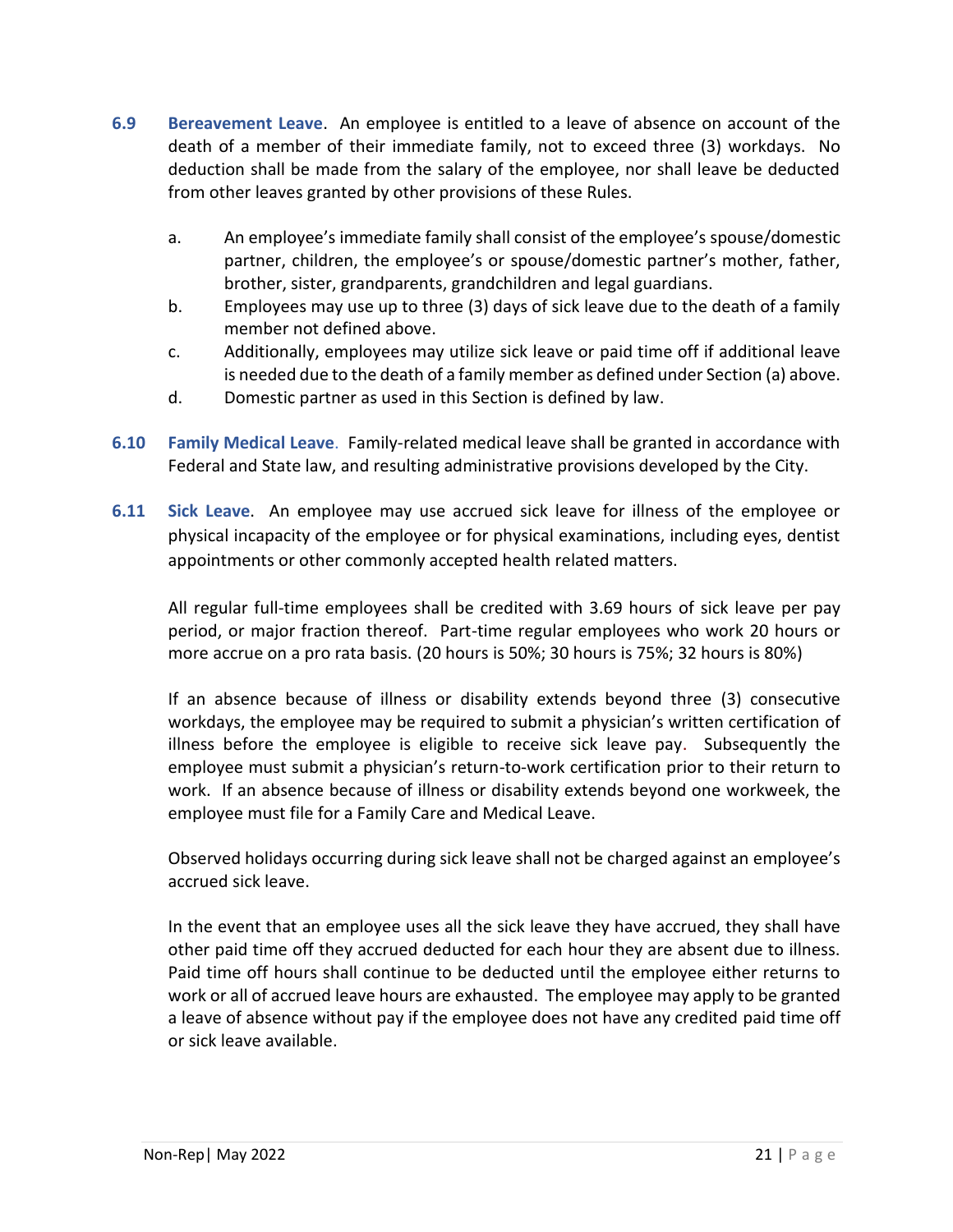# 6.11.1 Sick Leave Accrued Limit and Payoff.

a. Tier 1 - Employees hired prior to September 1, 2016. Any unused portion of accumulated sick leave may be carried over into the next calendar year provided, however, that an employee's accumulated sick leave may not exceed 960 hours of unused sick leave. Further accumulation shall not be allowed. To encourage attendance at work and discourage the frivolous use of sick leave, however, employees with continuous employment of three (3) years or more may receive a cash payment for unused sick leave at the time of separation or retirement according to the following schedule:

| At 3 yrs. continuous employment | 25% cash payment for unused hours;  |
|---------------------------------|-------------------------------------|
| At 5 yrs. continuous employment | 50% cash payment for unused hours;  |
| At 7 yrs. continuous employment | 100% cash payment for unused hours. |

Accrued sick leave hours in excess of 960 shall be cashed down to 960 hours in November of each year.

Upon four (4) weeks advance notice, one (1) time in any fiscal year, an employee is entitled upon request to payment for accumulated sick leave in excess of three hundred eighty (380) hours. Payment shall be at base salary rate.

b. Tier 2 - Employees hired on or after September 1, 2016. There shall be no limit on the number of sick leave hours employees may accrue. Upon separation, with completion of five (5) years of service with the City, employees may cash out up to 25% of sick leave hours. Payment shall be at base salary rate. Such employees, upon retirement from the City, may apply all accrued sick leave hours to CalPERS service credit conversion, or may cash out up to 25% of sick leave hours.

#### 6.11.2 Conversion of Sick Leave to Vacation.

a. Tier 1 - Employees Hired Prior to September 1, 2016. Employees with at least two (2) years employment with the City may at their option convert accrued sick leave in excess of one hundred twenty (120) hours to vacation days according to the following schedule:

| <b>Continuous Employment</b> | <b>Sick Leave to Vacation Conversion</b> |
|------------------------------|------------------------------------------|
| 2 years                      | 4 hours to 1 hour                        |
| 5 years                      | 2 hours to 1 hour                        |
| 10 years                     | 1 hour to 1 hour                         |

b. Tier 2 - Employees Hired on or After September 1, 2016. There shall be no conversion of sick leave hours to vacation leave.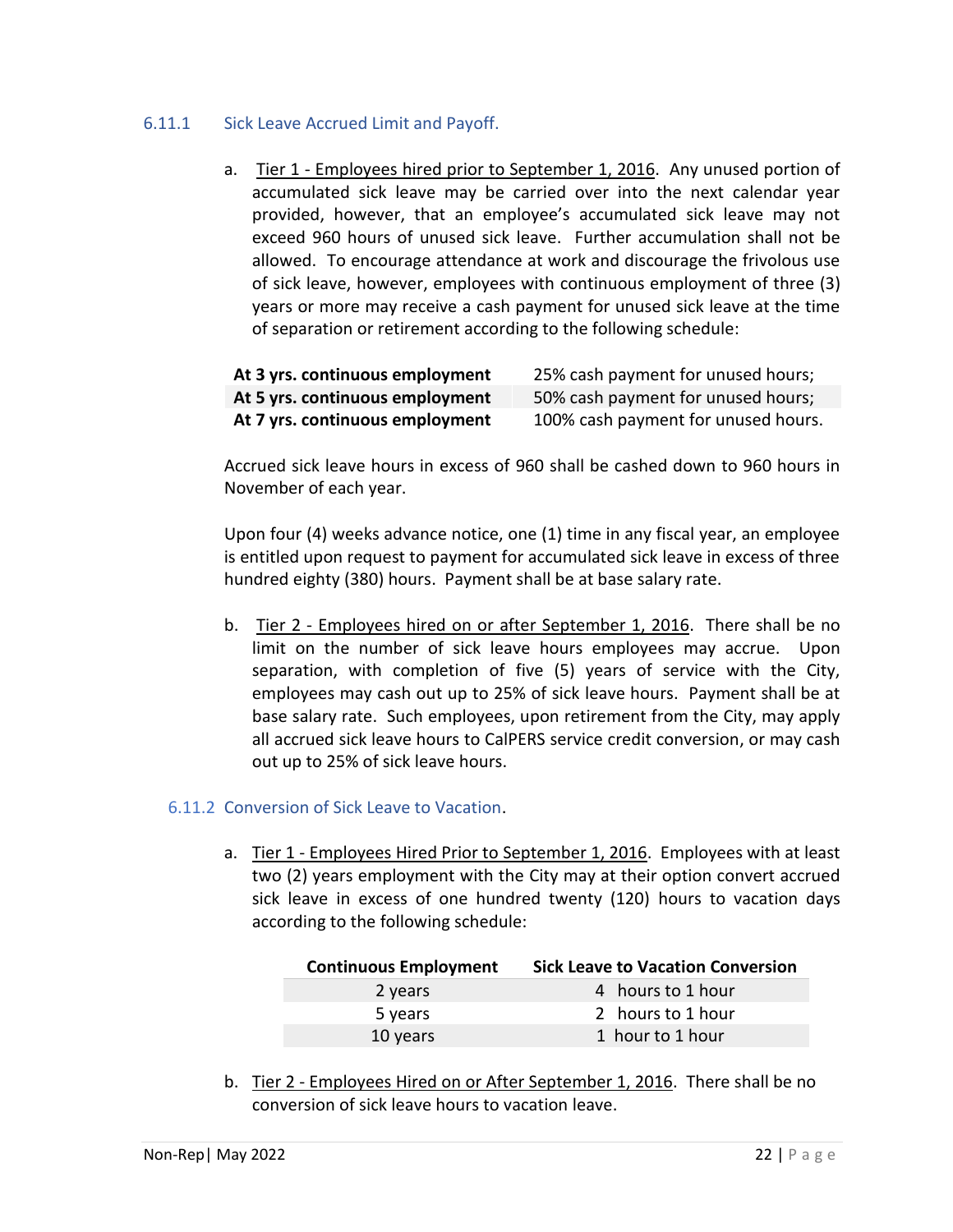- 6.11.3 Effect of Absence on Sick Leave. Absence due to sick leave or other approved leave of absence will not affect computations of sick leave unless such absence exceeds one (1) month in unpaid status, in which case that month or more shall be excluded from computation**.**
- 6.11.4 Family Illness Leave. If an employee requests to be absent from duty because of illness in the employee's immediate family, which requires the employee's attendance, the department head may approve use of the employee's accrued sick leave not to exceed the equivalent of one-half of the employee's annual sick leave accrual amount (i.e., 48 hours) per Labor Code 233. When absence due to illness in the employee's immediate family extends beyond one work week, the employee must file for a Family Care and Medical Leave.The immediate family is defined as mother, father, brother, sister, spouse, domestic partner, children, grandparents, grandchildren, in-laws and legal guardians.
- <span id="page-23-0"></span>**6.12 Subpoenaed Absence**. An employee other than safety personnel who is subpoenaed or required to appear at a deposition or in court as a witness may receive the employee's regular pay during the absence if, in the opinion of the City Manager, the serving as a witness is deemed to be in the best interests of the public, provided the employee remits to the City all witness fees. Paid leave of absence shall not be granted when the time spent in court is for personal reasons or gain.
	- 6.12.1 Subpoenaed Absence Sworn Public Safety Personnel. City public safety personnel who are subpoenaed (re: G.C. 68097.1-2) to attend as a witness shall receive the salary or other compensation to which they are normally entitled from the City during the travel time to and from the place where the court or other tribunal is located and the time they are required to remain at such place pursuant to such subpoena. Travel expenses shall be reimbursed by the City for the actual, necessary and reasonable travel by complying with such subpoena.

The party at whose request such subpoena is issued shall reimburse the City for the full cost incurred in paying the safety personnel their salary or other compensation and traveling expenses as provided for in this section for each day that such safety personnel is required to remain in attendance pursuant to such subpoena. The amount of one hundred fifty dollars (\$150) shall be deposited with the clerk of the court or with the tribunal prior to the issuance of a subpoena pursuant to this section for each day.

The City shall provide a detailed billing to the clerk of the court. If the actual expenses should later prove to be less than the amount deposited, the excess of the amount deposited shall be refunded. If the actual expenses should later prove to be more than the amount deposited, the difference shall be paid to the City by the party at whose request the subpoena is issued.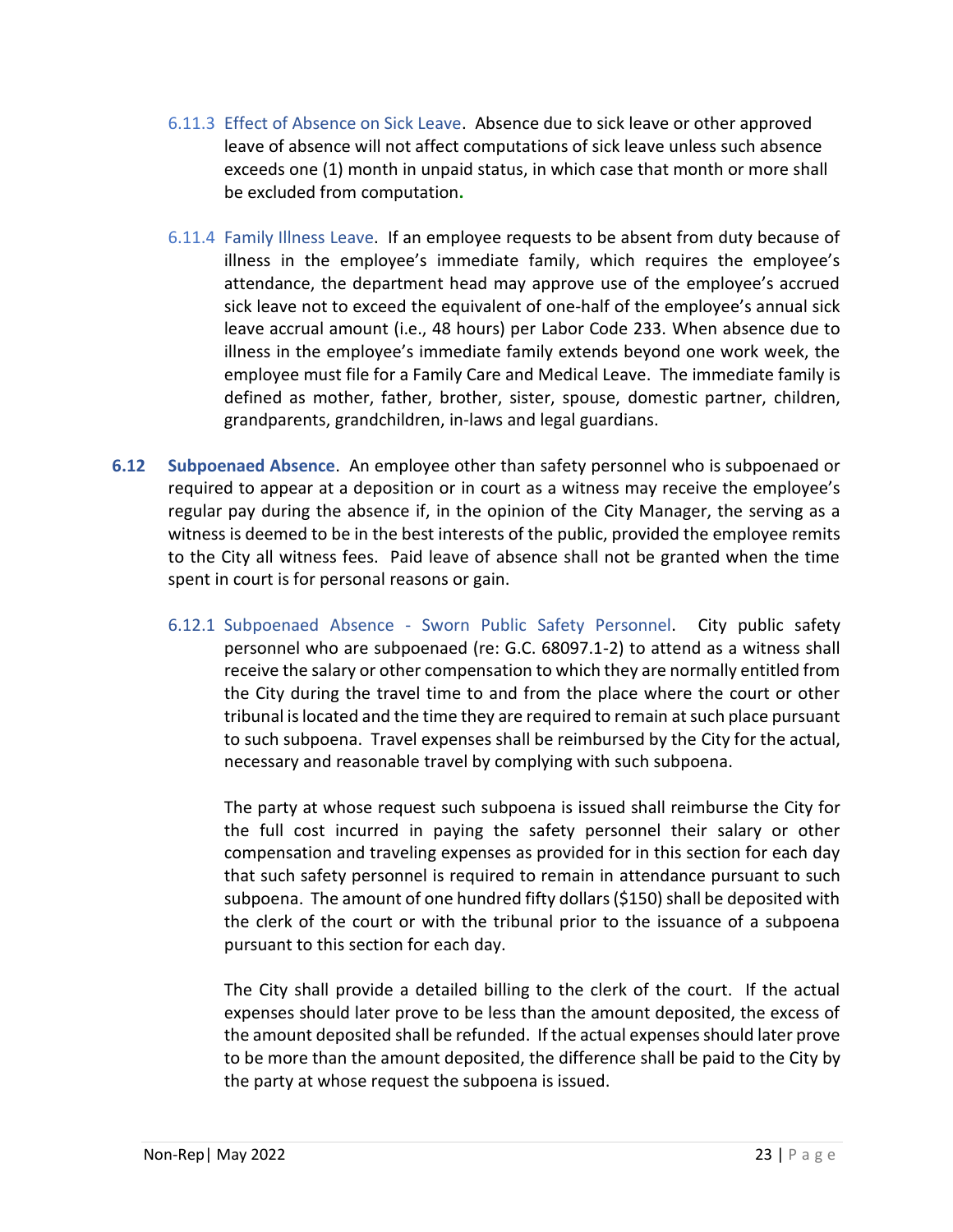If a court continues a proceeding on its own motion, no additional deposit may be required prior to the issuance of a subpoena or the making of an order directing such safety personnel to appear on the date to which the proceeding is continued.

### <span id="page-24-0"></span>**ARTICLE 7 - GRIEVANCE PROCEDURE**

- <span id="page-24-1"></span>**7.1 Matters Subject to Grievance Procedures**. A grievance is a complaint by an employee that the employee has been adversely affected due to a misinterpretation or misapplication of these regulations.
- <span id="page-24-2"></span>**7.2 Informal Grievance Procedure**. Every effort shall be made to resolve a grievance through discussion between the employee and/or the employee's designated representative, and the employee's immediate supervisor. If, after such discussion, the employee does not feel that the grievance has been satisfactorily resolved, the employee shall have the right to discuss the matter with the supervisor's superior, if any, within the department organization. Otherwise, the employee shall have the right to discuss the matter with the department head.
- <span id="page-24-3"></span>**7.3 Formal Grievance Procedure**. If the employee is not in agreement with the decision rendered in the informal grievance procedure, an employee shall have the right to present a formal grievance in writing to the department head within ten (10) calendar days after the occurrence of the incident in the grievance. The department head shall schedule a meeting with the employee and/or the employee's designated representative within ten (10) calendar days after the department head's receipt of the written grievance. The department head shall review the grievance and render a decision in writing and return it to the employee and/or the employee's designated representative within ten (10) calendar days after meeting with the employee.
- <span id="page-24-4"></span>**7.4 Appeal to the City Manager**. If the employee does not agree with the decision reached by the department head, the employee may present an appeal in writing to the City Manager within ten (10) calendar days after the employee's receipt of the department head's decision. The appeal shall be signed and delivered to the Human Resources Manager who shall set a meeting within ten (10) calendar days with the City Manager and the employee and/or the employee's representative to discuss the grievance. Within ten (10) calendar days of the meeting the City Manager shall deliver a copy of the decision to the employee and/or the employee's representative and the department head. The decision of the City Manager shall be final and shall not be appealable to the City Council.
- <span id="page-24-5"></span>**7.5 Extension of Time Limitations**. All time limitations mentioned in the Grievance Procedure may be extended by mutual written agreement between the City and the employee.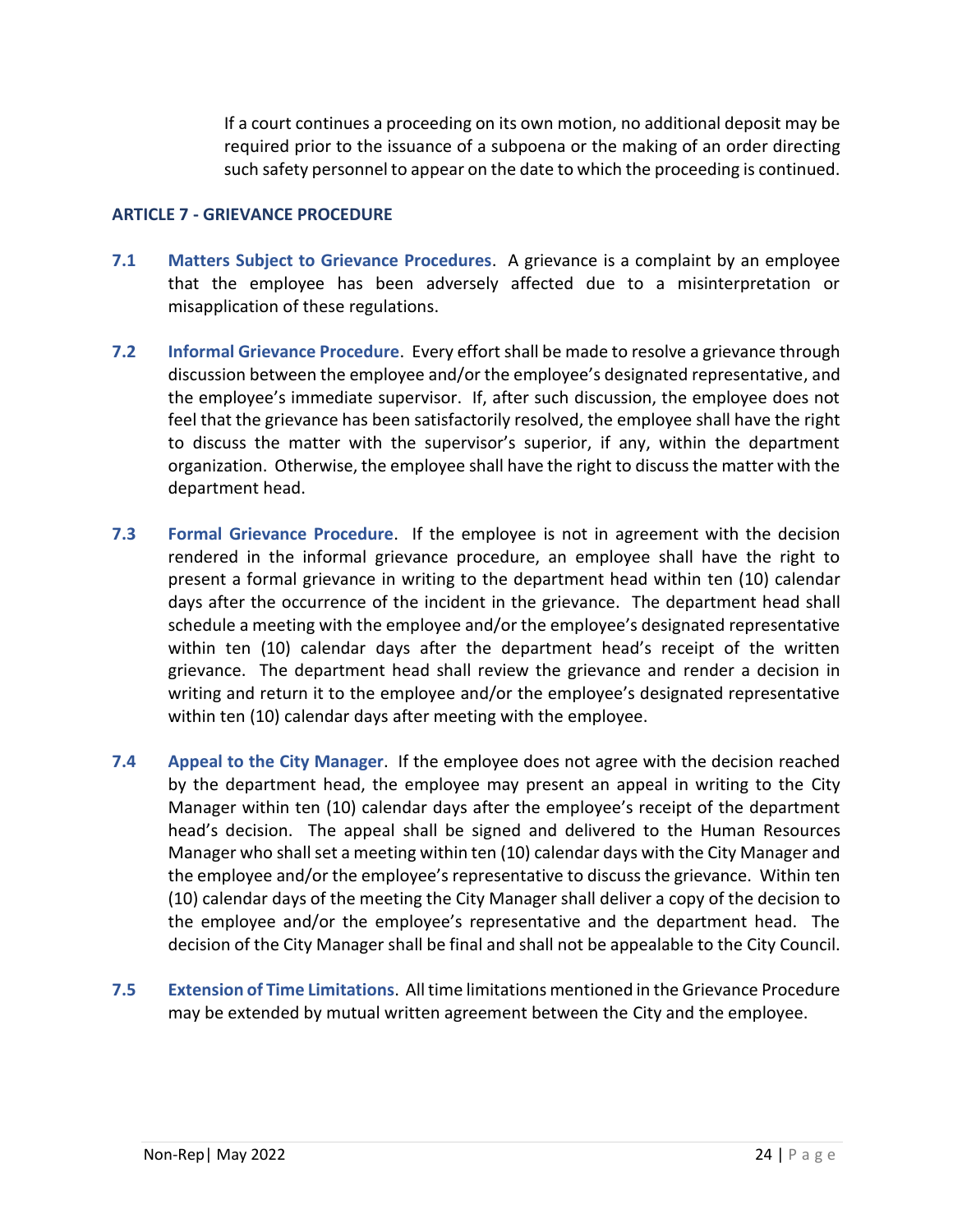#### <span id="page-25-0"></span>**7.6 Sexual Harassment Complaint Procedures**.

7.6.1 Definition of Sexual Harassment. Sexual harassment includes, but is not limited to:

Verbal Harassment - For example, epithets, derogatory comments or slurs on the basis of sex.

Physical Harassment - For example, assault, impeding or blocking movement or any physical interference with normal work or movement when directed at an individual on the basis of sex.

Visual Forms of Harassment - For example, sexual photographs, posters, notices, bulletins, cartoons or drawings.

Sexual Favors - Unwelcome sexual advances, requests for sexual favors, and other verbal or physical conduct of a sexual nature which is conditioned upon an employment benefit, unreasonable interference with an individual's work performance or creates an intimidating, hostile or offensive work environment.

An employee subjected to sexual conduct he or she deems inappropriate is expected to make clear to any person causing such concern that the conduct is unwelcome.

- 7.6.2 Policy. The policy of the City is that complaints of sexual harassment be presented through this Sexual Harassment Complaint Procedure in the interests of protecting the reputation and privacy of the individual bringing the complaint and of the individual(s) about whom the complaint is made.
- 7.6.3 Procedure. The employee should report facts dealing with an alleged incident or incidents of sexual harassment to the Human Resources Manager/Director or to the employee's immediate supervisor or, if the incident involves the immediate supervisor, to the supervisor of the employee's immediate supervisor, as soon as possible. If a satisfactory resolution is not achieved through informal means with supervisors, the employee may pursue the sexual harassment complaint with the Human Resources Manager/Director.
- 7.6.4. Supervisor's Responsibility. In the event the employee initiates discussion concerning the sexual harassment allegations with a supervisor, that supervisor must immediately report the facts surrounding the alleged incident to the Human Resources Manager/Director.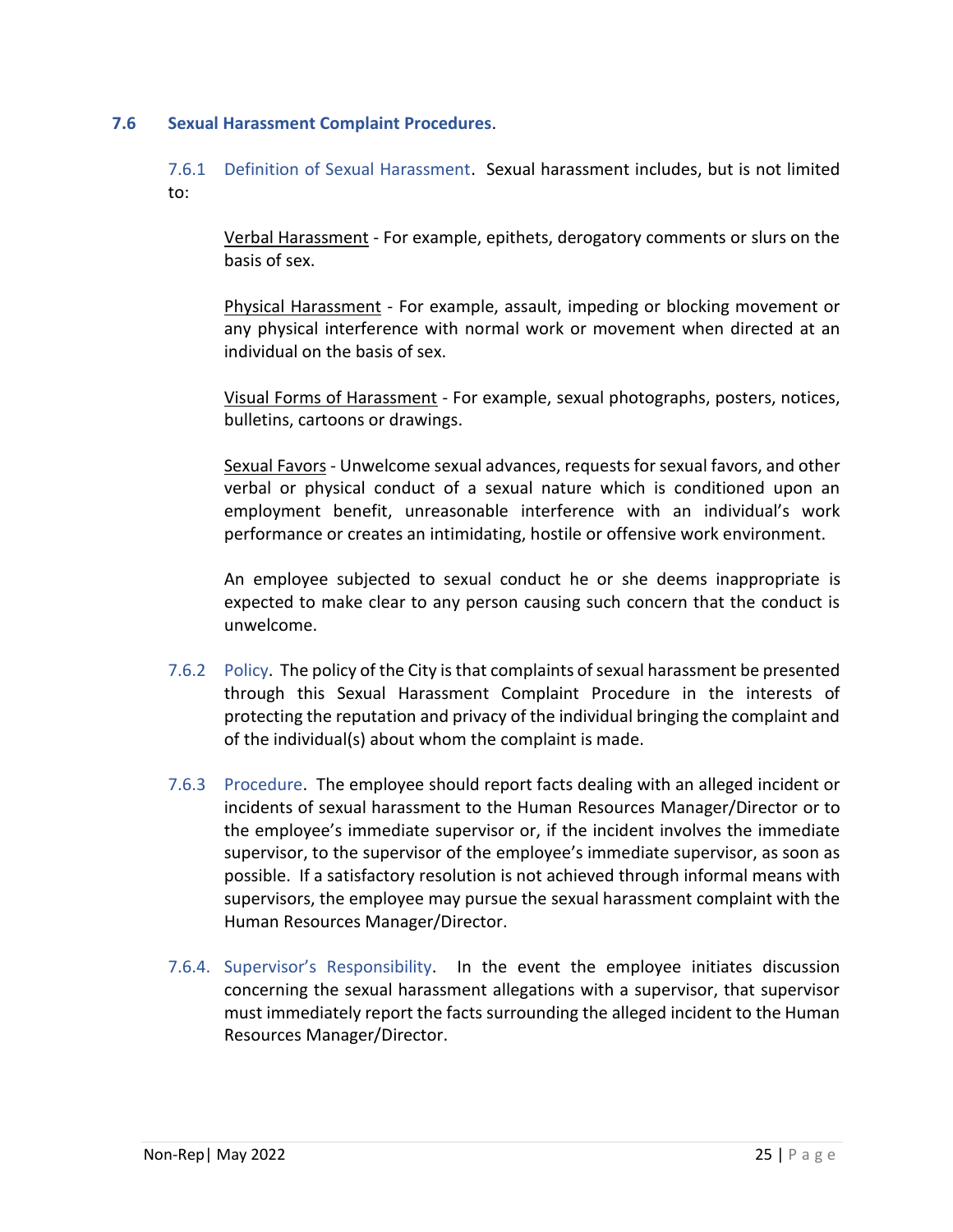- 7.6.5 Human Resources Manager/Director's Responsibility. In the event the Human Resources Manager/Director receives a complaint of sexual harassment, whether directly from the complaining employee, or through a supervisor or another source, the Human Resources Manager/Director shall immediately commence an investigation of that complaint and, when practicable, complete the investigation within seven (7) calendar days of receipt of the complaint.
- 7.6.6 City Manager's Responsibility. The Human Resources Manager/Director shall report the results of the investigation, with recommendations, to the City Manager. The City Manager or the City Manager's designee, who shall not be a party to any portion of the complaint (hereinafter referred to as "designee"), shall render a final and binding decision within five (5) business days of receiving the recommendations or, in the discretion of the City Manager (or of the designee), conduct an informal hearing for the purpose of further investigation. In the event the City Manager (or designee) conducts the hearing, the City Manager (or designee) shall render a written decision within five (5) business days after the conclusion of the hearing. The decision of the City Manager (or designee) shall be provided to the complainant and to the other employee or employees complained about and shall be final and binding.

# <span id="page-26-0"></span>**ARTICLE 8 - PRE-DISCIPLINE, DISCIPLINE AND APPEALS PROCEDURES**

This Article applies to all employees except department heads and other at-will positions identified in Article 10.

- <span id="page-26-1"></span>**8.1 Standards of Conduct**. All employees are expected to adhere to standards of reasonable and prudent conduct. Each department may set standards required by departmental operations provided said rules are not in conflict with rules established by the City Council or City Manager. Employees who violate said standards shall be subject to appropriate disciplinary actions.
- <span id="page-26-2"></span>**8.2 Applicability of Discipline**. Disciplinary action may be taken against any employee covered by this Agreement. Only regular employees in the classified service shall have rights to the notice and hearing requirements set forth within or to any other notice and hearing provision whatsoever unless required by law.
- <span id="page-26-3"></span>**8.3 Discretion in Disciplinary Action**. The City Manager, department head and supervisors may exercise their discretion in applying discipline appropriate to the employee's offense(s) and work record.
- <span id="page-26-4"></span>**8.4 Permitted Disciplinary Action**. Any one or combination of the following disciplinary actions may be taken against an employee for offenses stated in Section 8.20 or for any other just cause: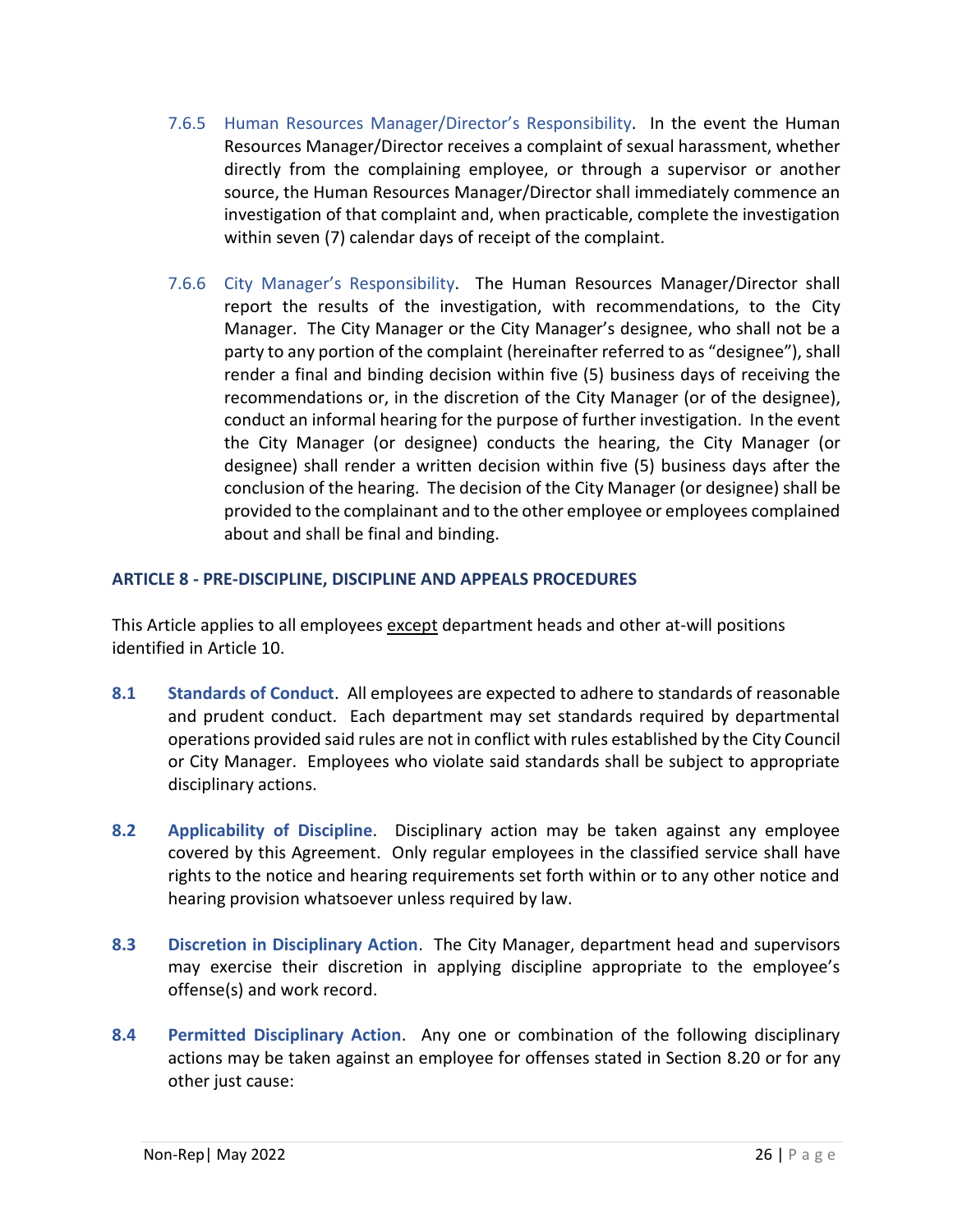| Oral admonishment | Reduction in salary |
|-------------------|---------------------|
| Written reprimand | Demotion            |
| Restitution       | Dismissal           |
| Suspension        |                     |

- <span id="page-27-0"></span>**8.5 Oral Admonishment**. When necessary, oral admonishments shall be given in private. The supervisor shall include in the admonishment a review of appropriate department standards and policies, employee performance expected in the future and consequences for failure to correct performance or behavior. No appeal from an oral admonishment shall be authorized. The supervisor may retain a record of the oral admonishment, but any such record shall not be part of the official personnel file.
- <span id="page-27-1"></span>**8.6 Written Reprimand**. A written reprimand shall be imposed for a continued or more serious offense. The reprimand shall take the form of a memorandum to the employee including a full, accurate and factual statement of the reason for the reprimand. The reprimand shall be given to the employee in private. The supervisor shall explain appropriate department standards and policies, employee performance expected in the future and consequences for failure to correct performance or behavior. A copy of the reprimand shall be sent to the Human Resources Manager to be placed in the employee's personnel folder. The employee may respond to the reprimand in writing within ten (10) business days and have such response placed in the employee's personnel folder. The employee shall have no further right of response or appeal.
- <span id="page-27-2"></span>**8.7 Restitution**. Any employee who willfully, maliciously, recklessly or wantonly destroys or causes or permits damage to or destruction of City property may be required to make restitution to the City for the expense and costs sustained by the City from such actions. An order of restitution shall be subject to the grievance procedure or, if the order imposes restitution greater than two days' pay, the action shall be subject to appeal under Section 8.15.
- <span id="page-27-3"></span>**8.8 Brief Suspension without Pay**. When, in the opinion of the department head, circumstances warrant, a suspension of two (2) days or less may be imposed informally, without complying with the formal procedures commonly referred to as "Skelly Procedures." Prior to the imposition of such discipline, the department head shall explain appropriate department standards and policies, employee performance expected in the future, and consequences for failure to correct performance or behavior. A written record of the discipline, including a full, accurate and factual statement of the reason therefor, shall be sent to the Human Resources Manager to be placed in the employee's personnel folder. Within ten (10) calendar days after the date the discipline is imposed, the employee may respond in writing and have such response placed in the employee's personnel folder. The employee shall have no further right of response or appeal.
- <span id="page-27-4"></span>**8.9 Longer Suspension without Pay**. When the employee's conduct has been continuous or repeated, and lesser penalties are inadequate or have proved ineffective the department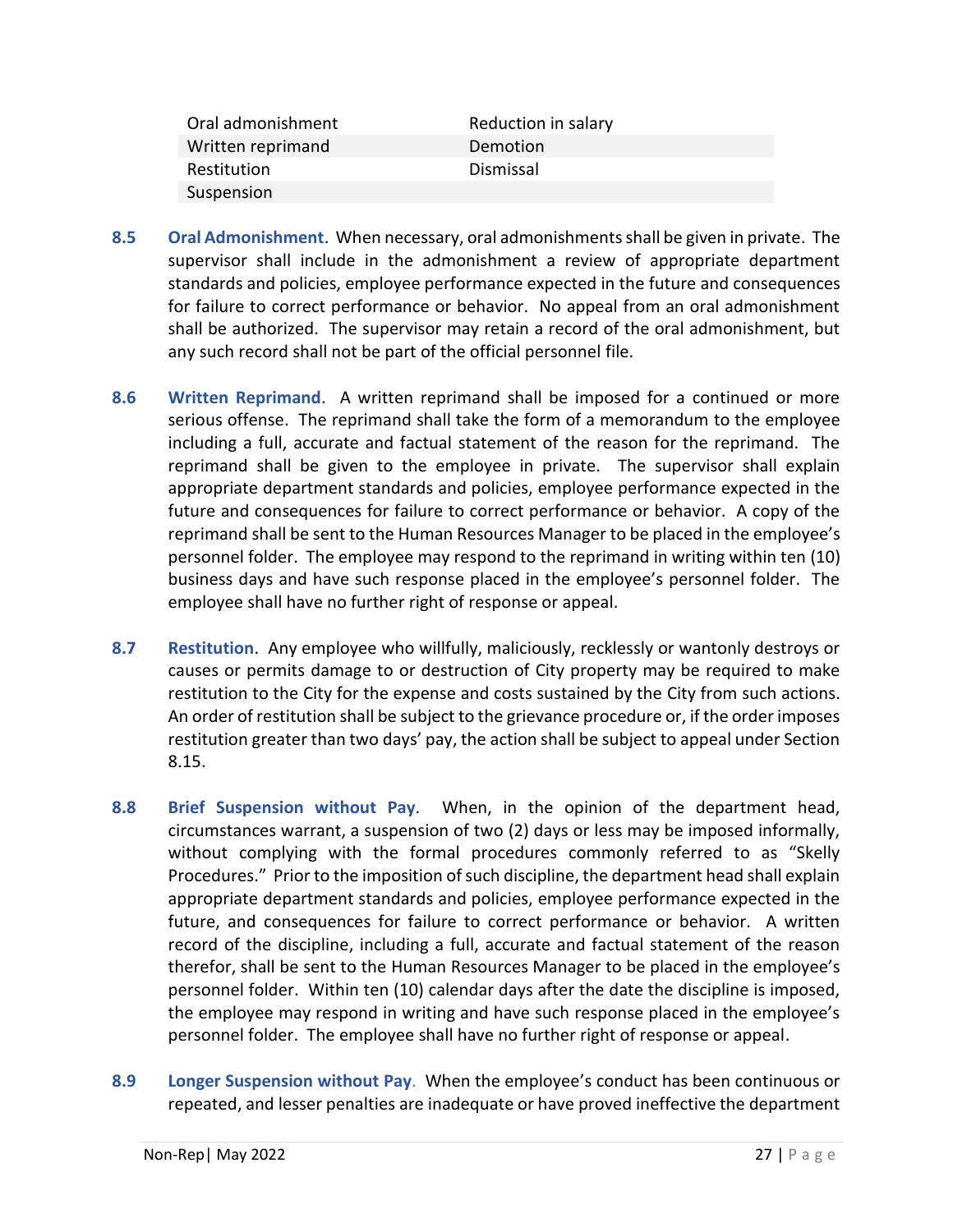head may impose suspension without pay in excess of two (2) days. Such longer-term suspension shall occur only after the notice procedures specified in Section 8.13.1, and shall be subject to appeal in accordance with Section 8.15.

- <span id="page-28-0"></span>**8.10 Dismissal**. When the employee's conduct has been of a continuous nature, uncorrected by previous discipline, or is of such a nature as to render further employment not in the City's interests, or for other cause, the department head shall have the right to dismiss the employee. Dismissal shall be final termination of the employee's employment. Any action of dismissal shall be taken only in compliance with the notice procedures specified in Section 8.13.1, and shall be subject to appeal in accordance with Section 8.15.
- <span id="page-28-1"></span>**8.11 Reduction in Salary**. In lieu of, or in addition to, other forms of discipline, when facts justify, a department head may impose a reduction in salary upon the employee to a lower step in the present salary range or to a lower salary range, as may be appropriate. The reduction may be for a limited period of time, or permanent, as specified by the department head. Any reduction in salary shall be subject to the notice procedures specified in Section 8.13.1 and shall be subject to appeal in accordance with Section 8.15.
- <span id="page-28-2"></span>**8.12 Demotion**. In lieu of, or in addition to, other forms of discipline, when facts justify, a department head may demote an employee to a lower classification. The demotion shall be subject to the notice procedures specified in Section 8.13.1 and shall be subject to appeal in accordance with Section 8.15. Demotion shall be especially appropriate in cases where the employee's performance level is unsatisfactory and below the standards expected for the classification held, but would be adequate for the lower classification. A department head may consider and accept an offer by the employee to accept voluntary demotion in lieu of other discipline, in the department head's discretion.
- <span id="page-28-3"></span>**8.13 Pre-Disciplinary Procedures for Certain Proposed Actions**. A regular employee being considered for suspension without pay for more than two (2) work days, restitution in excess of two (2) days' pay, reduction in salary, demotion or dismissal shall be insured due process through the following pre-disciplinary procedures.
	- 8.13.1 Written Notice. Written notice of a proposed disciplinary action shall be given to the employee in private. This notice shall include the proposed action, the intended date and the specific reasons for such action. A written copy of the charges and the grounds for such charges shall also be included, including a copy of all supporting documentation upon which the department expects to rely. The employee is entitled to copies of all materials on which the charges are based if there are any. The employee's right to respond orally or in writing, the right to respond in person or through a designated representative, the time period in which the response should be made and to whom and where it should be made, shall be specified in the notice.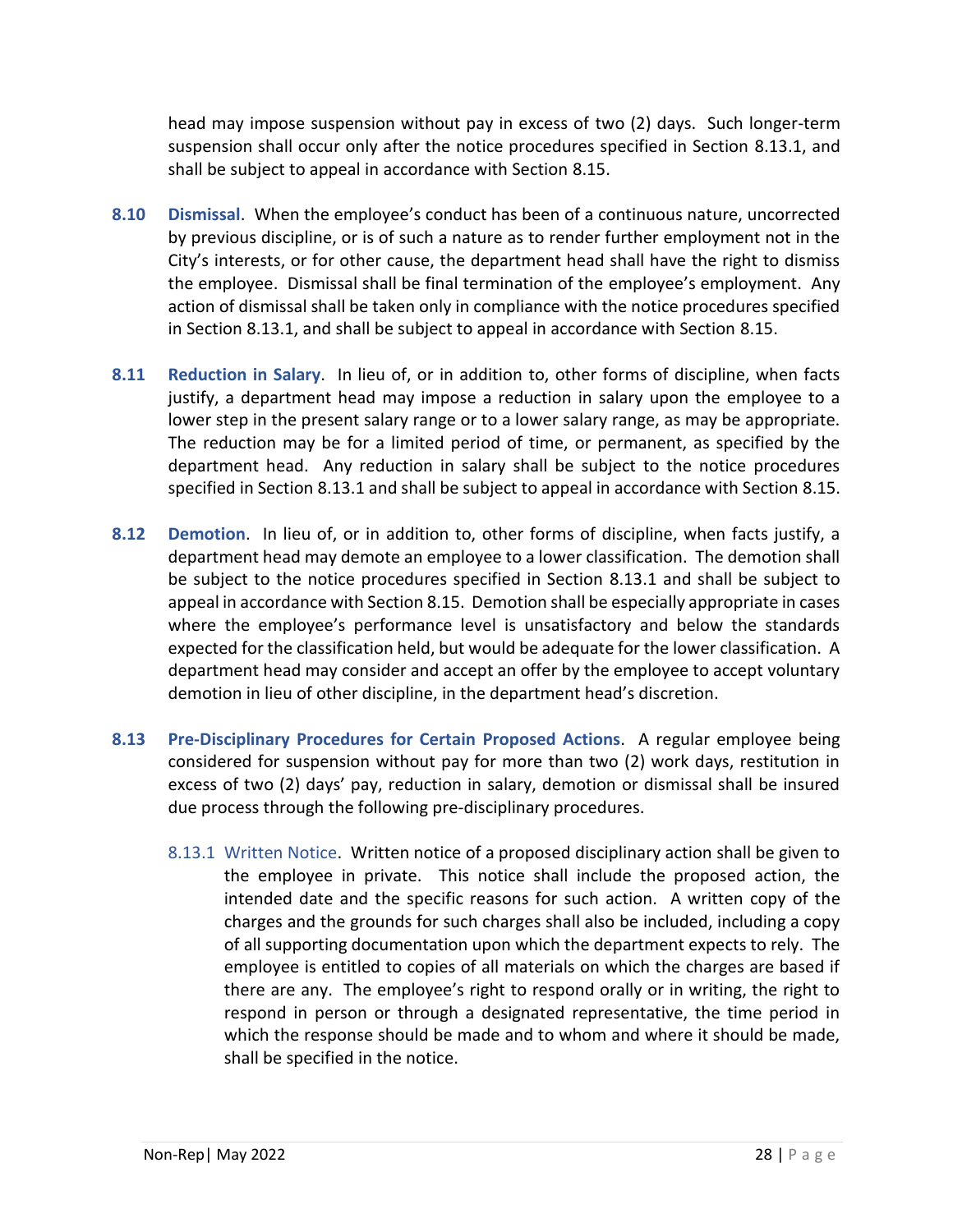- 8.13.2 Employee Review. The employee shall be given an opportunity to review the material on which the proposed action is based and which is relied on to support the proposed action specified in the written notice, including but not limited to statements of witnesses, documents, and investigative reports or extracts therefrom. A copy of such documents shall be provided with the notice. Material that is classified as confidential by the department head shall not be used to support the proposed disciplinary action.
- 8.13.3 Employee Response. An employee is entitled to a reasonable time not to exceed ten (10) business days, to answer a notice of proposed disciplinary action. An extension of time may be granted an employee with the aforementioned 10-day period if the employee can demonstrate the need for an extension to the department head. Should an employee respond, the department head shall consider the response in writing or orally, through a designated representative or any combination thereof. If the employee requests a meeting to present a response, the meeting shall not be conducted as an adversary hearing. The employee may not cross-examine the department's witnesses nor present a formal case to support the response. The employee shall be given the opportunity to make any representations that the employee believes might affect the decision for disciplinary action. Any time extensions shall be mutually agreed upon. If the employee fails to respond within the time specified, the department head may announce his or her decision which shall be in accordance with the provisions of Section 8.14.
- 8.13.4 Additional Investigation Authorized. The department head has the right to conduct further investigations. If new charges result from this investigation, the employee shall be given another opportunity to respond.
- <span id="page-29-0"></span>**8.14 Department Head Decision**. The department head shall provide a written decision following the employee's response (or failure to respond) at the earliest practicable date, not to exceed ten (10) business days following the response (or failure to respond) of the employee. The decision shall include a clear statement of the discipline being imposed. The department head shall deliver the notice of decision to the employee at or before the time when the disciplinary action will be effective. The decision shall be dated and signed by the department head. The decision shall inform the employee which of the reasons and grounds in the notice of proposed disciplinary action have been sustained. The decision shall include a statement of the employee's right to appeal, as provided in Section 8.15 and Section 8.16, if such disciplinary action results in suspension without pay for more than two (2) work days, restitution affecting more than two (2) day's pay, reduction in salary, demotion, or dismissal. Additionally, the time limit for an appeal and the specific discipline to be imposed or the decision not to impose discipline shall be detailed in the decision. The effective date of discipline shall be included in the decision. Any extensions shall be mutually agreed upon.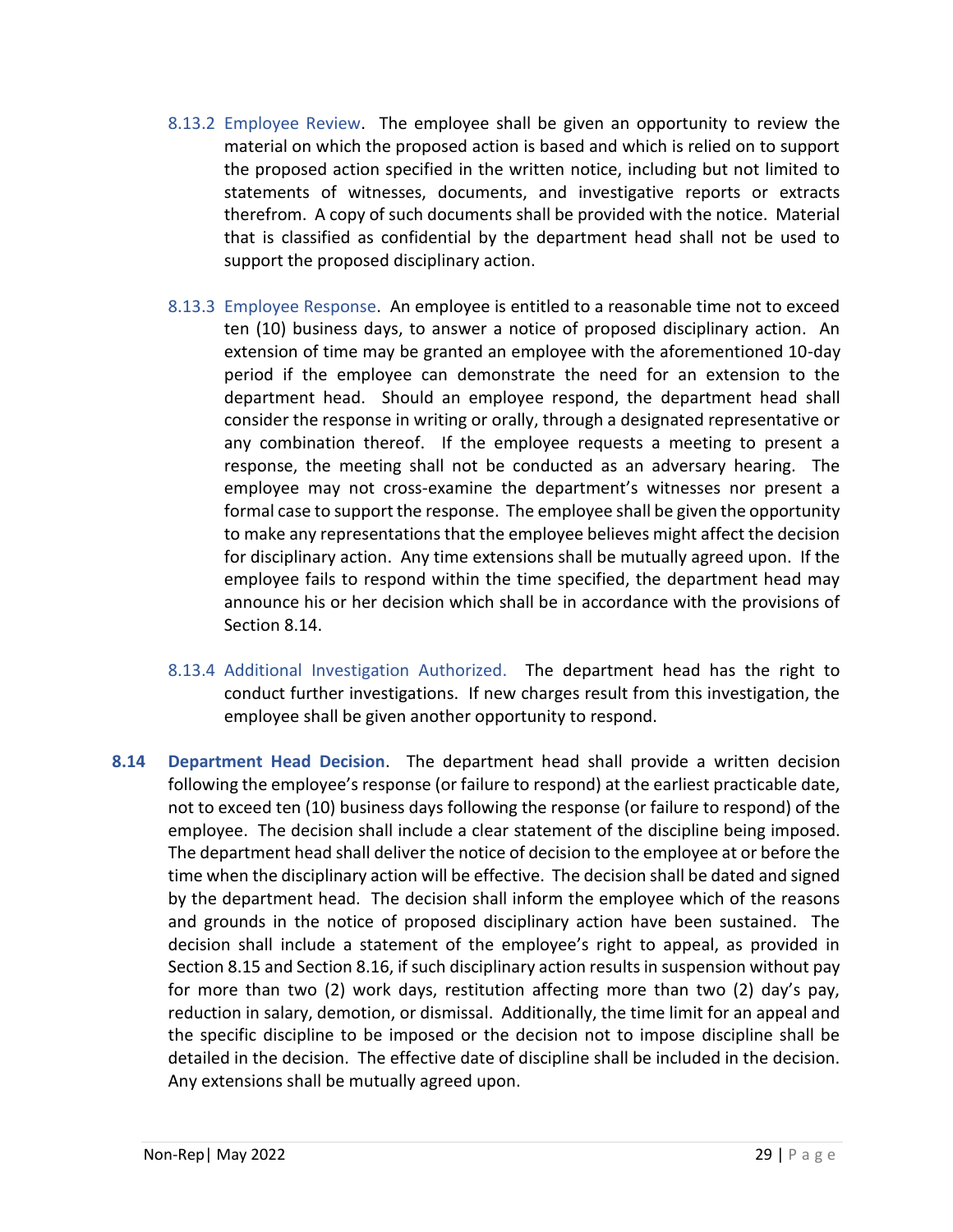A decision not to impose discipline shall be accompanied by a directive from the department head to delete all references to the pending action from the employee's personnel file. Failure by the department to make further investigations or to provide any additional written decision not specifically required by this Section shall not affect the ability of the City to impose disciplinary action.

- <span id="page-30-0"></span>**8.15 Appeal of Certain Disciplinary Actions**. Any permanent employee covered by this Agreement shall have a right to appeal a decision by the department head that results in any of the following disciplinary or administrative actions:
	- a. A suspension without pay in excess of two (2) days;
	- b. A reduction in pay;
	- c. Restitution affecting more than two days' pay;
	- d. A demotion;
	- e. A dismissal;
	- f. Any disciplinary action which, combined with other discipline imposed during the immediately preceding twelve (12) months, equals or exceeds more than the loss of two (2) days' pay;
	- g. Denial of reinstatement

An employee desiring to appeal such action shall submit his or her written appeal to the City Manager within ten (10) working days after receipt by the employee of the department head's decision on imposition of discipline.

- <span id="page-30-1"></span>**8.16 Method of Appeal**. Appeals shall be in writing, signed by the appealing employee and delivered to the Human Resources Manager.
- <span id="page-30-2"></span>**8.17 Hearing Process**. Upon request of the employee, for any matter subject to appeal as specified in Section 8.15, the employee shall be granted the right to a hearing before an impartial hearing officer selected in a manner mutually agreeable to the City Manager and the employee or employee representative. If no agreement is so reached, the hearing officer shall be selected from a list of five (5) or more possible arbitrators provided by the State Mediation Service or from a list agreed to between the City Manager and the employee or employee representative. By flip of a coin, a determination shall be made as to which side shall first strike a name. Each side then shall strike one name at a time, until only one name remains, and that one remaining person shall be the selected hearing officer. If that person is not available for hearing within two (2) months, the name last stricken shall be the hearing officer, unless both sides agree to agree to wait for the availability of the selected hearing officer. The hearing shall be conducted within two (2) weeks after selection of the hearing officer, unless both sides agree to an extension. The hearing shall be closed to the public, and shall be recorded by a court reporter or tape recording. Both sides shall have every reasonable opportunity to present all relevant and material evidence and to close the hearing with argument. The hearing officer shall have authority to limit the length of argument, and to limit the number of witnesses, if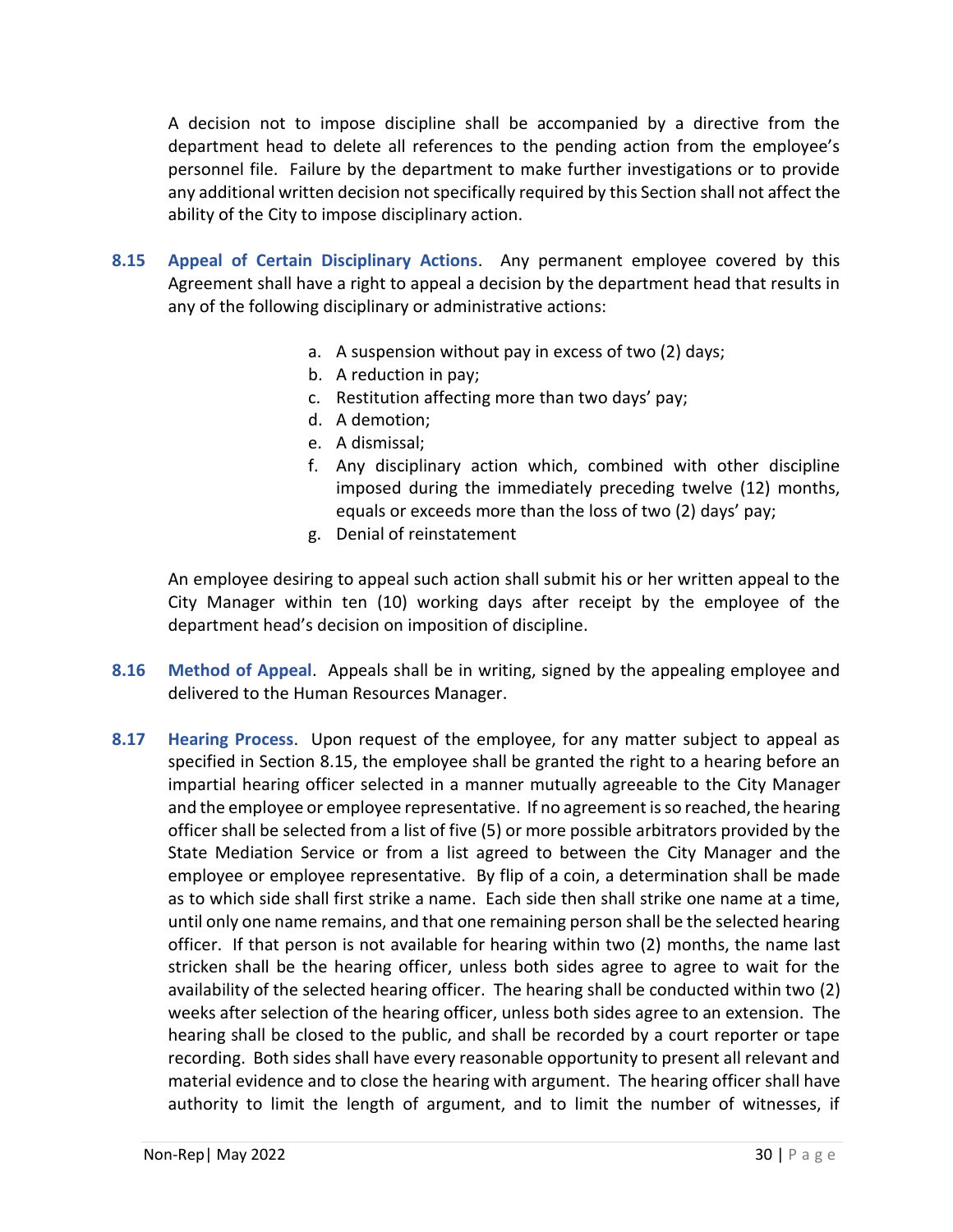witnesses' testimony is merely repetitive or not material. After the close of the hearing, the hearing officer shall prepare written findings of fact and conclusions of law based upon the evidence presented at the hearing, and shall present his or her findings to the City Manager and to the employee or employee representative. The City Manager shall thereupon promptly review the findings of fact and conclusions of law, but shall not be bound thereto. If the City Manager, for any reason, makes a tentative decision to disagree with the hearing officer's findings of fact and/or conclusions of law, the City Manager shall so notify the employee or employee representative of that tentative decision, and they shall thereupon have the right to meet with the City Manager to attempt to persuade the City Manager to follow the hearing officer's recommendations. After such meeting, or opportunity to so meet, the City Manager shall render a decision in writing setting forth his or her reasons for the decision, which shall be final subject only to review by the courts under the procedures set forth in Code of Civil Procedure Section 2094.5 (writ of mandate). The City shall pay the costs incurred for the independent hearing officer's services and expenses.

<span id="page-31-0"></span>**8.18 Employee Status during Pre-Disciplinary Period**. Except as otherwise provided, an employee against whom disciplinary action is proposed is entitled to be retained in an active status during the pre-disciplinary period, until the time the department head imposes discipline by his or her decision under Section 8.14.

When circumstances are such that retention of the employee in active status before a decision is made may result in damage to City property or may be detrimental to the interests of the City or injurious to the employee, fellow employees or the public, the department head may temporarily assign the employee to duties in which these conditions do not exist or place the employee on paid suspension with the approval of the City Manager.

- <span id="page-31-1"></span>**8.19 Time Limitations**. All time limitations of this Article may be extended or abbreviated by mutual agreement of the parties.
- <span id="page-31-2"></span>**8.20 Causes for Disciplinary Actions**. All employees are expected to conduct themselves in a reasonable and prudent manner according to City standards. Employees who violate such standards should expect appropriate disciplinary actions. The following list of causes for disciplinary action is not a total and complete statement of causes for discipline:
	- 1. Tardiness.
	- 2. Failure to observe precautions for personal safety, posted rules, signs, safety instructions, or to use protective clothing or equipment.
	- 3. Careless workmanship resulting in waste of materials.
	- 4. Unsatisfactory work performance.
	- 5. Abuse of sick leave privileges; i.e., failure to present adequate documentation of illness when required by the City Manager or respective department head, repeated absences before or after days off, use of sick leave for unauthorized purposes, etc.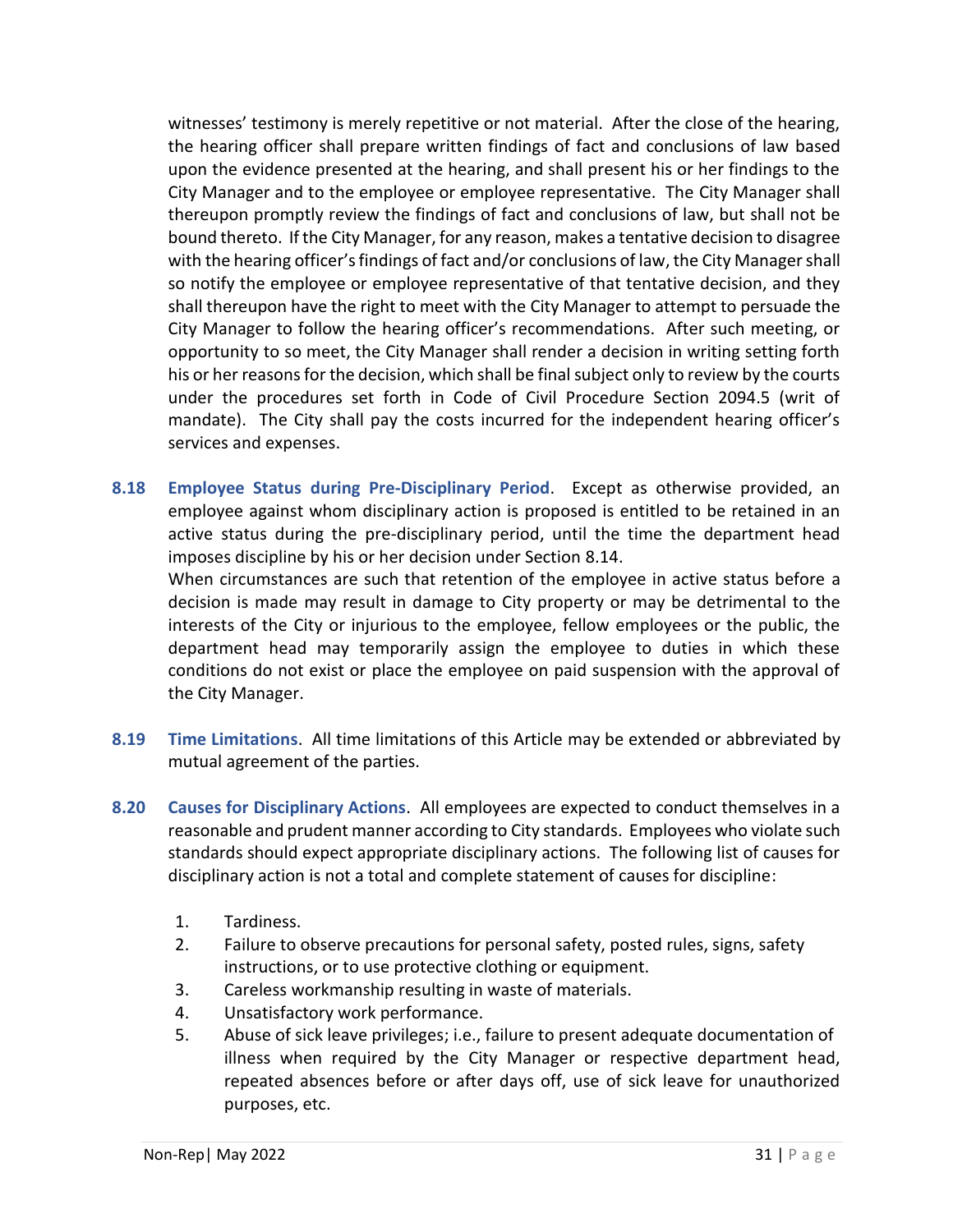- 6. Failure or delay in carrying out orders, work assignments, or instructions of superiors; inattention to or dereliction of duty, including loafing or wasting time.
- 7. Acceptance of gifts from parties doing business with the City.
- 8. Unauthorized sleeping while on duty.
- 9. Disorderly conduct: fighting, threatening, attempting to inflict bodily injury on another; engaging in dangerous horseplay.
- 10. Being on duty under the influence of a chemical or intoxicant or reporting for duty while so influenced. \*
- 11. Chemical or alcohol abuse affecting work performance. \*
- 12. Loss or destruction of City property or the property of others, through carelessness.
- 13. Political activity in violation of the law.
- 14. Unexcused absence from duty.
- 15. Reckless driving on City premises, reckless operation of City vehicle, or reckless driving while performing City business.
- 16. Gambling or promotion of gambling on City premises or while on duty.
- 17. Endangering the safety of or causing injury to any employee, including himself/herself or the public.
- 18. Unauthorized disclosure of confidential information as defined by law or by written directive of the City or respective department.
- 19. Disrespectful conduct, use of insulting, abusive, or vulgar language to or about other employees or the public.
- 20. Unauthorized use of City vehicles or equipment.
- 21. Concealing or attempting to conceal defective work; removing or destroying same without permission.
- 22. Knowingly making a falsification, misstatement or concealment of material fact in connection with employment, promotion, any record, investigation, or other proper proceeding.
- 23. Making false or unfounded statements which are derogatory, slanderous or defamatory about the City, other employees, officials or the public.
- 24. Willful damage to City property or to the property of others.
- 25. Making a false confession.
- 26. Any on-duty violation of federal, state or local laws or any off-duty violation of law which might bring discredit to the City.
- 27. Failure to adhere to these Regulations or to other City or departmental rules, policies or procedures.
- 28. Sexual or other harassment.
- 29. Willful violation of City policies and procedures regarding media contact.
- 30. Other good cause.

\*Federal laws recognize substance abuse (chemical dependency) as a disability and require employers to make reasonable accommodations; e.g. medical treatment and/or counseling.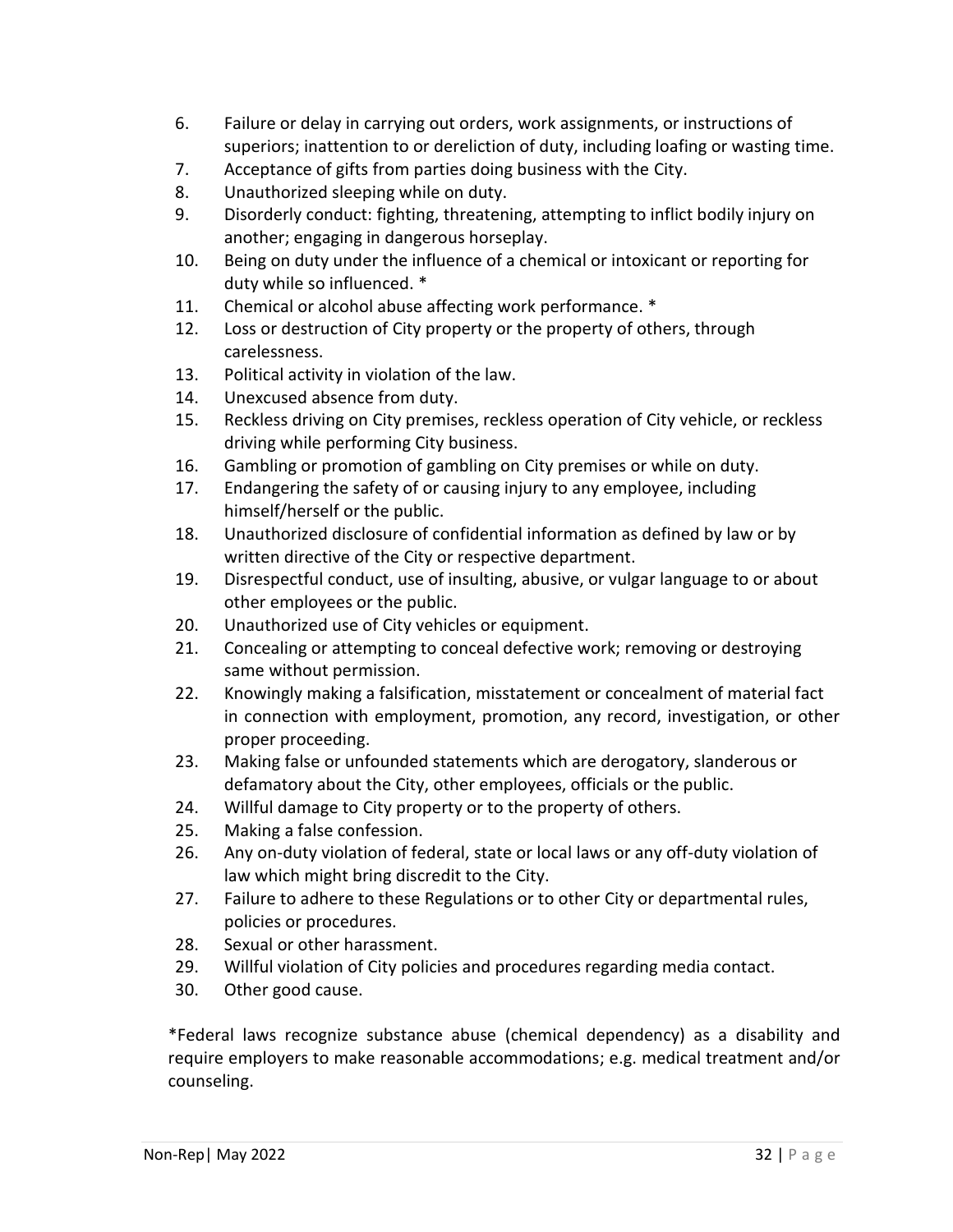#### <span id="page-33-0"></span>**ARTICLE 9 - DISCIPLINE AND APPEALS PROCEDURE (AT-WILL)**

This Article specifically applies to department heads and other at-will positions identified in Article 10.

- <span id="page-33-1"></span>**9.1 Standards of Conduct**. All department heads and other at-will positions are expected to adhere to standards of reasonable and prudent conduct. The City Manager may set standards required for departmental operations provided said rules are not in conflict with rules established by the City Council. Department heads and other at-will positions who violate said standards shall be subject to appropriate disciplinary actions.
- <span id="page-33-2"></span>**9.2 Causes for Disciplinary Actions**. Department heads and other at-will positions are expected to conduct themselves in a reasonable and prudent manner according to City standards. Department heads and other at-will positions who violate such standards should expect appropriate disciplinary actions. The following list of selected causes for disciplinary action, in addition to those listed in Article 8.20, is not a total and complete statement of causes for discipline. The City Manager may discipline a department head and other at-will positions for other good cause.

| Insubordination                      | Conflict of interest                               |
|--------------------------------------|----------------------------------------------------|
| Criminal conduct during employment   | Sexual harassment                                  |
| Conduct outside normal working hours | Violation of rules that adversely affects the City |
| Misuse of City property/equipment    | Misuse of authority and/or position                |
| Use of illegal substances            | Misrepresentation                                  |
| Acceptance of gratuities             | Defamation                                         |

- <span id="page-33-3"></span>**9.3 Applicability of Discipline**. Disciplinary action may be taken against department heads and other at-will positions of the City. Only regular and sworn employees shall have rights to the notice and hearing requirements set forth herewith or to any other notice and hearing provision whatsoever unless required by law.
- <span id="page-33-4"></span>**9.4 Discretion in Disciplinary Action**. The City Manager may exercise discretion in applying discipline appropriate to the offense(s) and work record.
- <span id="page-33-5"></span>**9.5 Permitted Disciplinary Action**. Any one or combination of the following disciplinary actions may be taken against a department head and other at-will positions for offenses stated in Section 9.2 or for any other just cause, as permitted by law:

| Oral admonishment | Reduction in salary |
|-------------------|---------------------|
| Written reprimand | Demotion            |
| Restitution       | Dismissal           |
| Suspension        |                     |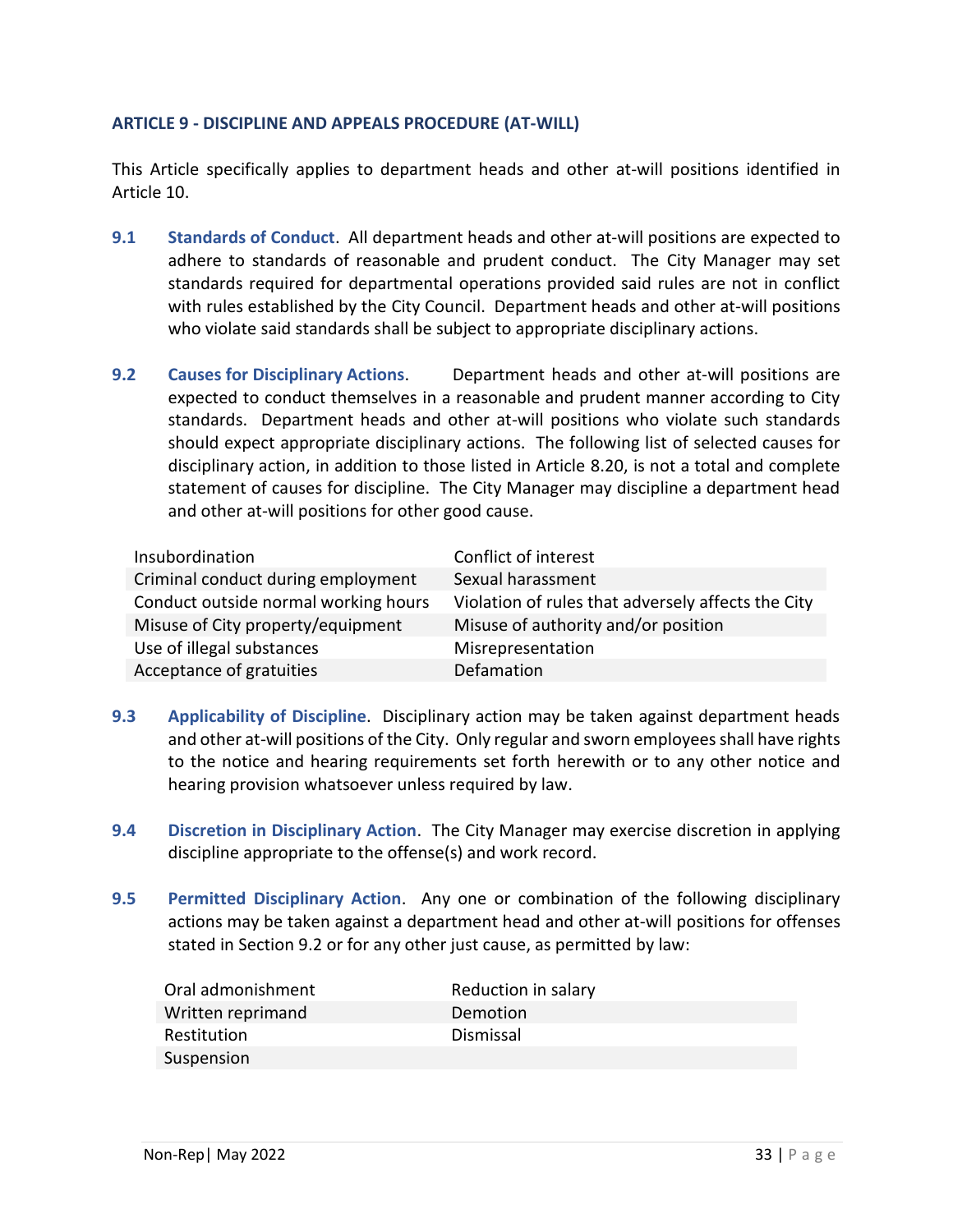- <span id="page-34-0"></span>**9.6 Restitution**. An employee may be required in a manner approved by the City Manager to provide restitution to the City for willful, wanton or malicious destruction of City property. Restitution shall be treated as a disciplinary matter.
- <span id="page-34-1"></span>**9.7 Appeal of Disciplinary Actions**. Sworn police officers and any other employee covered by the Public Safety Employees Bill of Rights shall have the right of appeal from any disciplinary action whatever, under the procedures specified.

# <span id="page-34-2"></span>**ARTICLE 10 - SEVERANCE PROVISIONS**

- <span id="page-34-3"></span>**10.1 Key Employees Serve "At Will."** Designated key employees of the City, as hereinafter set forth, shall be "at will employees," subject to termination without proof of good cause, for any reason in the discretion of the City Manager. Such employees shall have the protections set forth in this Article.
- <span id="page-34-4"></span>**10.2 Positions Affected**. This Article applies to the following positions:
	- a. Assistant City Manager
	- b. Chief of Police
	- c. Fire Chief
	- d. All positions officially designated as Director
	- e. Regular positions designated by the City Manager as "At Will" as a condition of employment.
- <span id="page-34-5"></span>**10.3 New Hire/Promotion**. Any person newly hired or newly promoted into a position included in the coverage of this Article shall be an "at will" employee subject to this Article.
- <span id="page-34-6"></span>**10.4 Additional Positions May Be Added**. Any person newly hired into a position which the City Manager determines is a key position due to its high degree of public visibility and responsibility may be included in the provisions of this Article by an agreement in writing executed at the time of employment.
- <span id="page-34-7"></span>**10.5 Discharge without Need for Articulable Cause**. The provisions of this Article are intended to assure the City that the City Manager shall have the ability to release or replace certain key employees without articulable cause upon the City Manager's determination that the best interests of the City require such release or replacement. Such action is authorized to assure compatibility between the City Manager and the key employees upon whom the City Manager must rely for carrying out the mission of the City government, and yet provide fair treatment to any employee being released or replaced under such authority.
- <span id="page-34-8"></span>**10.6 Additional Provision: Does Not Supplant Discipline**. These provisions are in addition to, but do not supplant, the provisions of Articles 8 and 9 relating to discipline. An employee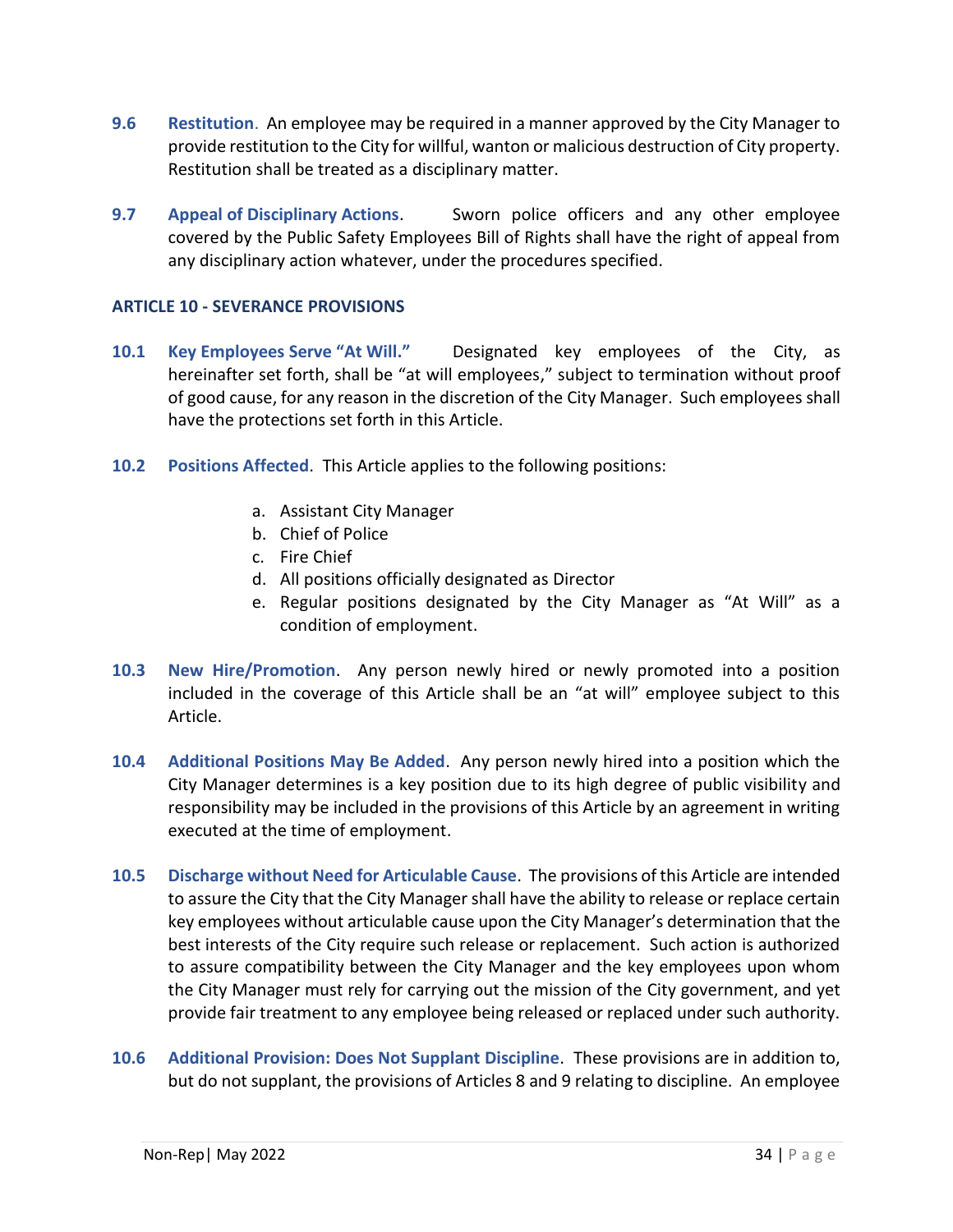discharged under the provisions of Articles 8 or 9 shall not be entitled to the benefits specified herein.

# <span id="page-35-0"></span>**10.7 Procedures for Termination: Severance Benefits**.

When the City Manager, or a Department Head with the approval of the City Manager, determine that it is in the best interest of the City to terminate an at-will employee for the convenience of the City or separate an employee through resignation in lieu of termination for the convenience of the City, and the employee executes a settlement agreement and general release between the employee and the City, that employee will be paid severance equal to six (6) months at the rate of regular pay for the position held by the employee at the time of separation, to include leave accruals per Article 6.

The City may choose, at the discretion of the City Manager, to consider maintaining an employee on the City's payroll for a maximum of six (6) months after termination by executing a settlement agreement and general release, pending the mutual agreement of both parties.

#### <span id="page-35-1"></span>**ARTICLE 11 - MISCELLANEOUS PROVISIONS**

# <span id="page-35-2"></span>**11.1 Enrollment in Group Insurance Plans**.

City agrees to continue to enroll with and subscribe to the Public Employees' Retirement Health Care Plan pursuant to the Public Employees' Hospital and Medical Care Act (PEHMCA), Government Code Sections 22751 et seq., for the provision of health insurance for members of the unit. The health insurance benefit provided through PEMHCA shall be part of the cafeteria plan in accordance with IRS Code Section 125.

Basic City Contribution. For all employees and retirees, the City pays the PEMHCA statutory minimum as determined by CalPERS under Government code Section 22892.

Supplemental City Contribution. In addition to the basic City contribution, the City shall contribute a supplemental amount toward group insurance plan premiums to active employees and certain retirees as described below.

The City shall offer a cafeteria plan for health, dental, vision and short-term disability. Employees may choose a medical plan less expensive than the maximum City contribution and may use the remaining balance to pay for dental, vision and/or short-term disability insurance. Employees selecting plans and coverage levels with premiums that exceed the City's maximum contribution are responsible for paying the difference through automatic bi-weekly payroll deduction. Any amount remaining stays with the City.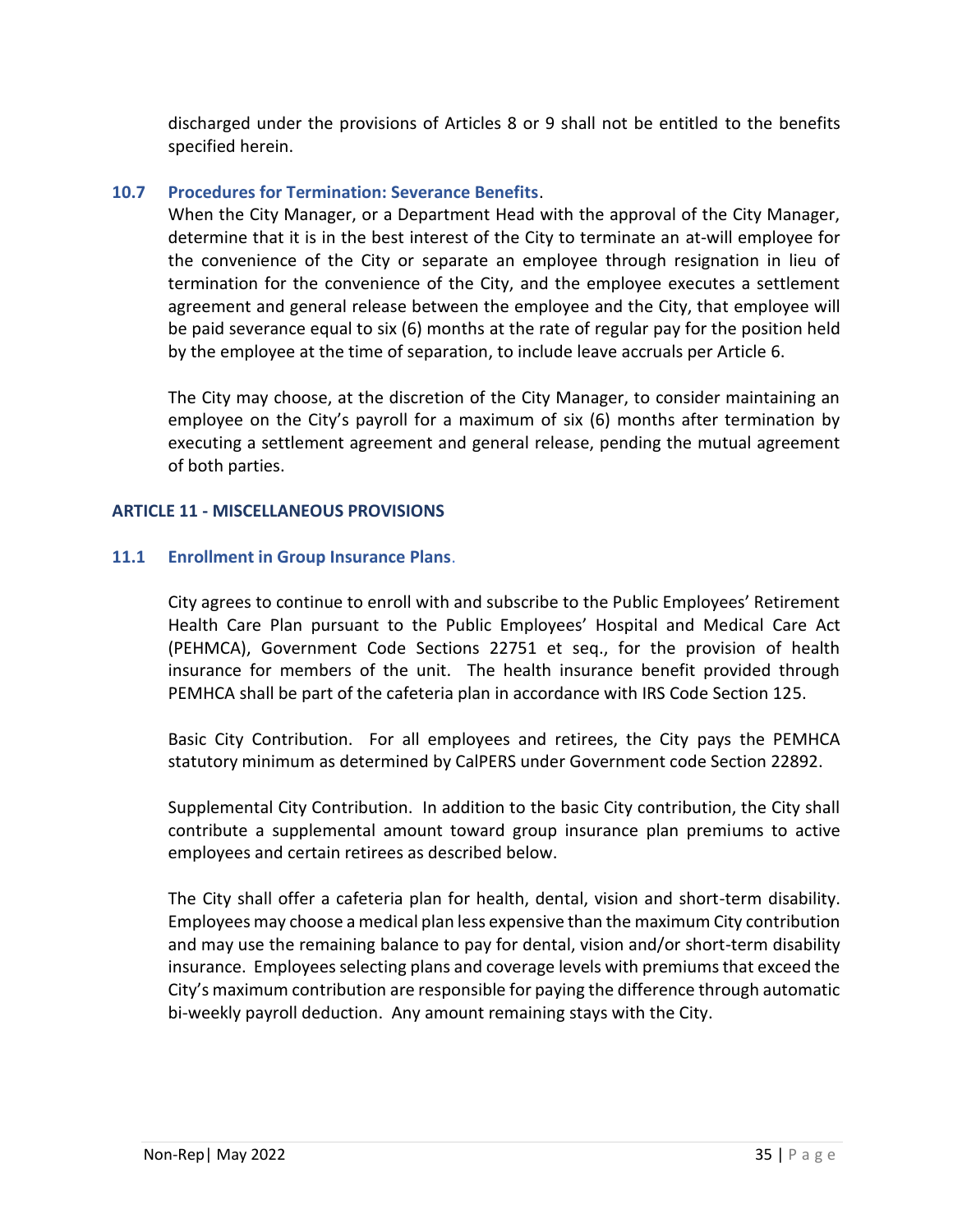Effective January 1, 2020, the City's maximum contribution toward group insurance plans, inclusive of the CalPERS statutory minimum for health insurance shall be:

| Category         | <b>Maximum City Contribution</b> |
|------------------|----------------------------------|
| Unit Member Only | \$930                            |
| Unit Member + 1  | \$1800                           |
| Family           | \$2300                           |

Effective January 1, 2024, the City's maximum contribution toward group insurance plans, inclusive of the CalPERS statutory minimum for health insurance shall be:

| Category         | <b>Maximum City Contribution</b> |
|------------------|----------------------------------|
| Unit Member Only | \$965                            |
| Unit Member $+1$ | \$1875                           |
| Family           | \$2450                           |

Effective January 1, 2025, the City's maximum contribution toward group insurance plans, inclusive of the CalPERS statutory minimum for health insurance shall be:

| Category         | <b>Maximum City Contribution</b> |
|------------------|----------------------------------|
| Unit Member Only | \$1000                           |
| Unit Member $+1$ | \$1950                           |
| Family           | \$2600                           |

Unit members who elect to purchase health insurance independent of the Plan, may withdraw from or decline to participate in the Plan by executing, in writing, an election to withdraw from, a declination to participate in, and/or a waiver of benefits (as appropriate) on such form as may be required by City. For medical coverage, if an employee elects to opt out of coverage offered by the City, they must provide proof of "minimum essential coverage" (as defined by the Affordable Care Act) through another source (other than coverage in the individual market, whether or not obtained through Covered California). Unit members who elect not to participate in the Plan will be reimbursed the sum of \$250.00 per month as an in-lieu payment.

Should such other coverage subsequently be unavailable to the employee, the employee shall have the right to seek reinstatement to coverage under the City's policy upon written request. In such a case, the City shall reinstate the employee's coverage and cancel the in-lieu payment if reinstatement is permitted under the provisions for reinstatement then in effect with the City's health insurance provider.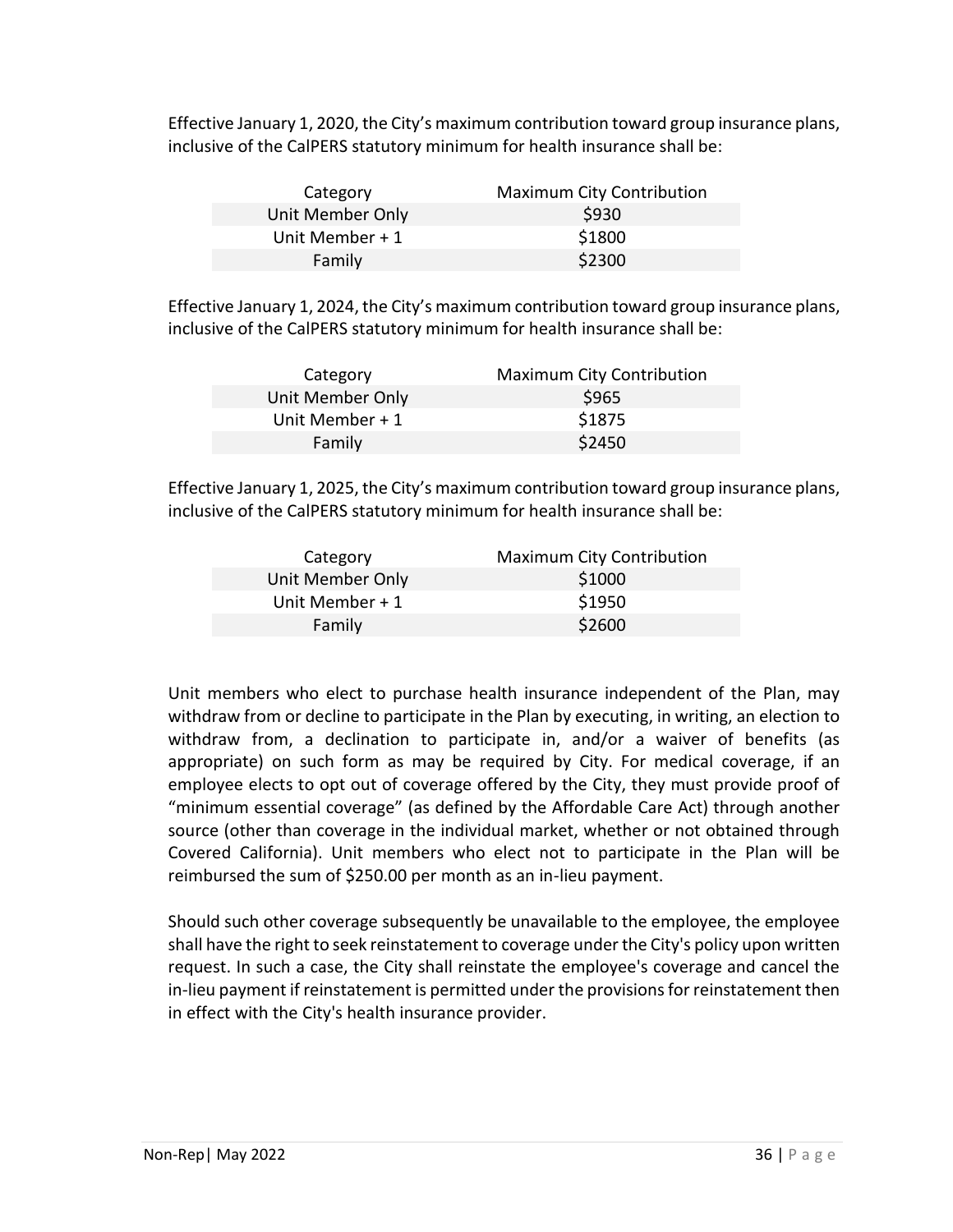# <span id="page-37-0"></span>11.2 **Public Employees Retirement System**.

- a. All regular employees of the City who work at least twenty (20) hours per week or an average of 87 hours per month are automatically covered by the City's contract with the California Public Employees Retirement System (CalPERS). Membership shall commence immediately upon employment.
- b. Level One ("Classic") Employees. The City provides the 2%@55 retirement benefit formula with single highest year compensation consideration for all Non-Represented Miscellaneous employees hired prior to November 25, 2012. The City provides the 3%@55 retirement benefit formula with single highest year compensation for all Non-Represented Police Safety employees hired prior to January 1, 2013. The City provides 3%@55 retirement benefit formula with single highest year compensation for all Non-Represented Fire Safety employees hired prior to November 25, 2012.
- c. Level Two ("Classic") Employees. The City provides the  $2\%@60$  retirement benefit formula with three-year average compensation consideration for all Non-Represented Miscellaneous employees hired between November 25, 2012 and December 31, 2012. The City provides the 2%@57 retirement benefit formula with three-year average compensation consideration for all Non-Represented Fire Safety employees hired between November 25, 2012 and December 31, 2012.

Level Two ("Classic") employees includes those employees hired on or after January 1, 2013 who meet eligibility criteria set forth by AB 340 to "transfer" CalPERS membership from one CalPERS entity to another CalPERS entity.

- d. Classic Miscellaneous Employees Cost Sharing Provisions. Effective July 5, 2015, non-represented Miscellaneous employees who are Classic members of CalPERS shall participate in a cost sharing arrangement in which the City pays the 7% member contribution (Employer Paid Member Contribution) and reports this contribution to CalPERS as compensation earned. In addition, each employee in said group agrees to pay 9% of their pre-tax wages as cost sharing.
- e. Classic Safety Employees Cost Sharing Provisions. Effective July 5, 2015, nonrepresented Safety employees who are Classic members of CalPERS shall participate in a cost sharing arrangement in which the City pays 7% of the member contribution (Employer Paid Member Contribution) and reports this contribution to CalPERS as compensation earned. In addition, each employee in said group agrees to pay 12% of their pre-tax wages as cost sharing.
- f. PEPRA Employees. The California Public Employees' Pension Reform Act of 2013 (PEPRA) establishes a new retirement formula of 2%@62 with three-year average compensation for Non-Represented Miscellaneous employees, a retirement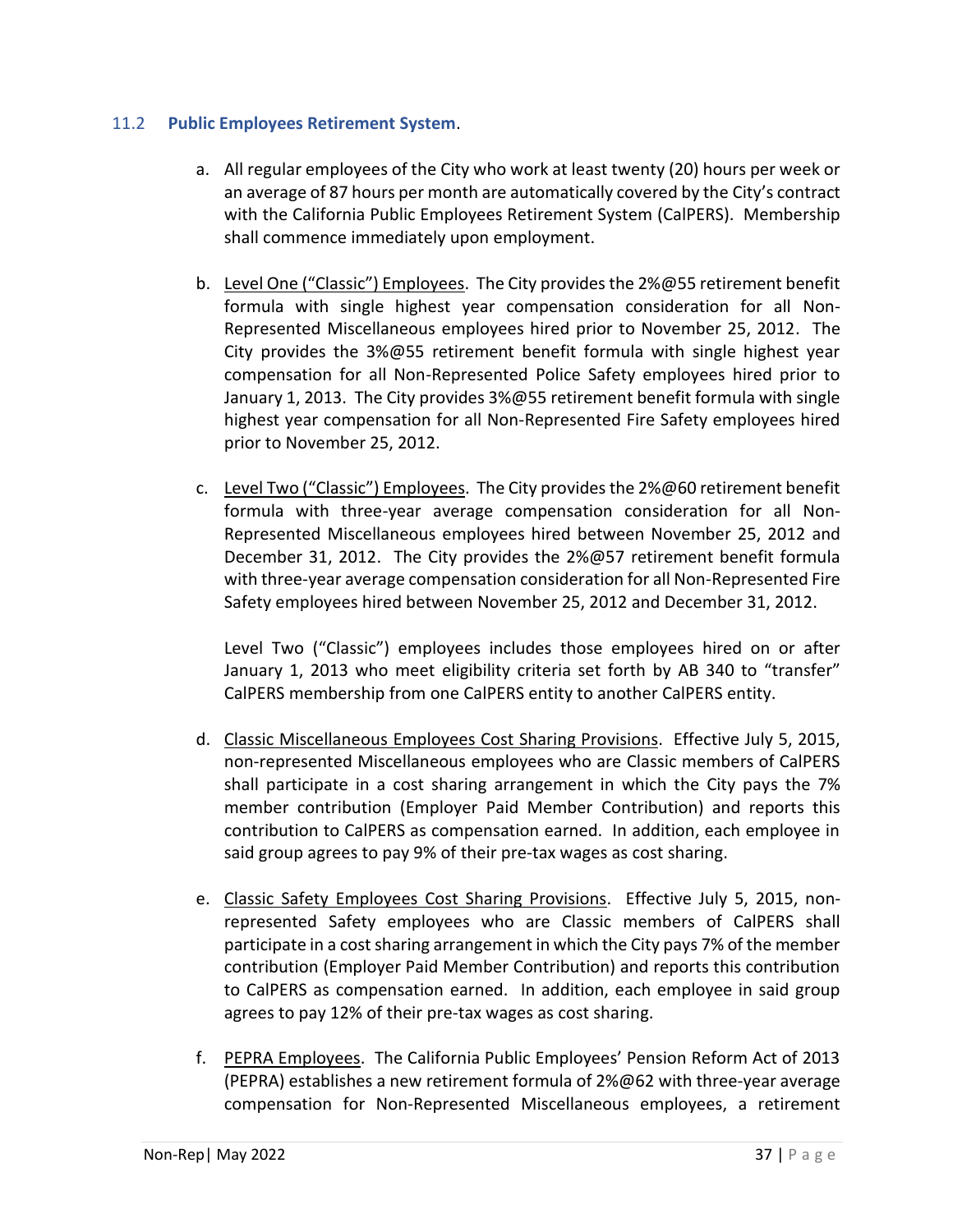formula of 2%@57 with three-year average compensation for Non-Represented Fire Safety employees, and a retirement formula of 2.7%@57 with three-year average compensation for Non-Represented Police Safety employees hired on or after January 1, 2013. All employees shall be subject to the provisions of PEPRA, as appropriate.

- <span id="page-38-0"></span>**11.3 Uniform/Equipment Allowance**. Except as otherwise provided in this section, employees shall be reimbursed for uniform and/or equipment required to perform the duties of their position on an as-needed basis.
- <span id="page-38-1"></span>**11.4 Uniform Allowance—Police Chief, Deputy Police Chief and Fire Chief**. Uniform allowance for Police Chief, and Fire Chief shall be \$140 per month effective July 1, 2022.
- <span id="page-38-2"></span>**11.5 Enrollment in Group Insurance Plans upon Retirement**. An employee retiring from the City, who takes a qualified retirement under the Public Employees Retirement System (PERS), may continue their PERS health insurance benefit enrollment upon retirement, provided the employee's effective date of retirement is within 120 days of separation. For those retirees, except as may be provided below, the City will only contribute the mandatory statutory minimum monthly premium employer contribution (i.e., the statutory minimum) as may be required by CalPERS for the particular calendar year.

All retirees will be required to comply with any of the requirements of CalPERS as provided by PEMHCA. This may include, but not be limited to, enrolling in Medicare when age appropriate and becoming eligible to receive Medicare. The City will not pay for the cost of Medicare enrollment as it will continue to pay the CalPERS statutory minimum for all retired annuitants.

Employees hired prior to January 1, 2013: All such retired Miscellaneous and Safety employees covered by these Regulations shall be eligible for a supplemental City-paid contribution equivalent to the current amount provided to active employees – to include dental and vision.

In the event of the employee's death, the City's obligation to continue making dental and vision contributions will end. The surviving spouse/domestic partner may remain on the dental and vision plans as a retiree at their own expense, without a City contribution to the premium.

Employees Hired on or after January 1, 2013: After five (5) years of service with the City, the percentage of employer contribution payable for retirement health benefits only (no dental or vision contribution) shall be consistent with the following table: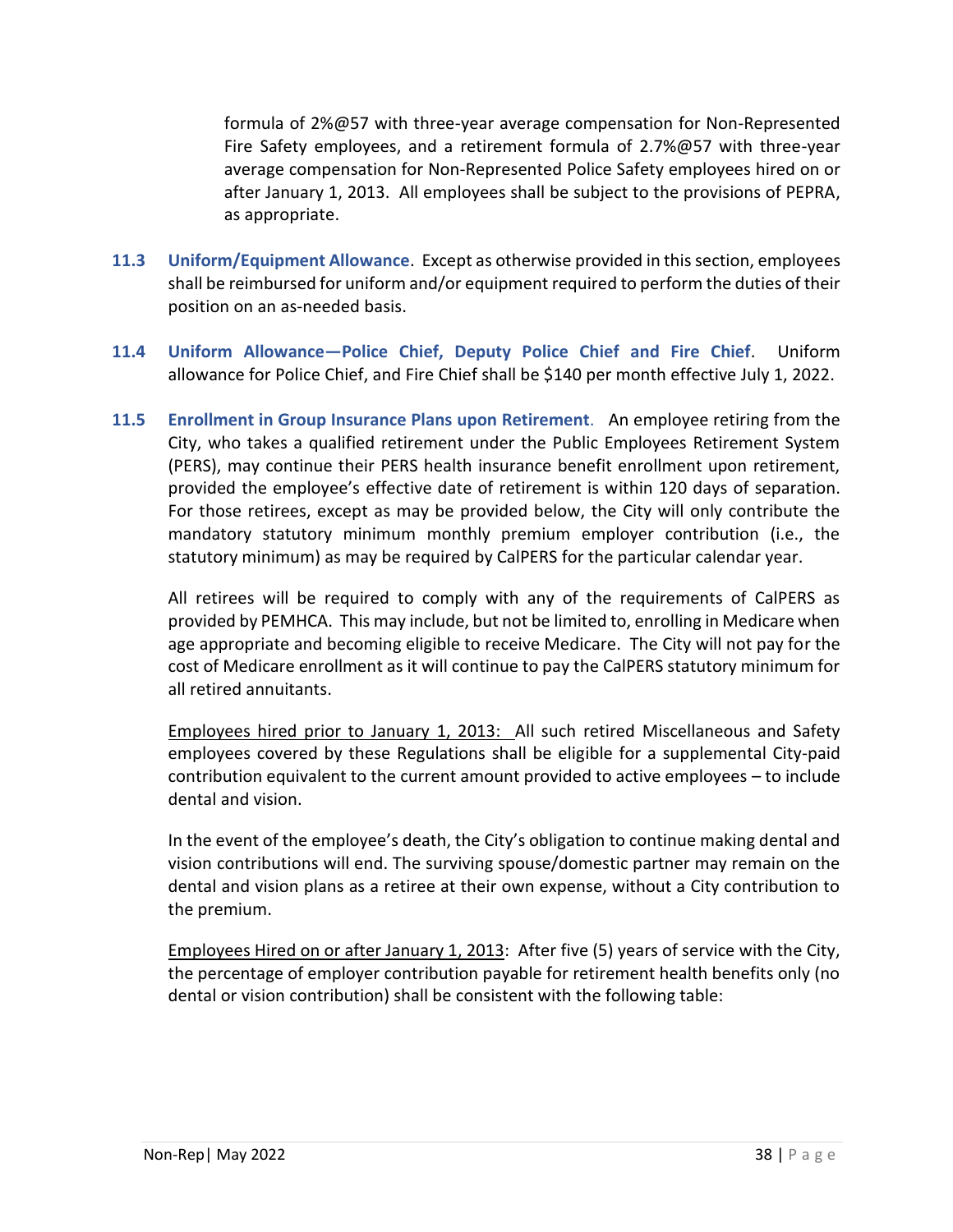| <b>Credit Years of</b><br><b>CalPERS Service</b> | <b>Percentage of Employer</b><br><b>Contribution</b> |
|--------------------------------------------------|------------------------------------------------------|
| $5 - 10$                                         | <b>PEMHCA Minimum</b>                                |
| 10                                               | 50%                                                  |
| 11                                               | 55%                                                  |
| 12                                               | 60%                                                  |
| 13                                               | 65%                                                  |
| 14                                               | 70%                                                  |
| 15                                               | 75%                                                  |
| 16                                               | 80%                                                  |
| 17                                               | 85%                                                  |
| 18                                               | 90%                                                  |
| 19                                               | 95%                                                  |
| 20 or more                                       | 100%                                                 |

Retiring employees may, at their own expense, continue in the City's dental and vision insurance program. The retiree shall bear the full cost.

- a. For all employees hired by the City after August 1, 2019, there will be no supplemental City contribution for retiree health benefits. The City shall contribute only the CalPERS statutory minimum. The City will, for these employees, make a \$100.00 per month contribution to an employee Health Reimbursement Arrangement (HRA) and associated fixed dollar cost of administration.
- b. Effective July 1, 2022, the contribution rate will increase to \$150 per month. This contribution is for active employees only and shall cease when the employee leaves City employment.
- <span id="page-39-0"></span>**11.6 Wellness Program**. Employees shall be permitted to participate in a Wellness Reimbursement Program intended to reduce job-related stress and improve general physical and mental health.

Employees can be reimbursed up to \$600 per calendar year. This amount is considered taxable income unless not required by local tax rules. The wellness reimbursement benefit does not roll over to the following year. Employees forfeit any amount not use by the end of the calendar year. The program shall be in accordance with an approved Wellness policy approved by the City Manager.

<span id="page-39-1"></span>**11.7 Life Insurance**. The City shall provide life insurance in an amount equal to two (2) times the employee's annual salary. The cost of such insurance coverage shall be borne by the City. The City is self-insured for any amount in excess of that carried by the policy.